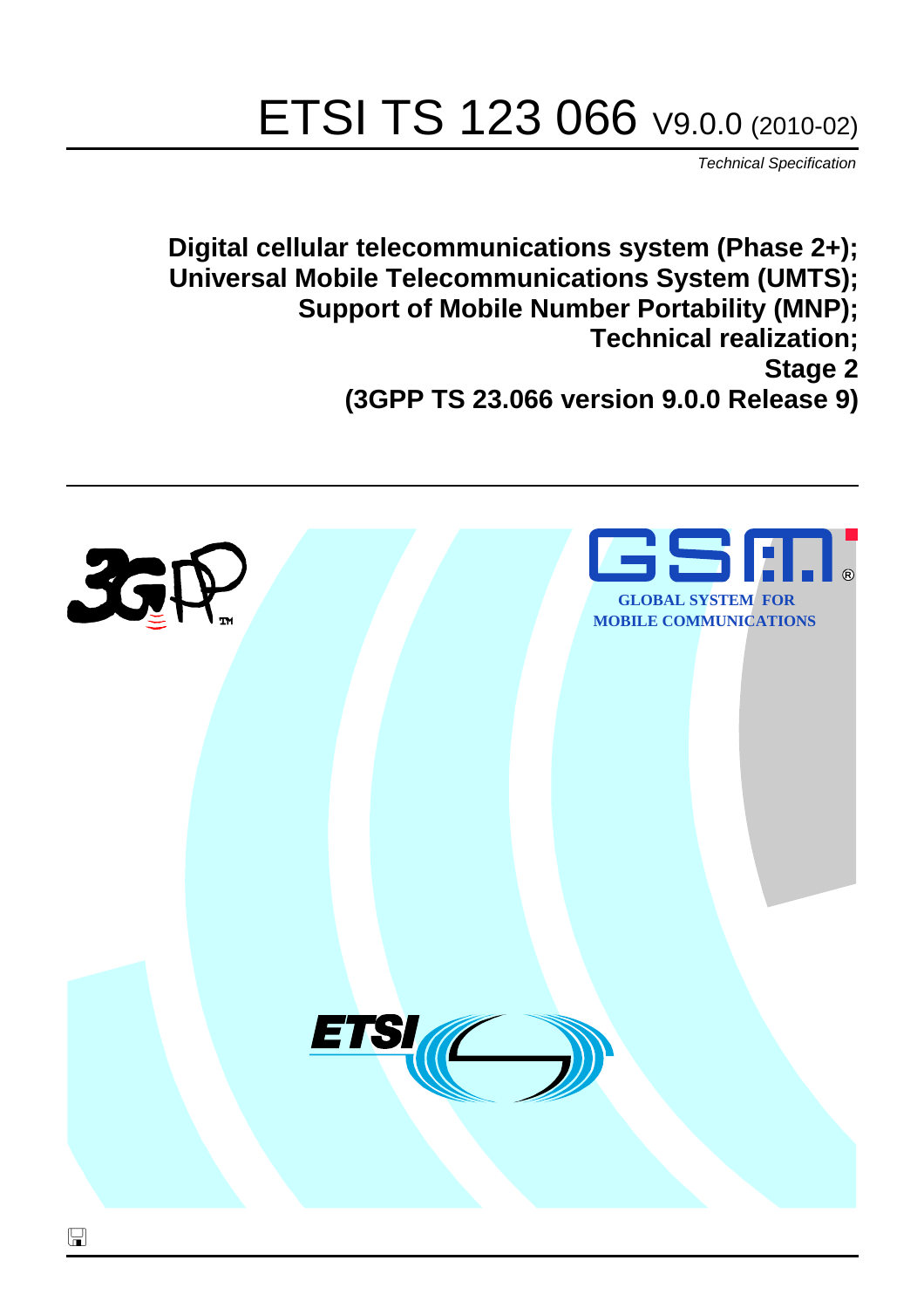Reference RTS/TSGC-0423066v900

> Keywords GSM, UMTS

#### *ETSI*

#### 650 Route des Lucioles F-06921 Sophia Antipolis Cedex - FRANCE

Tel.: +33 4 92 94 42 00 Fax: +33 4 93 65 47 16

Siret N° 348 623 562 00017 - NAF 742 C Association à but non lucratif enregistrée à la Sous-Préfecture de Grasse (06) N° 7803/88

#### *Important notice*

Individual copies of the present document can be downloaded from: [http://www.etsi.org](http://www.etsi.org/)

The present document may be made available in more than one electronic version or in print. In any case of existing or perceived difference in contents between such versions, the reference version is the Portable Document Format (PDF). In case of dispute, the reference shall be the printing on ETSI printers of the PDF version kept on a specific network drive within ETSI Secretariat.

Users of the present document should be aware that the document may be subject to revision or change of status. Information on the current status of this and other ETSI documents is available at <http://portal.etsi.org/tb/status/status.asp>

If you find errors in the present document, please send your comment to one of the following services: [http://portal.etsi.org/chaircor/ETSI\\_support.asp](http://portal.etsi.org/chaircor/ETSI_support.asp)

#### *Copyright Notification*

No part may be reproduced except as authorized by written permission. The copyright and the foregoing restriction extend to reproduction in all media.

> © European Telecommunications Standards Institute 2010. All rights reserved.

**DECT**TM, **PLUGTESTS**TM, **UMTS**TM, **TIPHON**TM, the TIPHON logo and the ETSI logo are Trade Marks of ETSI registered for the benefit of its Members.

**3GPP**TM is a Trade Mark of ETSI registered for the benefit of its Members and of the 3GPP Organizational Partners. **LTE**™ is a Trade Mark of ETSI currently being registered

for the benefit of its Members and of the 3GPP Organizational Partners.

**GSM**® and the GSM logo are Trade Marks registered and owned by the GSM Association.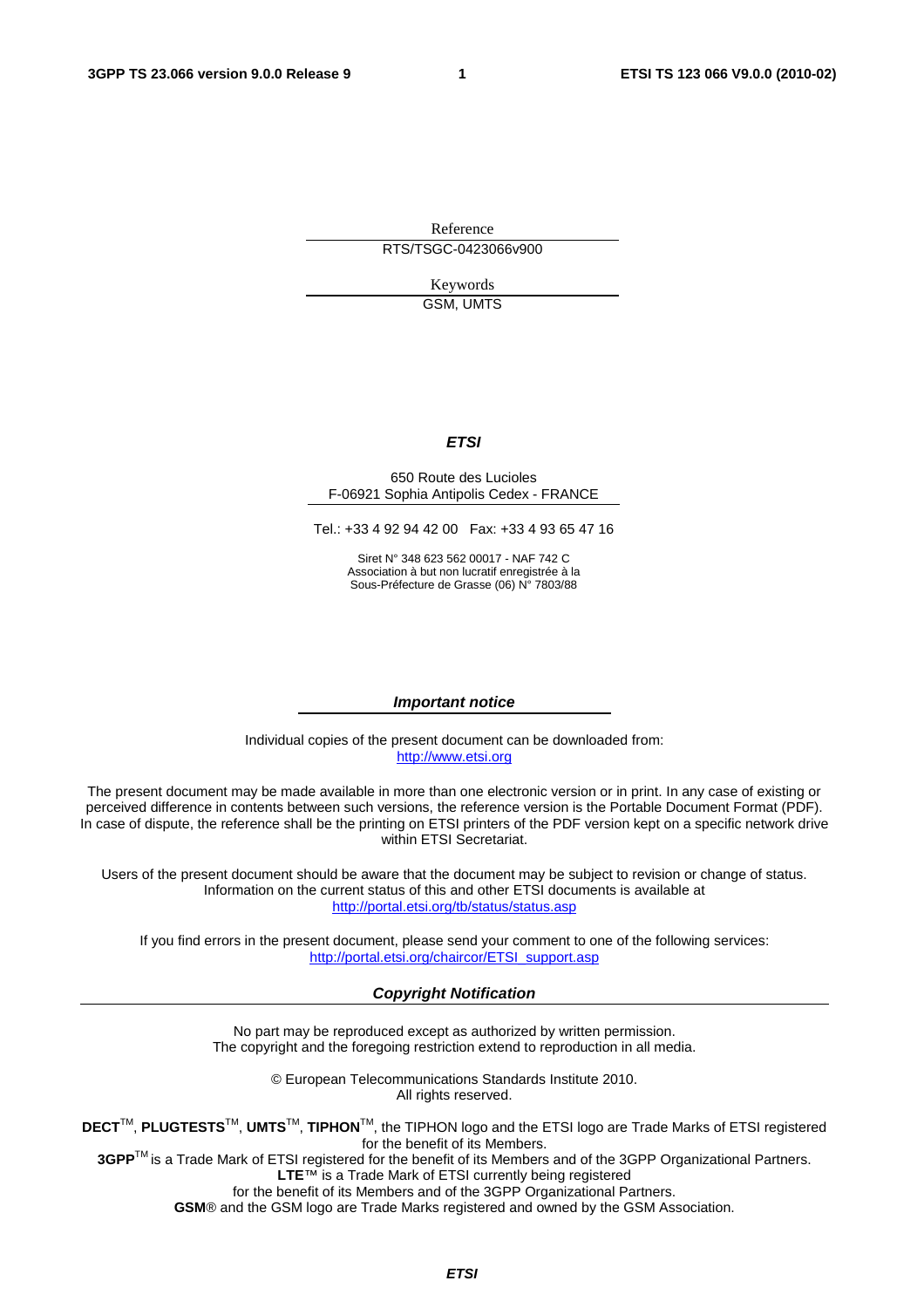### Intellectual Property Rights

IPRs essential or potentially essential to the present document may have been declared to ETSI. The information pertaining to these essential IPRs, if any, is publicly available for **ETSI members and non-members**, and can be found in ETSI SR 000 314: *"Intellectual Property Rights (IPRs); Essential, or potentially Essential, IPRs notified to ETSI in respect of ETSI standards"*, which is available from the ETSI Secretariat. Latest updates are available on the ETSI Web server [\(http://webapp.etsi.org/IPR/home.asp](http://webapp.etsi.org/IPR/home.asp)).

Pursuant to the ETSI IPR Policy, no investigation, including IPR searches, has been carried out by ETSI. No guarantee can be given as to the existence of other IPRs not referenced in ETSI SR 000 314 (or the updates on the ETSI Web server) which are, or may be, or may become, essential to the present document.

### Foreword

This Technical Specification (TS) has been produced by ETSI 3rd Generation Partnership Project (3GPP).

The present document may refer to technical specifications or reports using their 3GPP identities, UMTS identities or GSM identities. These should be interpreted as being references to the corresponding ETSI deliverables.

The cross reference between GSM, UMTS, 3GPP and ETSI identities can be found under [http://webapp.etsi.org/key/queryform.asp.](http://webapp.etsi.org/key/queryform.asp)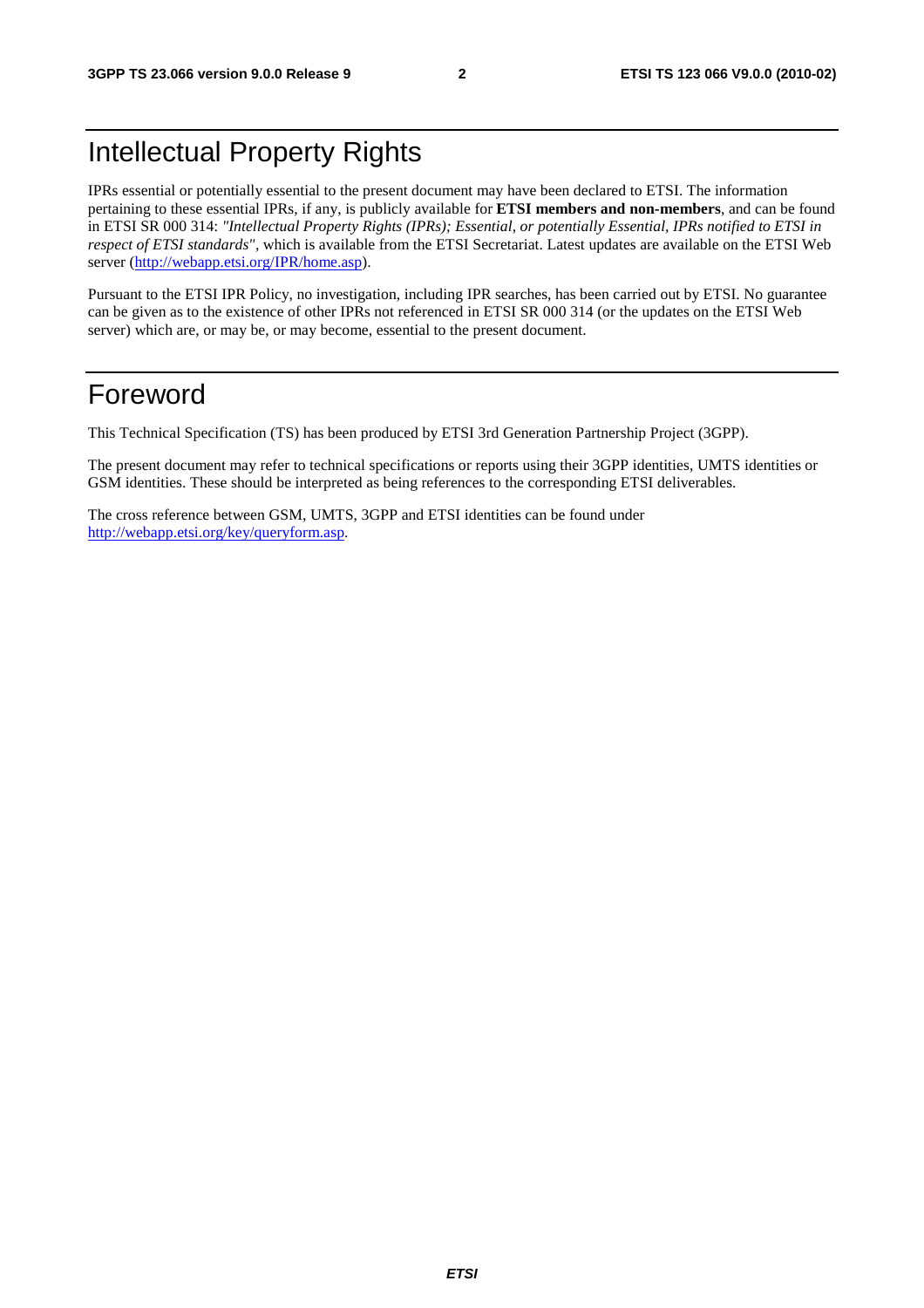$\mathbf{3}$ 

## Contents

| 1                  |                             |  |  |
|--------------------|-----------------------------|--|--|
| 2                  |                             |  |  |
| 3                  |                             |  |  |
| 3.1                |                             |  |  |
| 3.2                |                             |  |  |
| 4<br>4.1           |                             |  |  |
| 4.2                |                             |  |  |
| 4.3                |                             |  |  |
| 5                  |                             |  |  |
| 6                  |                             |  |  |
| 6.1                |                             |  |  |
| 6.2                |                             |  |  |
| 6.3                |                             |  |  |
|                    | <b>Annex A (normative):</b> |  |  |
| A.1                |                             |  |  |
| A.1.1              |                             |  |  |
| A.1.2              |                             |  |  |
| A.1.3              |                             |  |  |
| A.1.3.1            |                             |  |  |
| A.1.3.2<br>A.1.3.3 |                             |  |  |
| A.1.4              |                             |  |  |
| A.1.4.1            |                             |  |  |
| A.1.4.2            |                             |  |  |
| A.1.4.3            |                             |  |  |
| A.2                |                             |  |  |
| A.3                |                             |  |  |
| A.3.1              |                             |  |  |
| A.3.1.1            |                             |  |  |
| A.3.1.2            |                             |  |  |
| A.3.2<br>A.3.2.1   |                             |  |  |
| A.3.3              |                             |  |  |
| A.3.3.1            |                             |  |  |
| A.4                |                             |  |  |
| A.4.1              |                             |  |  |
| A.4.1.1            |                             |  |  |
| A.4.1.2            |                             |  |  |
| A.4.2              |                             |  |  |
| A.4.2.1            |                             |  |  |
| A.4.2.2<br>A.4.2.3 |                             |  |  |
| A.4.2.4            |                             |  |  |
| A.4.2.5            |                             |  |  |
| A.4.2.6            |                             |  |  |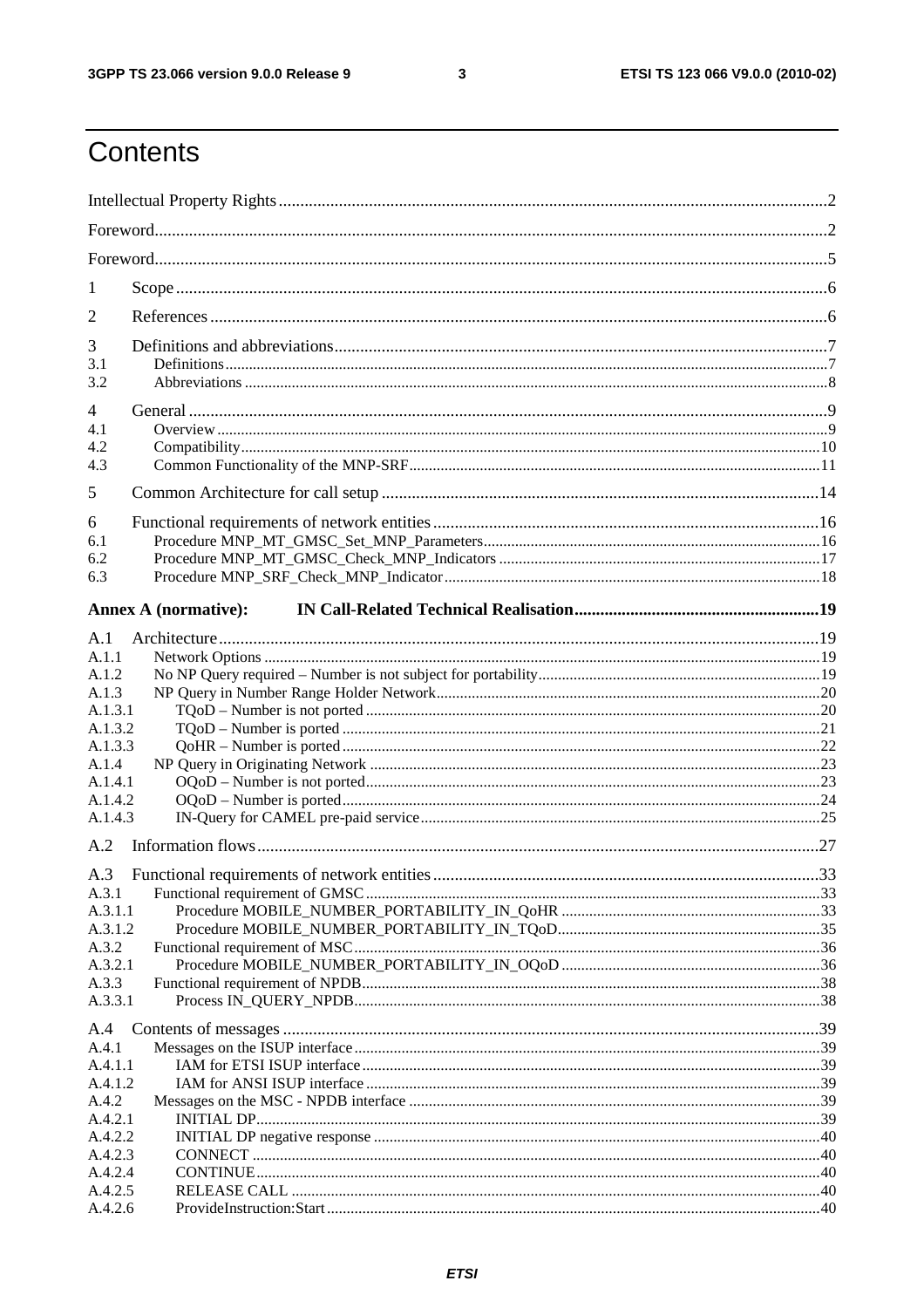| A.4.2.7                      |                                                                                                  |  |
|------------------------------|--------------------------------------------------------------------------------------------------|--|
|                              | <b>Annex B</b> (normative):                                                                      |  |
| B.1                          |                                                                                                  |  |
| B.1.1<br><b>B.1.2</b>        |                                                                                                  |  |
| B.2                          |                                                                                                  |  |
| B.2.1                        | Non-call Related Signalling Message for a Non-ported Number - Indirect Routeing44                |  |
| <b>B.2.2</b><br><b>B.2.3</b> | Non-call Related Signalling Message for a Ported or Non-ported Number – Direct Routeing45        |  |
|                              |                                                                                                  |  |
| B.3<br><b>B.3.1</b>          |                                                                                                  |  |
| B.4                          |                                                                                                  |  |
| <b>B.4.1</b>                 | Delivery of SMS to a Non-ported Number - Direct Routeing - MNP-SRF acts as SCCP Relay49          |  |
| <b>B.4.2</b>                 | Delivery of SMS to a Non-ported Number - Direct Routeing - MNP-SRF acts as Higher-level Relay 50 |  |
| <b>B.4.3</b>                 |                                                                                                  |  |
| <b>B.4.4</b>                 |                                                                                                  |  |
| <b>B.4.5</b><br><b>B.4.6</b> |                                                                                                  |  |
| <b>B.4.7</b>                 |                                                                                                  |  |
| <b>B.4.8</b>                 |                                                                                                  |  |
| <b>B.4.9</b>                 |                                                                                                  |  |
| <b>B.4.10</b>                |                                                                                                  |  |
|                              | MNP Signalling Relay Function - Call Related Signalling59<br><b>Annex C</b> (normative):         |  |
| C.1                          |                                                                                                  |  |
| C.2                          |                                                                                                  |  |
| C.2.1                        |                                                                                                  |  |
| C.2.2                        |                                                                                                  |  |
| C.2.3<br>C.2.4               |                                                                                                  |  |
|                              |                                                                                                  |  |
| C.3                          |                                                                                                  |  |
| C.3.1<br>C.3.2               |                                                                                                  |  |
| C.3.3                        | Mobile Originated Call to a Ported or not known to be Ported Number - Originating Network        |  |
|                              |                                                                                                  |  |
| C.3.4                        |                                                                                                  |  |
| C.3.5<br>C.3.6               |                                                                                                  |  |
| C.3.7                        |                                                                                                  |  |
| C.4                          |                                                                                                  |  |
| C.5                          |                                                                                                  |  |
| C.5.1                        |                                                                                                  |  |
| C.5.2                        |                                                                                                  |  |
| C.6                          |                                                                                                  |  |
| C.6.1                        |                                                                                                  |  |
| C.6.2                        |                                                                                                  |  |
| C.6.3                        |                                                                                                  |  |
| C.6.4                        |                                                                                                  |  |
| <b>Annex D:</b>              |                                                                                                  |  |
|                              | <b>Annex E</b> (informative):                                                                    |  |
|                              |                                                                                                  |  |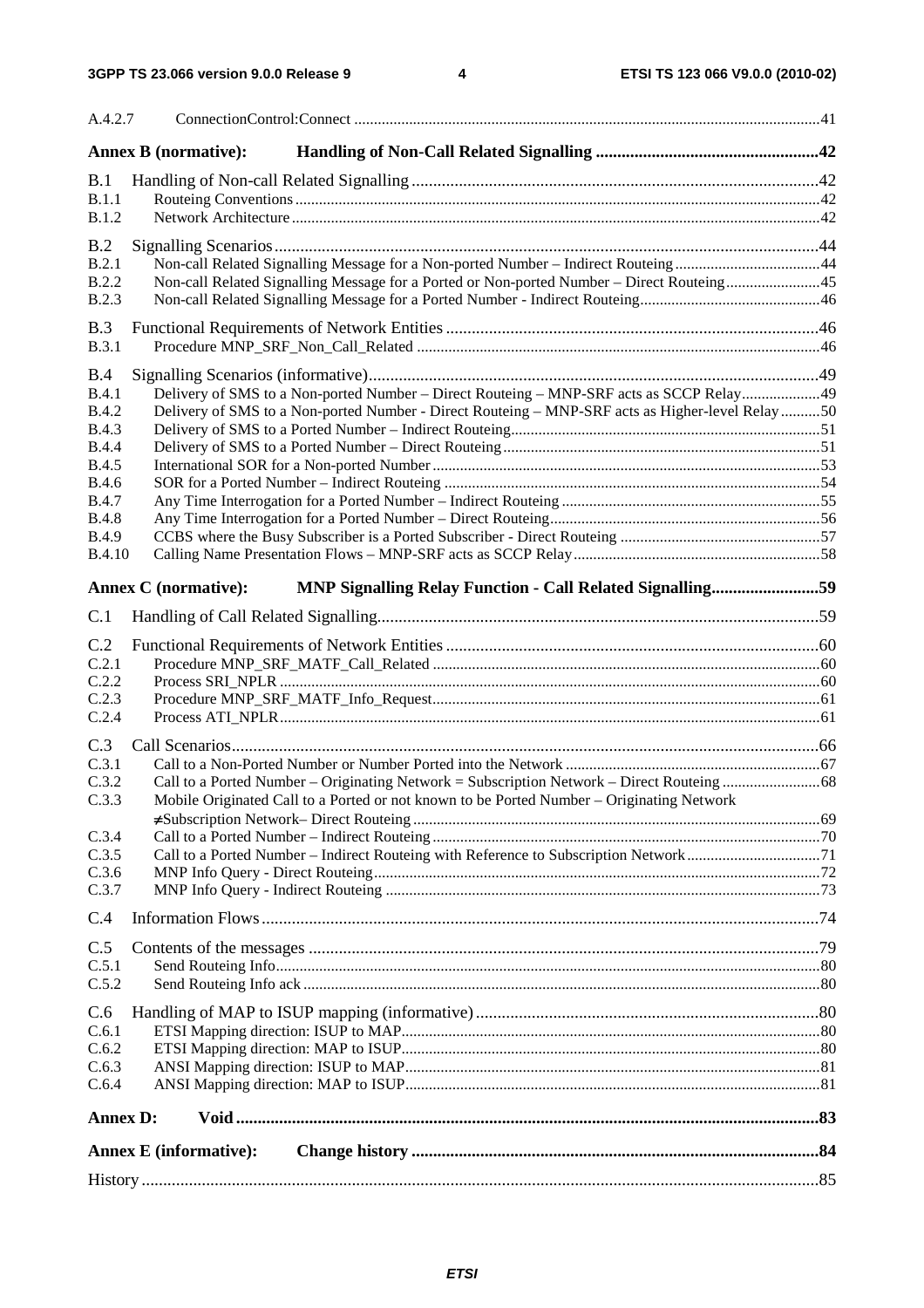### Foreword

This Technical Specification (TS) has been produced by the 3<sup>rd</sup> Generation Partnership Project (3GPP).

The contents of the present document are subject to continuing work within the TSG and may change following formal TSG approval. Should the TSG modify the contents of the present document, it will be re-released by the TSG with an identifying change of release date and an increase in version number as follows:

Version x.y.z

where:

- x the first digit:
	- 1 presented to TSG for information;
	- 2 presented to TSG for approval;
	- 3 or greater indicates TSG approved document under change control.
- y the second digit is incremented for all changes of substance, i.e. technical enhancements, corrections, updates, etc.
- z the third digit is incremented when editorial only changes have been incorporated in the document.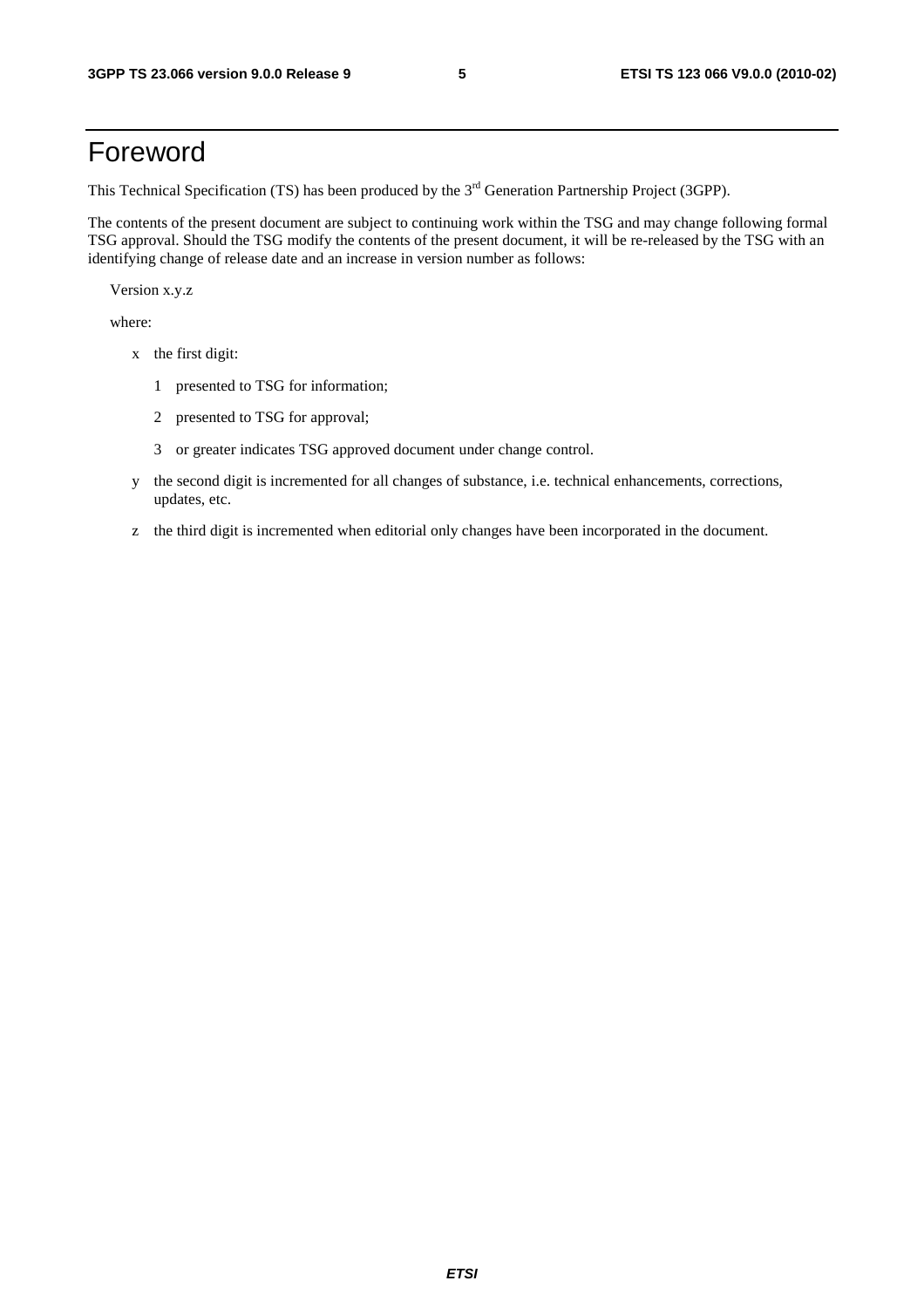### 1 Scope

The present document describes several alternatives for the realisation of Mobile Number Portability.

The present document includes information applicable to network operators, service providers, switch and database manufacturers and national regulators.

It is left to operator and implementation decisions which option, or combination of options, is used, taking into account the regulatory and architectural constraints that may prevail. The possible implications of these options on internal node functions and on signalling performance are not covered in the present document.

Normative Annex A of the present document describes the technical realisation of the handling of calls to ported UMTS or GSM mobile subscribers using IN technology.

Normative Annex C of the present document describes the technical realisation of the handling of calls to ported UMTS or GSM mobile subscribers using Signalling Relay technology.

Normative Annex A and Normative Annex C describe alternative solutions. The network operator may choose the solution to be used in his network.

Normative Annex B of the present document describes the technical realisation of the handling of non-call related SCCP signalling for ported UMTS or GSM mobile subscribers using Signalling Relay technology.

The present document does not specify the porting process.

### 2 References

The following documents contain provisions which, through reference in this text, constitute provisions of the present document.

- References are either specific (identified by date of publication, edition number, version number, etc.) or non-specific.
- For a specific reference, subsequent revisions do not apply.
- For a non-specific reference, the latest version applies. In the case of a reference to a 3GPP document (including a GSM document), a non-specific reference implicitly refers to the latest version of that document *in the same Release as the present document*.
- [1] 3GPP TS 21.905: "3G Vocabulary".
- [2] 3GPP TS 22.066: "Support of Mobile Number Portability (MNP); Service description. Stage 1".
- [3] 3GPP TS 23.018: "Basic call handling; Technical realisation".
- [4] ETSI ETS 300 009 (1991): "Integrated Services Digital Network (ISDN); CCITT Signalling System No. 7 – Signalling Connection Control Part (SCCP) [connectionless services] to support international interconnection".
- [5] ETSI ETS 300 374-1: "Intelligent Network (IN); Intelligent Network Capability Set 1 (CS1); Core Intelligent Network Application Protocol (INAP); Part 1: protocol specification".
- [6] ITU-T Recommendation Q.769.1; ISDN User Part (ISUP); Enhancements for the support of Number Portability".
- [7] ETSI EN 300 356-2 V4.1: "Integrated Services Digital Network (ISDN); Signalling System No.7; ISDN User Part (ISUP) version 4 for the international interface; Part 2: ISDN supplementary services [ITU-T Recommendation Q.730 modified]".
- [8} CTIA report on Wireless Number Portability, Version 2.0.0.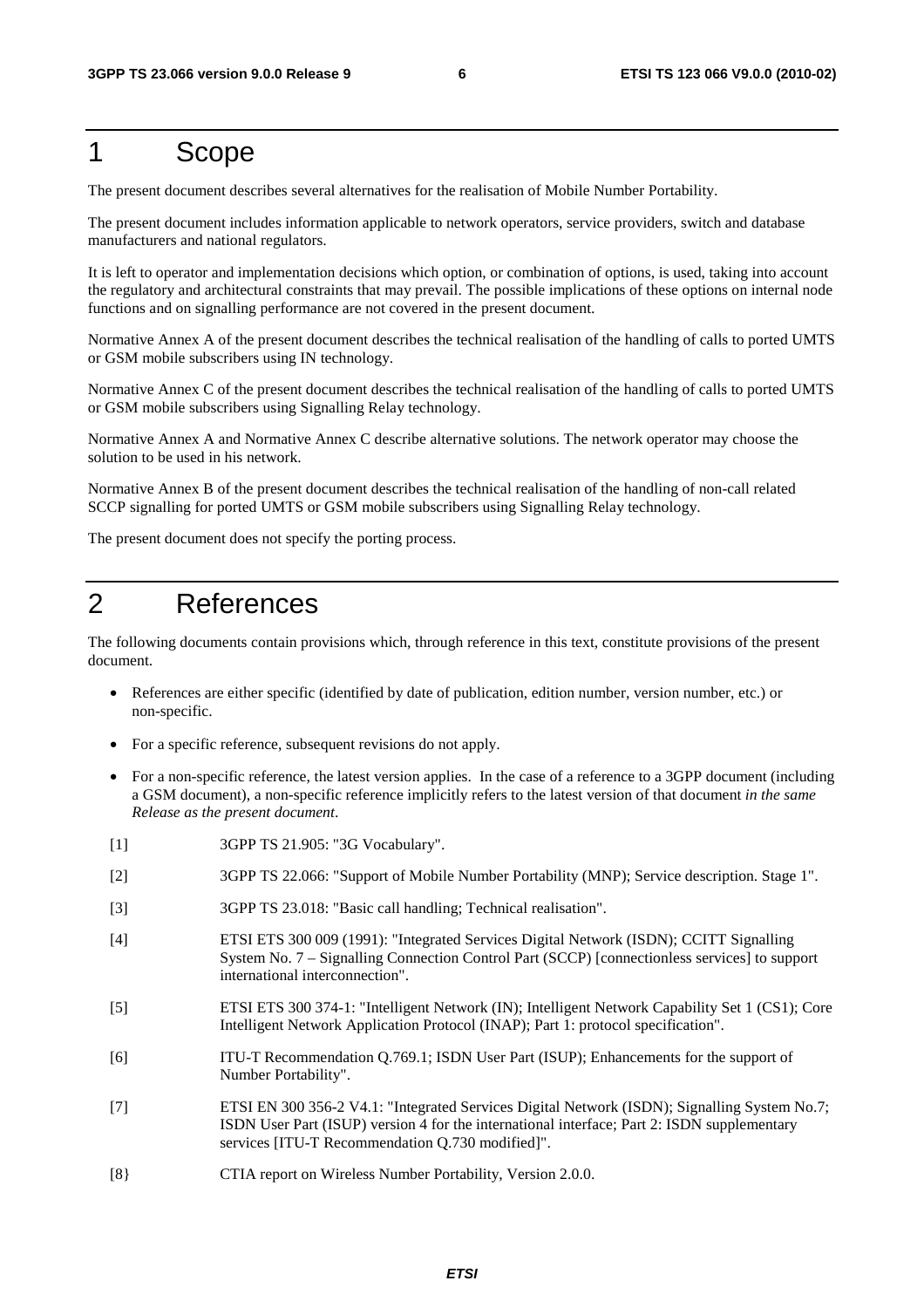- [9] ANSI T1.660 1998, American National Standards for Telecommunications Signaling System Number 7 – NumberPortability Call Completion to a Portable Number.
- [10] ANSI T1.111-1996, American National Standards for Telecommunication Signalling System No. 7 (SS7) Message Transfer Part (MTP).
- [11] ANSI T1.112-1996, American National Standards for Telecommunication Signalling System No. 7 (SS7) Signalling Connection Control Part (SCCP).

Note: Translation Types 10 and 14 will be published in the next revision of ANSI T1.112.

- [12] American National Standard for Telecommunications Signalling System Number 7 (SS7) ISDN User Part (ISUP) - ANSI T1.113-1995.
- [13] American National Standard for Telecommunications Signalling System Number 7 (SS7) Transaction Capabilities Application Part (TCAP) - ANSI T1.114-1996.
- [14] ETSI EN 302 097 V1.2: "Integrated Services Digital Network (ISDN); Signalling System No.7; ISDN User Part (ISUP); Enhancements for support of Number Portability (NP)".
- [15] TI Technical Requirements No. 3, April 1999, Number Portability Database and Global Title Translation.
- [16] 3GPP TS 23.096: "Mobile Name Identification Supplementary Service Stage 2".
- [17] North American Numbering Council (NANC) Functional Requirement Specification, Number Portability Administration Center- Service Management System (NPAC-SMS), Version 1.0, May 25, 1995; Version 2.0, June 2, 1997*.*
- [18] 3GPP TS 23.078: "Customised Applications for Mobile network Enhanced Logic (CAMEL) Phase 4 – Stage 2".

### 3 Definitions and abbreviations

#### 3.1 Definitions

For the purposes of the present document, the following terms and definitions apply.

**donor network**: subscription network from which a number is ported in the porting process. This may or may not be the number range holder network

**interrogating network entity**: entity that submits a non-call related signalling message to interrogate the HLR

**interrogating network:** network in which the interrogating network entity resides

**mobile number portability**: ability for a mobile subscriber to change mobile network subscription within the same country whilst retaining his/her original MSISDN(s). Additional regulatory constraints apply in North America.

**mobile number portability information:** an information set relevant to Mobile Number Portability for a mobile subscriber. It may contain one or more of Routeing Number, generic IMSI MSISDN,and Number Portability Status.

#### **network operator**: GSM PLMN operator

**non-call related signalling message:** all signalling messages where the MSISDN is used to route the message on SCCP level except MAP SRI without OR parameter set (i.e. SRI\_SMS, SRI for SOR, Send\_IMSI, CCBS\_Request etc)

**North American GSM Number portability**: the ability for a subscriber to change subscription between North American GSM networks and other subscription networks within a regulated geographical area within North America.

**number portability database:** operational database (used in real time at call set-up) which provides portability information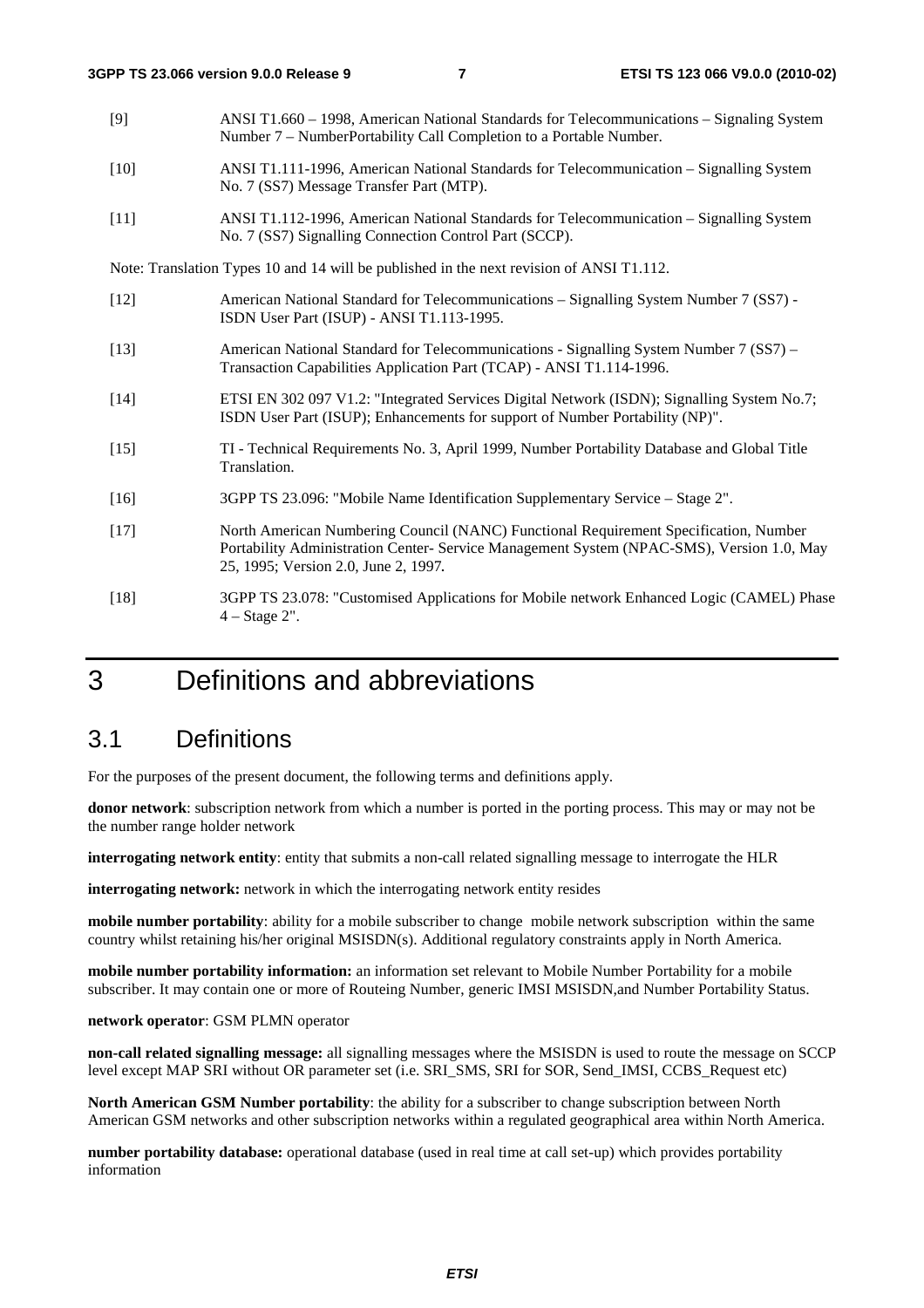**number portability location register:** internal MAP application terminating function (MATF) in the MNP-SRF network entity with an (unspecified) interface with a NPDB

**number portability status:** information indicating the status of number portability for a mobile subscriber. It may be one of: own number ported out, own number not ported out, foreign number ported in, foreign number ported to a foreign network, foreign number not known to be ported

**number range holder network**: network to which the number range containing the ported number has been allocated

**originating network**: network where the calling party is located

**portability domain**: set of GSM PLMNs in a country between which MSISDNs may be ported or a set of North American GSM Mobile networks and other subscription networks within a regulated geographical area within North America

**portability network**: a PLMN or ,in North America, a PSTN or an ISDN network

**portable number**: E.164 number that can be ported between networks in one nation

**ported number**: portable number that has undergone the porting process

**ported subscriber**: subscriber of a ported number

**porting process**: description of the transfer of a number between network operators

**recipient network**: network that receives the number in the porting process. This network becomes the subscription network when the porting process is complete

**routeing number:** routeing number is the data stored against the ported number or the non-ported number in the Number Portability Database. The routeing number points to Subscription Network or Recipient Network

**service key:** service Key can identify to the entity holding the Number Portability Database that the service logic for Mobile Number Portability should apply. The Service Key value for Mobile Number Portability is administered in the MSC, and is passed transparently to the entity holding the Number Portability Database

**service provider**: entity that offers service subscriptions to individual subscribers and contracts with a network operator to implement services for a specific MSISDN. A service provider may contract with more than one network operator

**service provider portability**: transfer of numbers between two unique Service Providers

**subscription network**: network with which the customer"s Service Provider has a contract to implement the customer"s services for a specific MSISDN

NOTE: The term 'recipient network' is used during the porting process. The recipient network becomes the 'subscription network' after the completion of the porting process.

#### 3.2 Abbreviations

For the purposes of the present document, the following abbreviations apply:

| <b>CCBS</b>   | Call Completion on Busy Subscriber           |
|---------------|----------------------------------------------|
| <b>CCF</b>    | <b>Call Completion Function</b>              |
| CdPA          | <b>Called Party Address</b>                  |
| CgPA          | <b>Calling Party Address</b>                 |
| <b>CNAP</b>   | Calling Name Presentation                    |
| <b>CNDB</b>   | Calling Name Database                        |
| <b>CRMNP</b>  | Call Related Mobile Number Portability       |
| <b>FCI</b>    | Forward Call Indicator                       |
| GAP           | Generic Address Parameter                    |
| <b>GMSC</b>   | Gateway MSC                                  |
| <b>GMSCB</b>  | The GMSC in HPLMNB                           |
| <b>GTT</b>    | Global Title Translation                     |
| <b>HLR</b>    | <b>Home Location Register</b>                |
| <b>HPLMNB</b> | The subscription network of the B subscriber |
|               |                                              |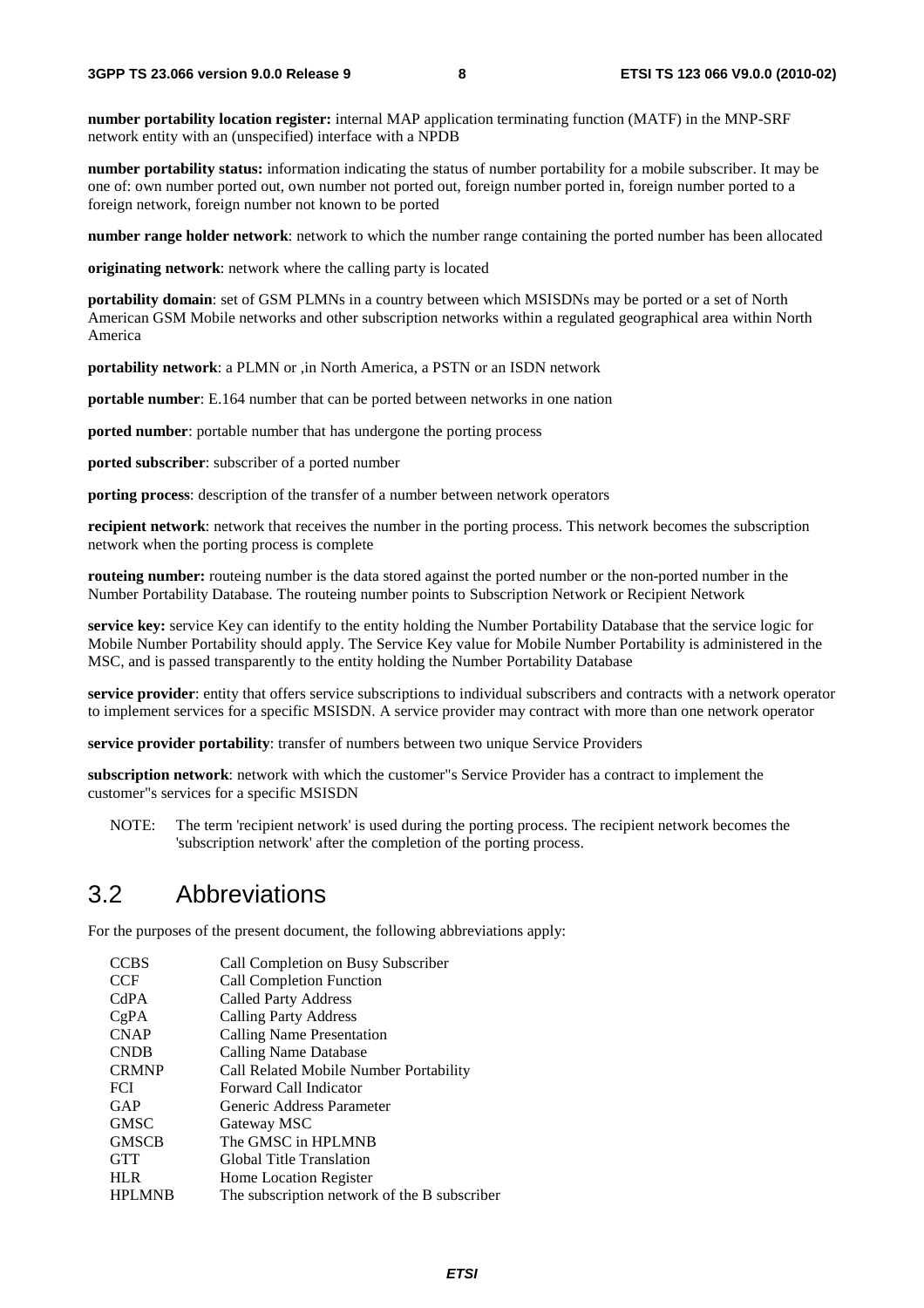| <b>IAM</b>     | <b>Initial Address Message</b>                      |
|----------------|-----------------------------------------------------|
| <b>IDP</b>     | <b>Initial Detection Point</b>                      |
| IE             | <b>Information Element</b>                          |
| <b>INE</b>     | <b>Interrogating Network Entity</b>                 |
| IF             | <b>Information Flow</b>                             |
| <b>IPLMN</b>   | <b>Interrogating PLMN</b>                           |
| <b>MATF</b>    | <b>MAP</b> application Terminating Function         |
| <b>MNP</b>     | Mobile Number Portability                           |
| <b>MNP-SRF</b> | Signalling Relay Function for support of MNP        |
| <b>MSA</b>     | Mobile Station of the A subscriber                  |
| <b>MSB</b>     | Mobile Station of the B subscriber                  |
| MSC            | Mobile-services Switching Centre                    |
| <b>MSISDN</b>  | Mobile Station International ISDN Number            |
| <b>MSRN</b>    | Mobile Station Roaming Number                       |
| <b>NANP</b>    | North American Numbering Plan                       |
| <b>NAGNP</b>   | North American GSM Number Portability               |
| <b>NPDB</b>    | <b>Number Portability Database</b>                  |
| <b>NPLMN</b>   | The number range holder network of the B subscriber |
| <b>NPLR</b>    | <b>Number Portability Location Register</b>         |
| OQoD           | Originating call Query on Digit Analysis            |
| <b>PLMN</b>    | <b>Public Land Mobile Network</b>                   |
| QoHR           | Query on HLR Release                                |
| RN             | <b>Routeing Number</b>                              |
| <b>SMS</b>     | <b>Short Message Service</b>                        |
| <b>SOR</b>     | <b>Support of Optimal Routeing</b>                  |
| <b>SRI</b>     | Send Routeing Information                           |
| <b>STP</b>     | <b>Signalling Transfer Point</b>                    |
| TQoD           | Terminating call Query on Digit Analysis            |
| TT             | <b>Translation Type</b>                             |
| <b>VMSC</b>    | The Visited MSC                                     |
| <b>VMSCB</b>   | The VMSC of the B subscriber                        |

Further GSM related abbreviations are given in 3GPP TS 21.905: "3G Vocabulary".

### 4 General

#### 4.1 Overview

Mobile Number Portability (MNP) is the ability for a UMTS or GSM mobile subscriber to change the subscription network within a portability domain whilst retaining her original MSISDN or MSISDNs.

North American GSM Number Portability (NAGNP) is the ability for a subscriber to change subscription between North American GSM networks and other subscription networks within a regulated geographical area within North America.

As part of the porting process administrative actions have to be performed by the network operators of the number range holder network, donor network, recipient network and, as an option, by operators of other national UMTS or GSM networks as follows:

| Recipient network:                | add an entry in the HLR;<br>add an entry in the Number Portability Database.                                   |
|-----------------------------------|----------------------------------------------------------------------------------------------------------------|
| Donor network:                    | add an entry in the Number Portability Database;<br>delete the entry related to the ported MSISDNs in the HLR. |
| Other networks in the portability | add an entry in the Number Portability Database (if direct routeing is                                         |
| domain:                           | used).                                                                                                         |

#### **a) if the number range holder network is identical with the donor network:**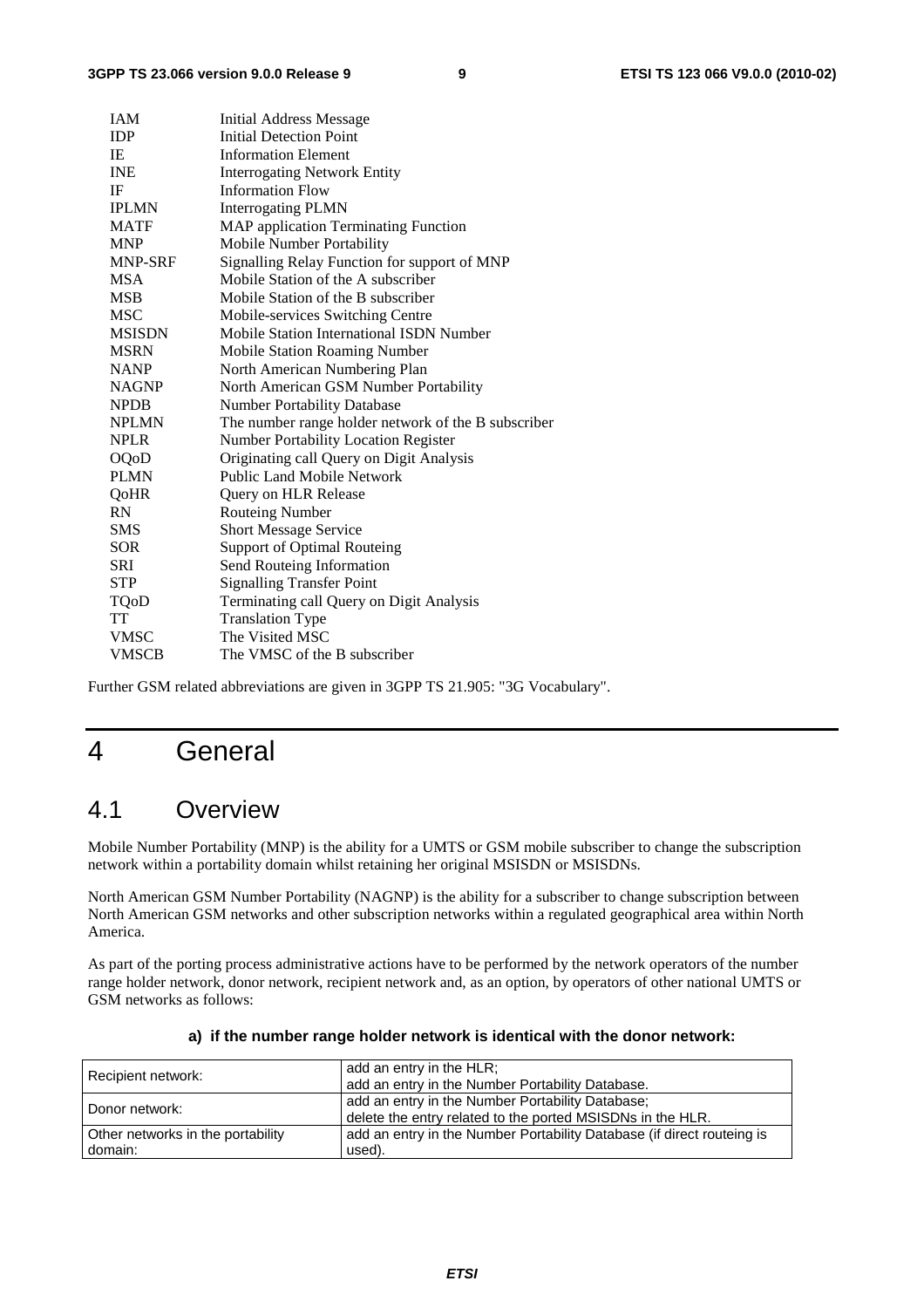| Recipient network:                | add an entry in the HLR;                                    |
|-----------------------------------|-------------------------------------------------------------|
|                                   | delete any entry related to the ported MSISDN in the Number |
|                                   | Portability Database.                                       |
| Donor network:                    | delete any entry related to the ported MSISDN in the Number |
|                                   | Portability Database;                                       |
|                                   | delete the entry related to the ported MSISDNs in the HLR.  |
| Other networks in the portability | delete any entry related to the ported MSISDN in the Number |
| domain:                           | Portability Database.                                       |

#### **b) if the number range holder network is identical with the recipient network:**

#### **c) if the number range holder network is different from both the recipient and the donor network:**

| Recipient network:                | add an entry in the HLR;                                           |
|-----------------------------------|--------------------------------------------------------------------|
|                                   | add an entry in the Number Portability Database.                   |
| Number range holder network:      | update the Number Portability Database                             |
| Donor network:                    | delete (or update) the entry in the Number Portability Database;   |
|                                   | delete the entry related to the ported MSISDNs in the HLR.         |
| Other networks in the portability | update the Number Portability Database (if an entry for the ported |
| domain:                           | MSISDN exists).                                                    |

Note that the order of sequence for the administrative actions to be performed both within a network and by different network operators is significant with respect to prevention of disruption in service to the mobile subscriber and prevention of looping calls between networks during the porting process.

Termination of a subscription for a ported number results in the deletion of any entry in an HLR and NPDB of that number.

If a call fails because databases are not correctly synchronised, the network entity that detects the inconsistency will raise an MNP specific alarm to the operation and maintenance subsystem.

The present document does not specify the porting process. It specifies the functionality needed to set-up calls to both ported and non ported subscribers including the functionality needed to query an NPDB for MNP information (in order to be able to charge correctly for CAMEL pre-paid calls and SMS) (Normative Annex A and Normative Annex C), and the functionality needed to relay non-call related signalling messages to the HLR in the subscription network (Normative Annex B) .

### 4.2 Compatibility

The IAM sent to the subscription network may contain additional routeing information. Within a portability domain the method how to convey the Routeing Number in the IAM between two portability networks shall be agreed upon by the two network operators involved (for an ITU-T ISUP solution see [6] and for an ANSI ISUP solution see [8] and [9]).

In general, IN-based and MNP-SRF (call-related) solutions are compatible and may coexist in the same portability domain. The only restriction refers to the case where the number range holder network relays call-related MAP messages (i.e. SRI for national calls) to the subscription network. If this solution is selected by at least one network operator within a portability domain, all the portability networks and transit networks affected must fulfil the following requirements:

1. The SCCP interfaces between networks in a portability domain must be agreed. This refers to the SCCP addressing mechanism being used (e.g. number lengths, natures of address and translation types for call-related MAP messages).

For messages that do not cross network boundaries the SCCP addressing mechanism is a choice of the network operator.

2. The subscription network must be able to generate the SRI ack to allow the onward routeing of the call from the number range holder network to the subscription network.

In the rest of the possible architectures for MNP, no interworking problems have been identified. In these cases, network architectures used within one portability network (e.g. IN, MNP-SRF) are regarded as operator dependent.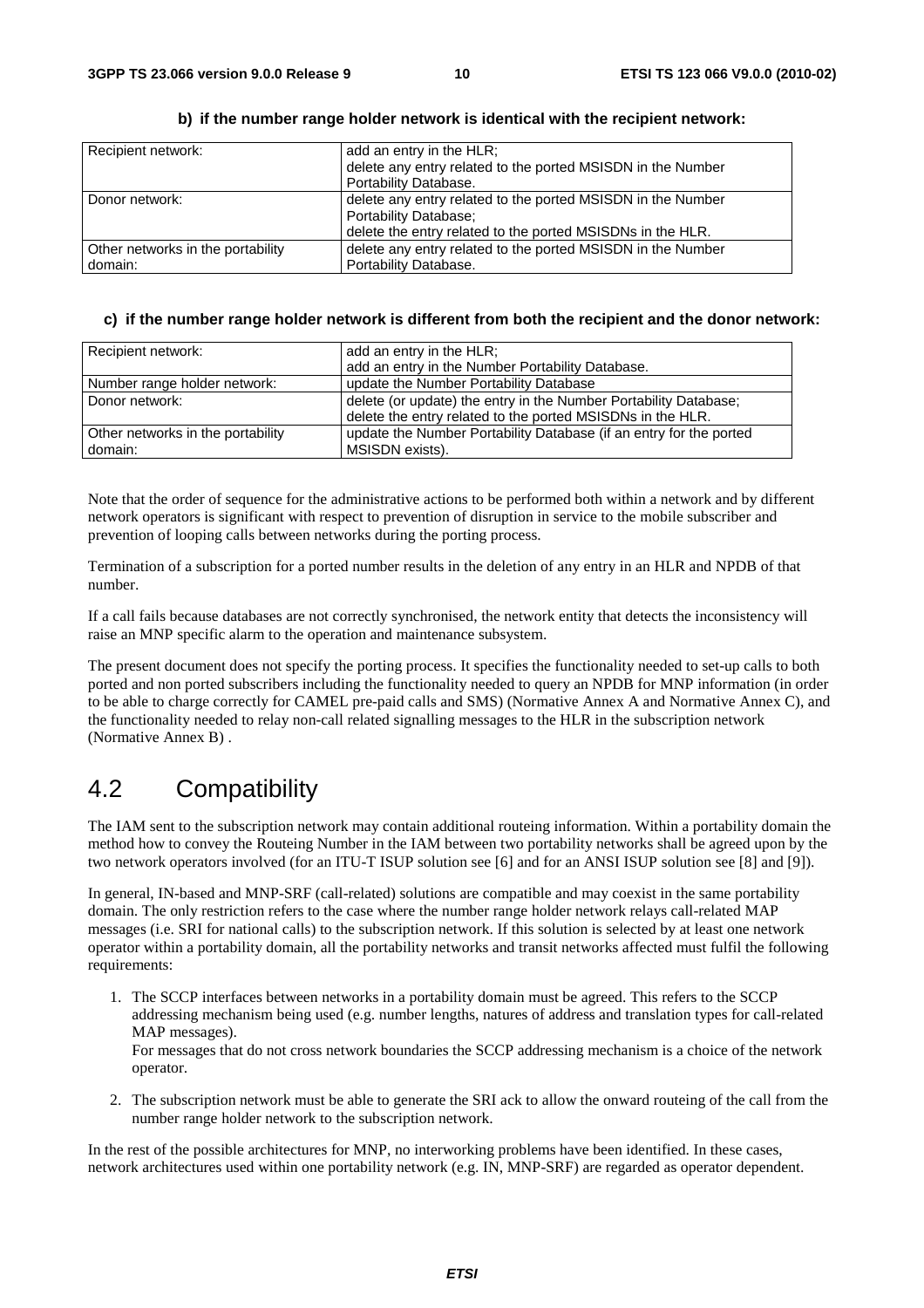In order to avoid loops and incompatibility situations, all the networks within a portability domain shall use the same routeing convention either direct routeing, indirect routeing or indirect routeing with reference to the Subscription network. As an alternative, indirect routeing can interwork successfully with direct routeing if the routeing number is transferred in the IAM or if dedicated traffic connections are used.

#### 4.3 Common Functionality of the MNP-SRF

In a PLMN that supports mobile number portability, SCCP messages sent to an HLR may be relayed by an MNP-SRF. Depending on the implemented solution (IN-based or MNP-SRF-based), on the type of message (call-related, non-callrelated or MNP information request) and on the porting status of the called subscriber, the MNP-SRF may modify the SCCP called party address and route the message to a different HLR or to the subscription network, or terminate the dialogue and response to the INE.

Figure 1 shows the general steering functionality for SCCP message routeing. It shows the SCCP routeing principle for mobile number portability within a network.

Note that call related messages in the IN-based solution are not routed to the MNP-SRF. Therefore Normative Annex A of the present document does not mention the MNP-SRF.

However, the usage of the IN-based solution for the call-related messages should allow operators to have the routeing of the non call-related messages determined in the same database. See [7] for the description of the access of the MNP-SRF (node with relay capability) to the NPDB (external database).

In order to guard against the possibility that the porting data for an MSISDN is inconsistent between PLMNs in a porting domain, the SCCP hop counter may be used to prevent indefinite looping of messages between PLMNs. The MNP-SRF would then decrement the SCCP hop counter for every message that is relayed. It should be noted that the use of the SCCP hop counter requires the use of non segmented SCCP XUDT messages as defined in ITU-T 1996 SCCP recommendations or in the ANSI T1.112-1996 SCCP recommendations for North America, reference [11].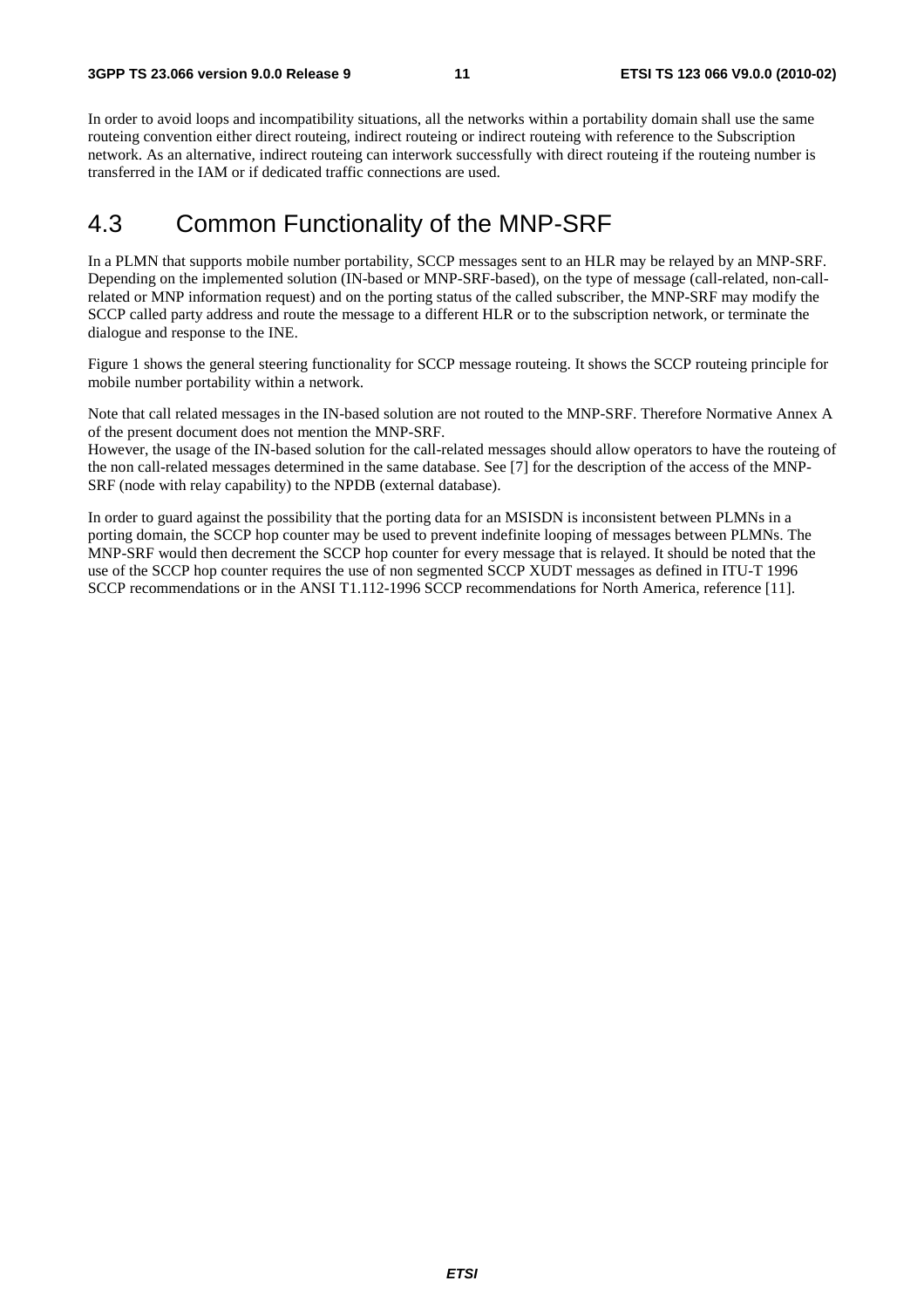

#### **Figure 1: Steering Function for SCCP Message routeing**

Figure 2 shows the process MNP\_SRF in the MNP-SRF. The procedures MNP\_SRF\_MATF\_Call\_Related, MNP\_SRF\_Non\_Call\_Related and MNP\_SRF\_MATF\_Info\_Request are described in Normative Annex C and Normative Annex B of the present document. Note that in networks which support the IN-based solution for call related signalling, a distinction on SCCP level for call related and non-call related messages is needed and that the MNP-SRF does not require to include MATF"s since call related messages and MNP information request messages are not terminated at the MNP-SRF.

The test 'MNP info-request' is a test on the SCCP Translation Type if a dedicated Translation Type value for MNP information request messages is used in the network. The handling of SCCP messages in the MNP-SRF in networks which do not make use of a dedicated Translation Type value for MNP information request messages is for further study.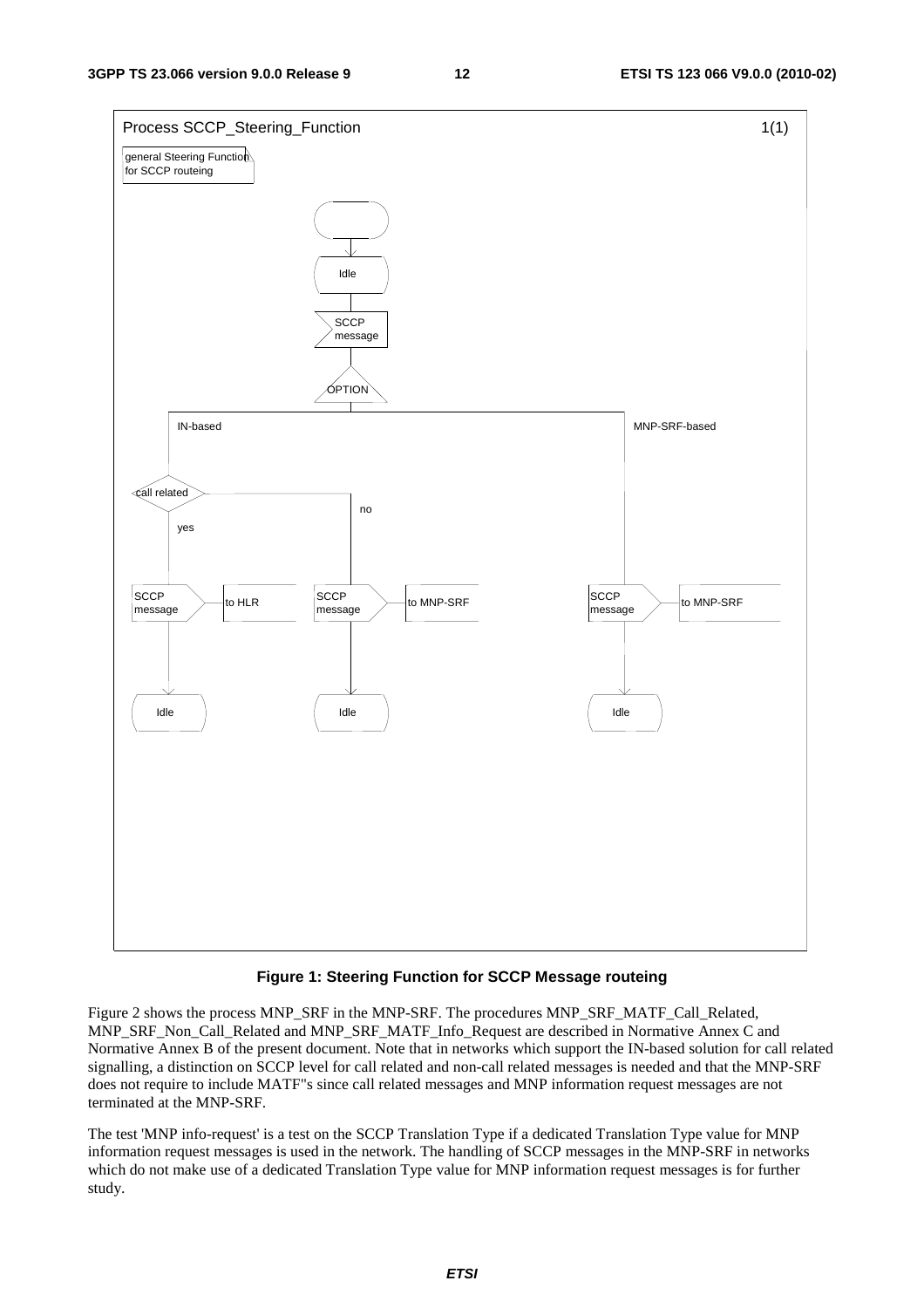The test "call-related" is a test on the SCCP Translation Type if a dedicated Translation Type value for call related messages is used in the network. The handling of SCCP messages in the MNP-SRF in networks which do not make use of a dedicated Translation Type value for call related messages is for further study.



**Figure 2: Process MNP\_SRF**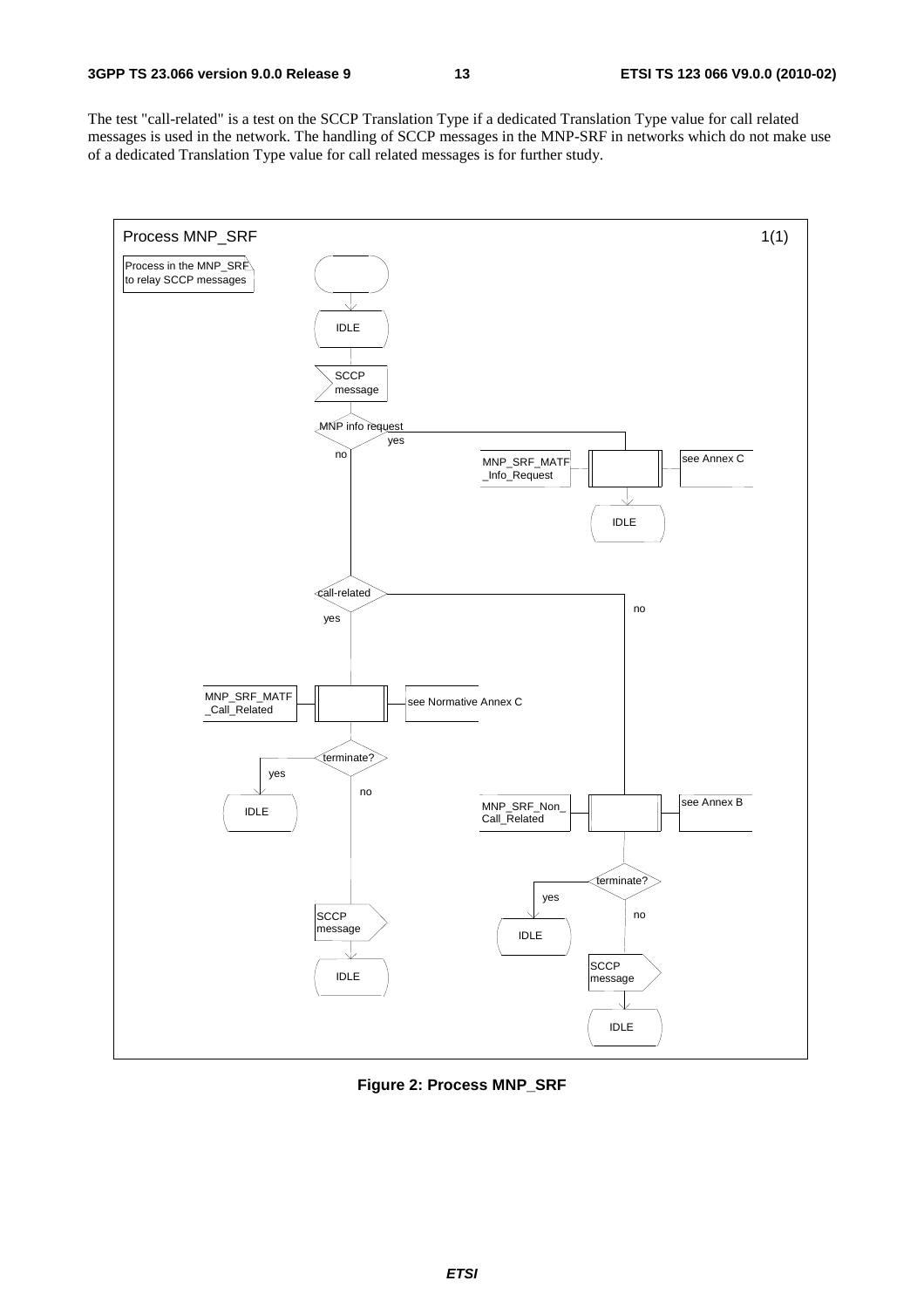### 5 Common Architecture for call setup

Figure 3 shows the general architecture of a portability domain for routeing of calls. The more detailed architecture within the networks depends on the chosen solution (IN-based or MNP/SRF-based) and options and is described in Normative Annex A and Normative Annex C of the present document.

The architecture for non-call related signalling is described in Normative Annex B of the present document.



#### **Figure 3: General architecture of a portability domain for routeing of calls**

The following routeing conventions are identified:

- 1. Direct Routeing of calls is a PLMN option that allows to route calls directly from the PLMN supporting this option to the ported subscriber's subscription network.
- 2. Indirect Routeing of calls is a PLMN option which allows to route calls from the PLMN supporting this option via the number range holder network to the ported subscriber's subscription network.
- 3. Indirect Routeing of calls with reference to the subscription network is a PLMN option for PLMN operators having chosen the MNP-SRF solution for call related signalling described in Normative Annex C. If all PLMNs within a portability domain support this option, calls are routed from the originating network to the number range holder network. The number range holder network obtains onward routeing information from the subscription network and routes the call onward to the ported subscriber's subscription network.

The following action in the different networks can be identified:

- 1. If the call is originated outside the portability domain, the IAM (1) is received by the number range holder network.
- 2a. If the call is originated in another national network and the other national network does not support originating call query (i.e. Indirect Routeing of calls is applicable), the IAM (2) is received by the number range holder network.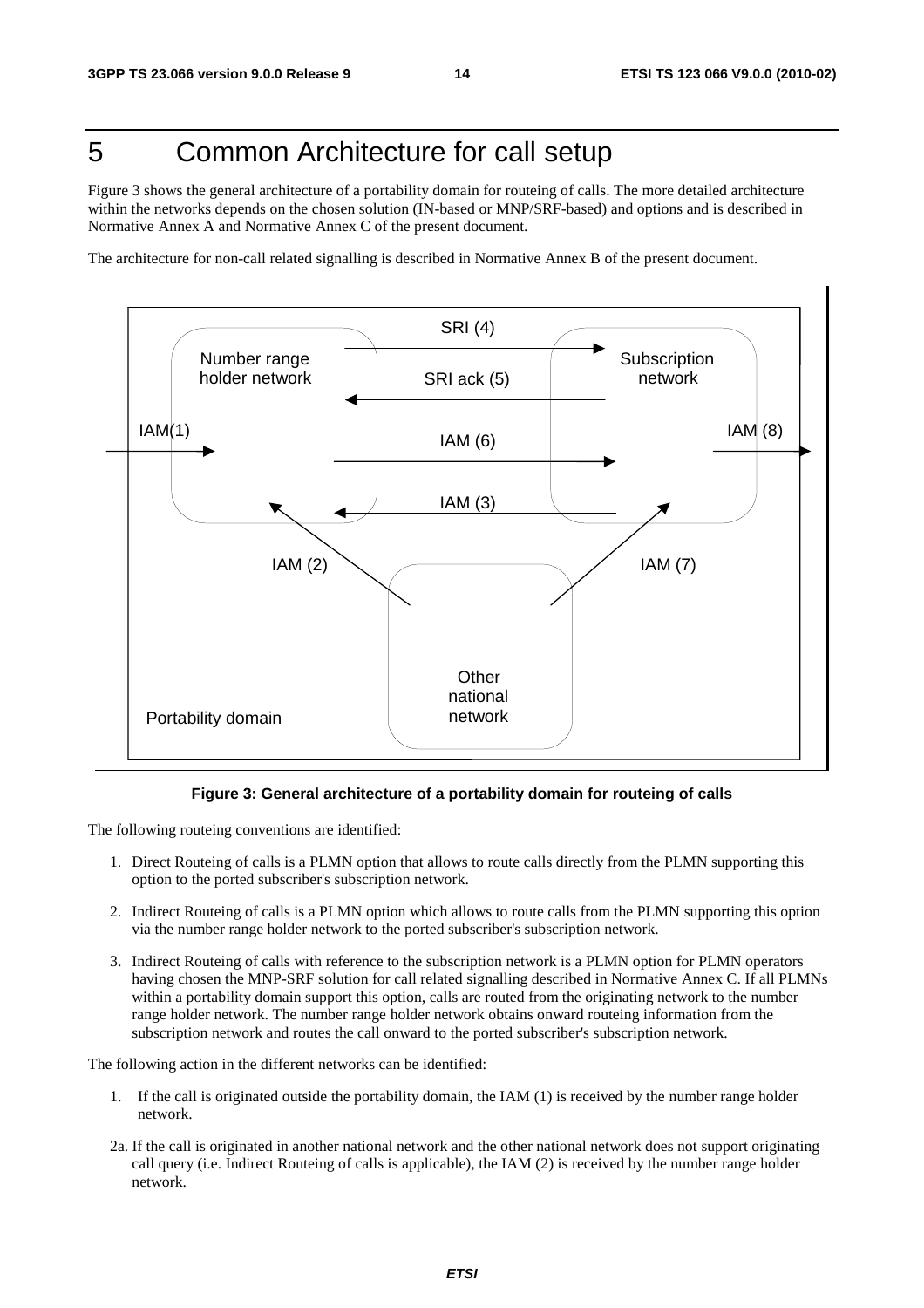- 2b. If the call is originated in another national network and the other national network supports originating call query (i.e. Direct Routeing of calls is applicable), the IAM (7) containing the routeing number is sent to the subscription network. If the routeing number is not used in the IAM sent from the national originating network to the subscription network, all transit networks involved are required to look up an NPDB in order to retrieve routeing information to route the call to the subscription network without looping.
- 3a. If the call is originated in the subscription network and the subscription network does not support originating call query (i.e. Indirect Routeing of calls is applicable), the IAM (3) is received by the number range holder network.
- 3b. If the call is originated in the subscription network and the subscription network supports originating call query (i.e. Direct Routeing of calls is applicable), it sends an IAM (8) containing the MSRN to the visited network of the called subscriber.
- 3c. If the subscription network receives IAM (6 or 7) containing the routeing number, it sends an IAM (8) containing the MSRN to the visited network of the called subscriber.
- 4a. If the call is routed via the number range holder network, and the number range holder network supports the MNP-SRF/MATF solution with the option 'MATF in subscription network' described in Normative Annex C of the present document (i.e. Indirect Routeing of calls with reference to the subscription network is applicable), the number range holder network sends SRI (4) to the subscription network. The subscription network returns SRI ack (5) containing the routeing number. The number range holder network then sends IAM (6) containing the routeing number to the subscription network. If the routeing number is not used in the IAM sent from the number range holder network to the subscription network, all transit networks involved are required to look up an NPDB in order to retrieve routeing information to route the call to the subscription network without looping.
- 4b. If the call is routed via the number range holder network, and the number range holder network supports the IN solution described in Normative Annex A of the present document or the MNP-SRF/MATF solution with the option 'MATF inside number range holder network' described in Normative Annex C of the present document, the number range holder network sends IAM (6) containing the routeing number to the subscription network.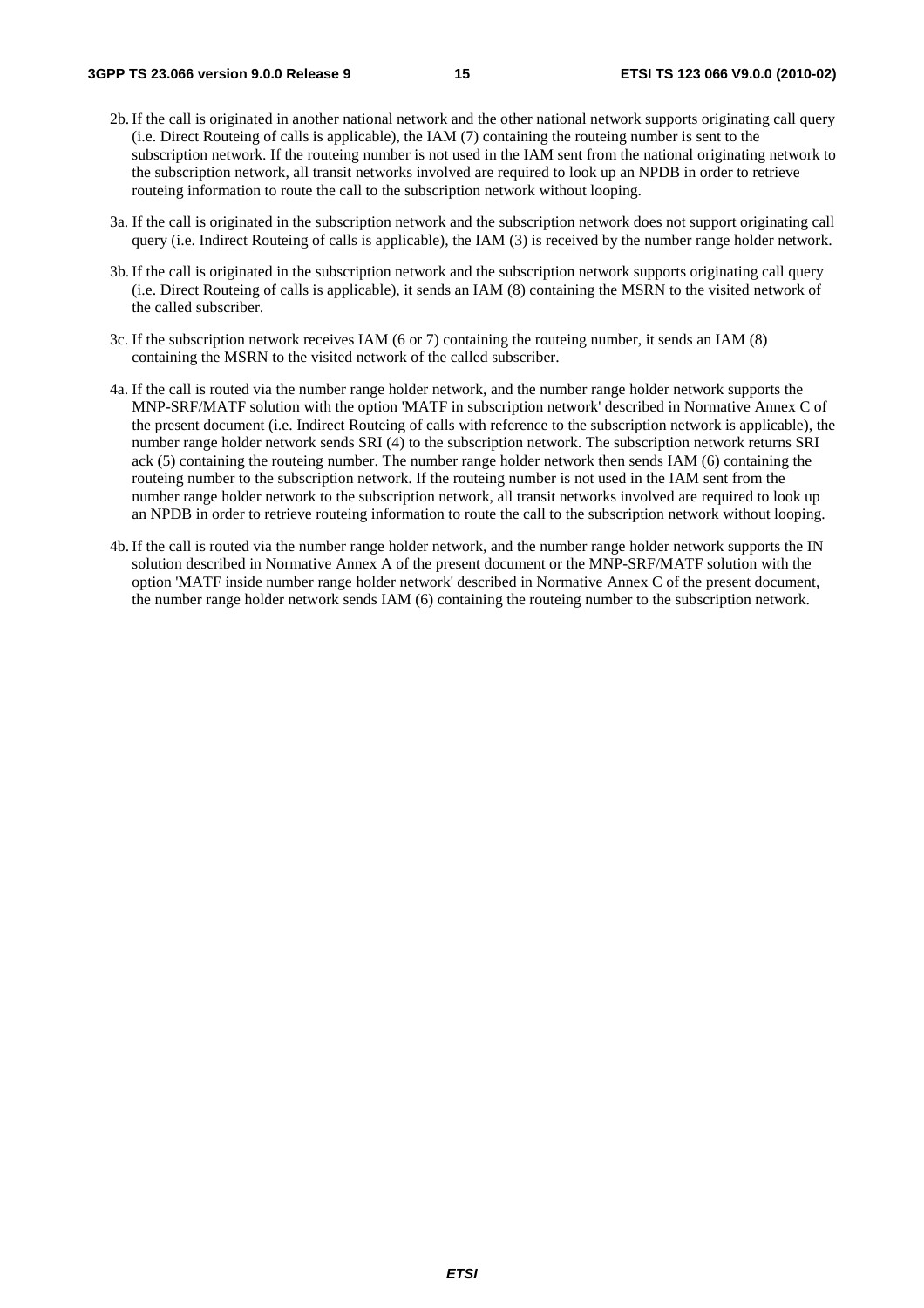### 6 Functional requirements of network entities

### 6.1 Procedure MNP\_MT\_GMSC\_Set\_MNP\_Parameters

The procedure MNP\_MT\_GMSC\_Set\_MNP\_Parameters is shown in figure 4. It is called from the process MT\_GMSC defined in 3G TS 23.018 [3].



**Figure 4: Procedure MNP\_MT\_GMSC\_Set\_MNP\_Parameters**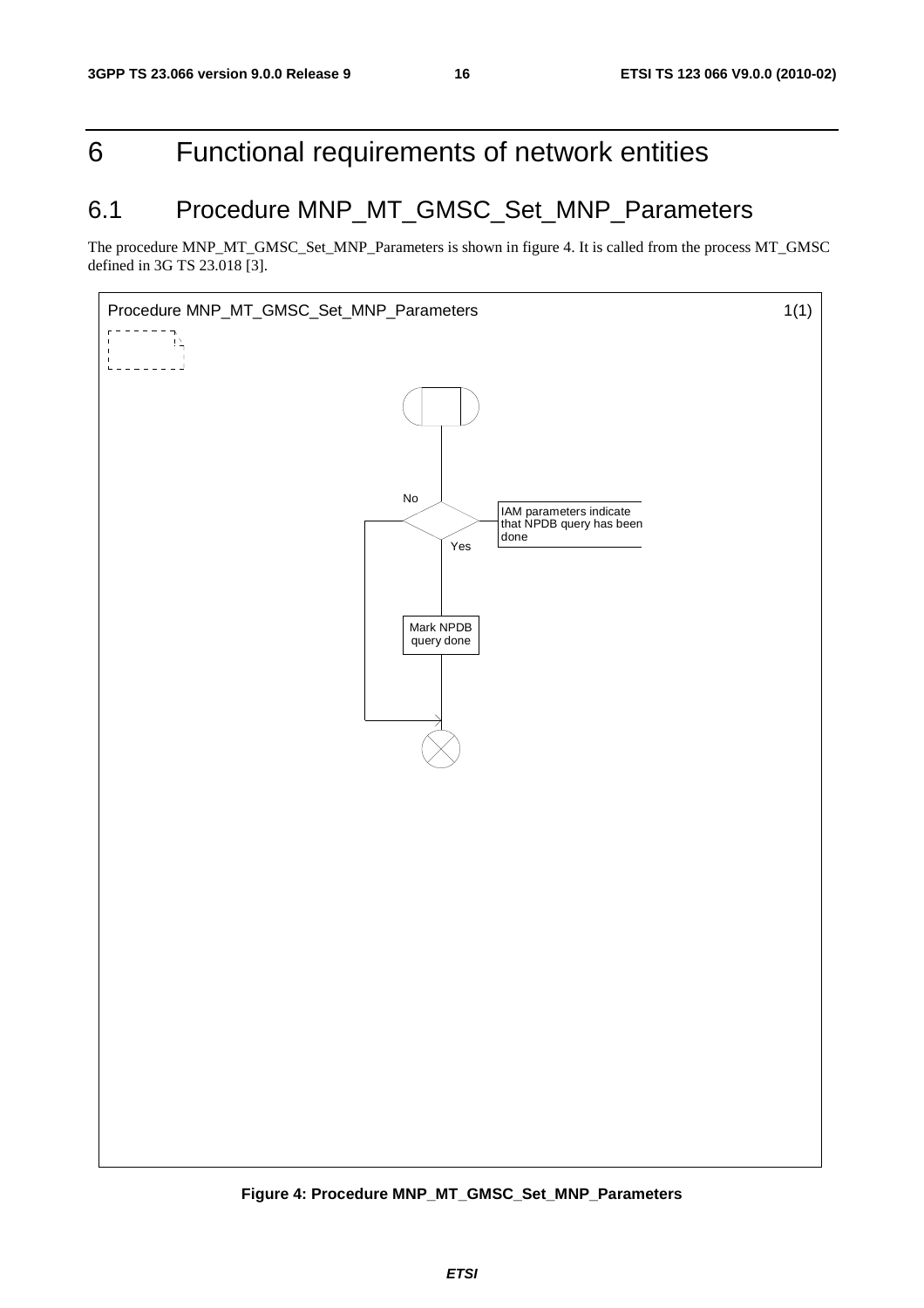### 6.2 Procedure MNP\_MT\_GMSC\_Check\_MNP\_Indicators

The procedure MNP\_MT\_GMSC\_Check\_MNP\_Indicators is shown in figure 5. It is called from the process MT\_GMSC defined in 3G TS 23.018 [3].



**Figure 5: Procedure MNP\_MT\_GMSC\_Check\_MNP\_Indicators**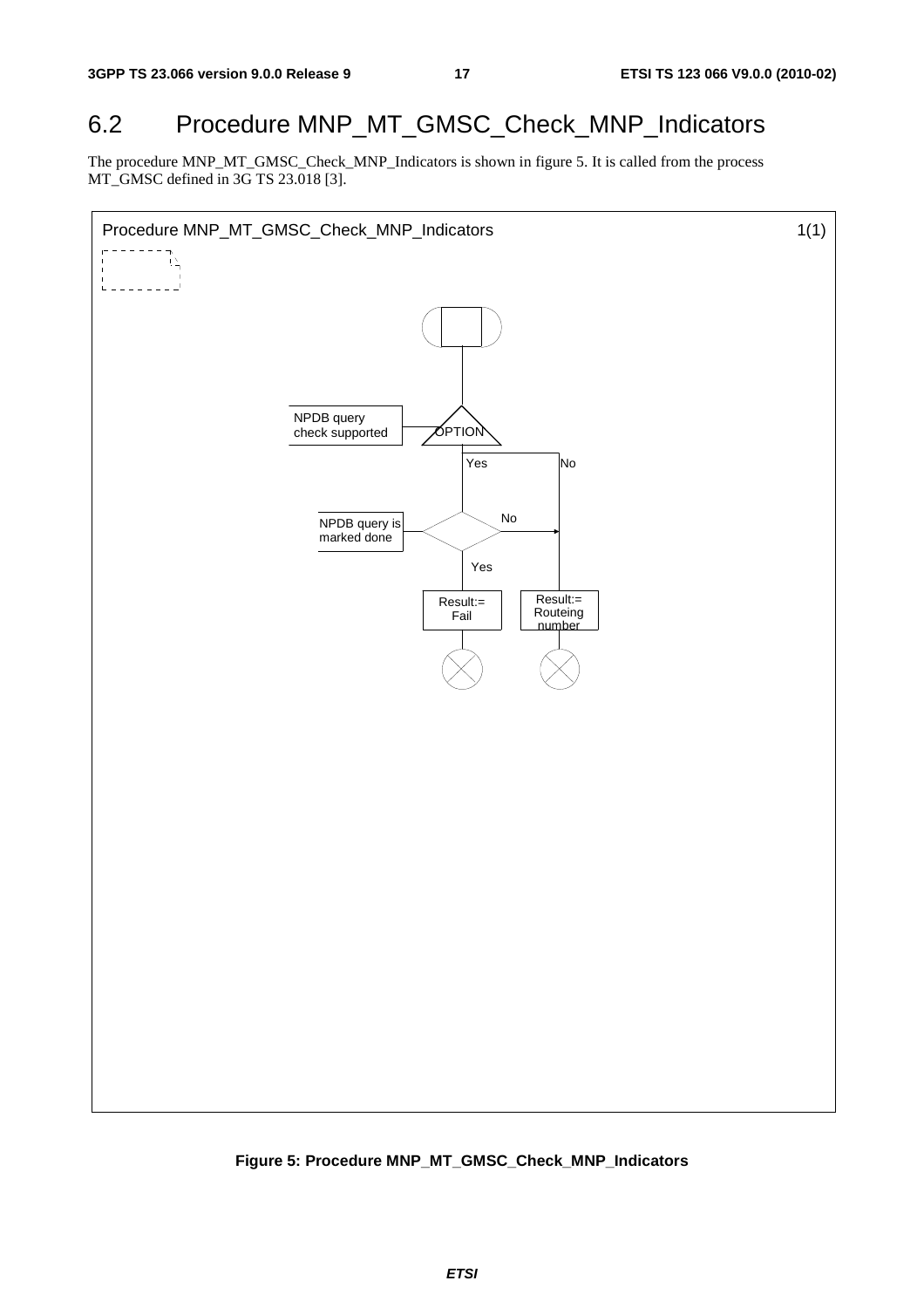### 6.3 Procedure MNP\_SRF\_Check\_MNP\_Indicator

The procedure MNP\_SRF\_Check\_MNP\_Indicator is shown in figure 6. It is called from the procedures MNP\_SRF\_Non\_Call\_Related and MNP\_SRF\_MATF\_Call\_Related.



**Figure 6: Procedure MNP\_SRF\_Check\_MNP\_Indicator**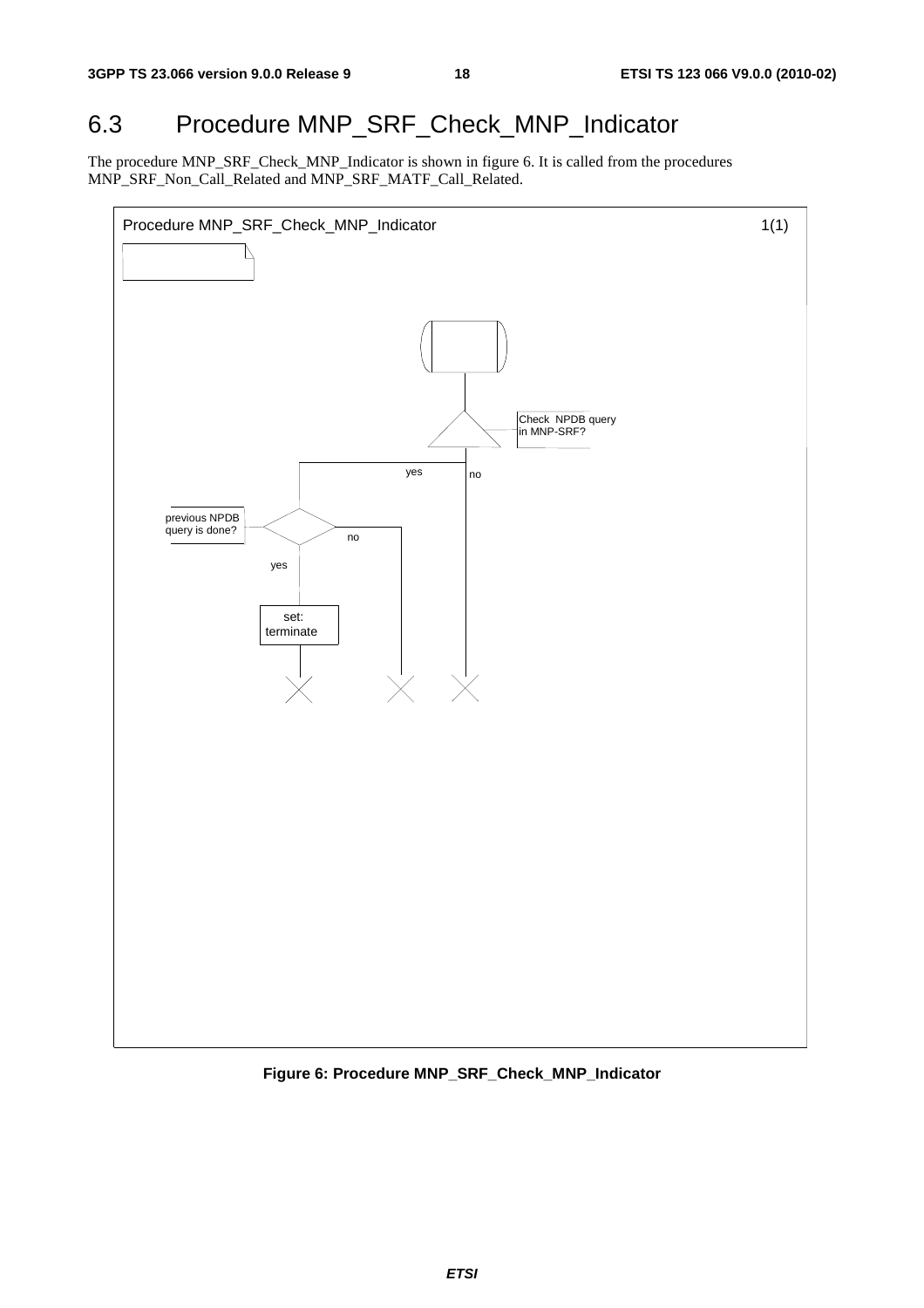### Annex A (normative): IN Call-Related Technical Realisation

### A.1 Architecture

#### A.1.1 Network Options

There are two IN-based solutions for querying the NPDB :-

- i. ETSI Core INAP
- ii. ANSI IN Query.

The following network operator options are defined for the MT calls in the GMSC:

- Terminating call Query on Digit Analysis (TQoD);
- Query on HLR Release (QoHR).

In a GSM network that supports the IN-based approach for call related MNP, each GMSC shall support at least one of these options.

The following network operator option is defined for MO calls in VMSCA and for forwarded calls in the GMSC and VMSCB:

- Originating call Query on Digit Analysis (OQoD).

In a GSM network which supports the IN-based approach for call related MNP, it is a network operator decision, taking into account the regulatory and architectural constraints that may prevail, whether or not VMSCs and GMSCs support this option.

The use of OQoD in transit switches in a PLMN while avoiding multiple database interrogations is for further study.

The interworking between the CCF and the SSF for MNP is for further study.

Note that for different number ranges different options may be chosen.

An IN-based solution for querying the NPDB may also be used by the gsmSCF in order to be able to apply different charging tariffs for CAMEL pre-paid subscribers" calls or short messages established/sent when roaming in their home PLMN and directed to ported and non-ported mobile subscribers, depending on whether or not the called and the calling subscriber subscribe to the same PLMN.

### A.1.2 No NP Query required – Number is not subject for portability

Figure A.1.2 shows the architecture for a call to a number that is not subject for portability. This can be for several reasons like for example:

- the national regulator has stipulated some number series as being non-portable or;
- in an initial phase only a limited amount of subscribers might port in certain number blocks and some operators might want to treat the call routeing according to traditional routeing plans without any change.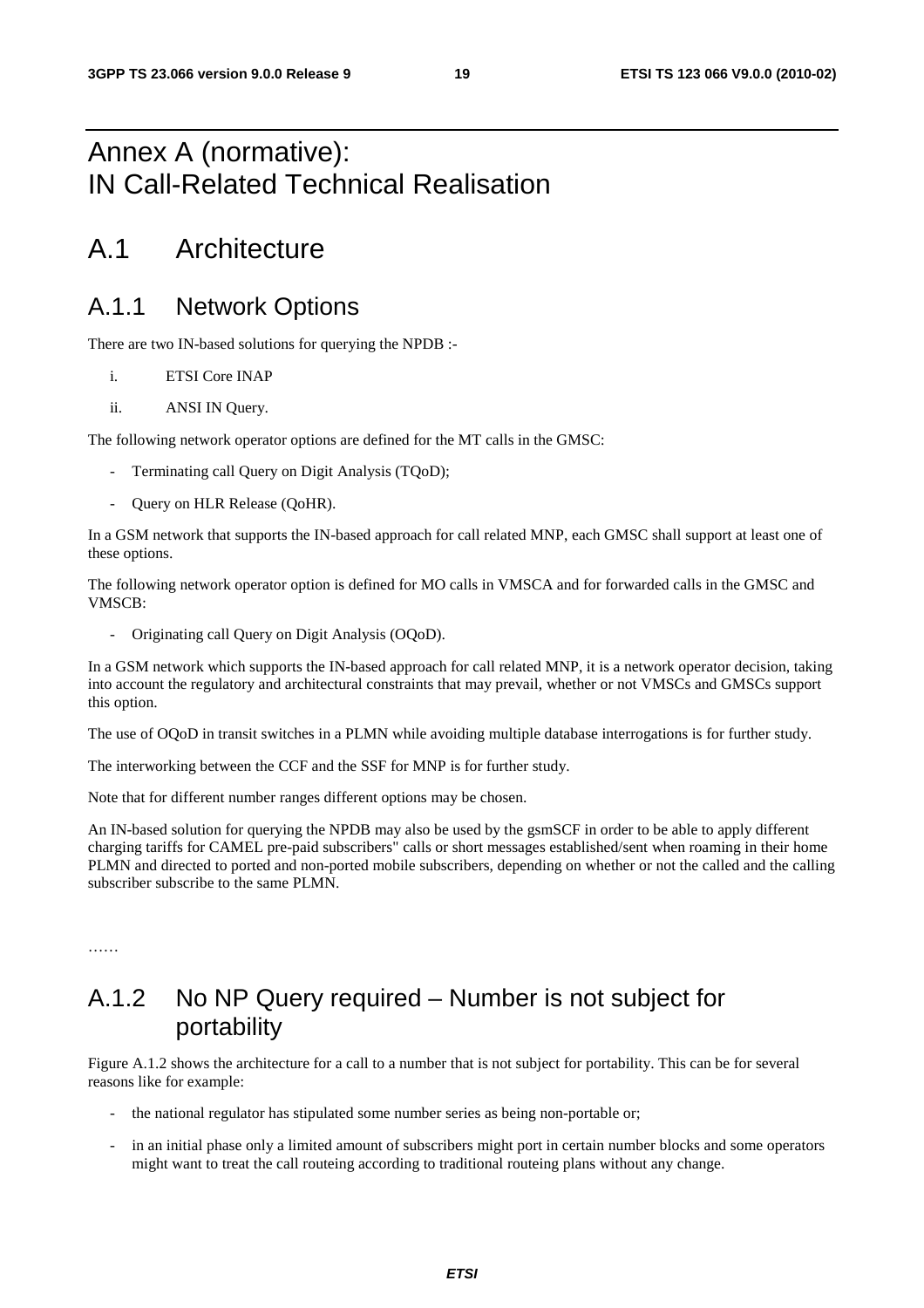

#### **Figure A.1.2: Call to a non-ported number, no NP query required**

- 1 From an Originating Exchange a call is set up to MSISDN. The call is routed to the Number range holder network being the Subscription network.
- 2 When GMSCB receives the ISUP IAM, it requests routeing information by submitting a MAP SRI to the HLRB including the MSISDN in the request.
- 3 The HLRB requests an MSRN from the MSC/VLRB where the mobile subscriber currently is registered;
- 4 The MSC/VLRB returns an MSRN back to the HLRB.
- 5 The HLRB responds to the GMSCB by sending an SRI ack with an MSRN.
- 6 GMSCB uses the MSRN to route the call to VMSCB.

#### A.1.3 NP Query in Number Range Holder Network

#### A.1.3.1 TQoD – Number is not ported

Figure A.1.3.1 shows the architecture for a call where the Originating network has no knowledge whether the MSISDN is ported or not and uses the traditional routeing plans for routeing the call to the Number range holder network for further routeing decisions.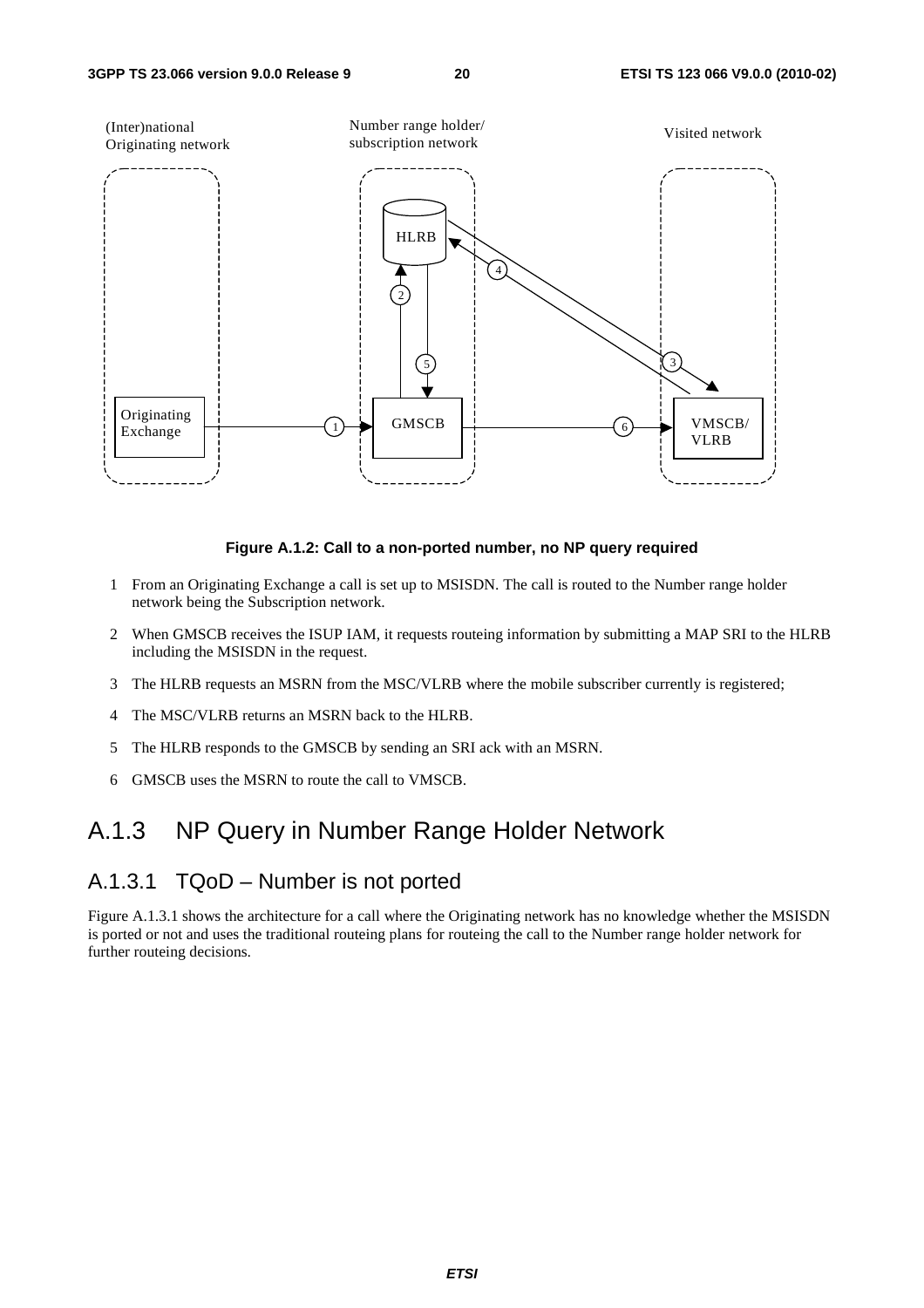

#### **Figure A.1.3.1: Call to a non-ported number using TQoD procedure**

- 1 From an Originating Exchange a call is set up to MSISDN. The call is routed to the Number range holder network being the Subscription network.
- 2 When GMSCB receives the ISUP IAM, it will send a database query to the NPDB as a result of analysis of the received MSISDN. The MSISDN is included in the query to the NPDB.
- 3 The NPDB detects that the MSISDN is not ported and responds back to the GMSCB to continue the normal call setup procedure for MT calls.
- 4 The GMSCB requests routeing information by submitting a MAP SRI to the HLRB, including the MSISDN in the request.
- 5 The HLRB requests an MSRN from the MSC/VLRB where the mobile subscriber owning the MSISDN currently is registered.
- 6 The MSC/VLRB returns an MSRN back to the HLRB.
- 7 The HLRB responds to the GMSCB by sending an SRI ack with an MSRN.
- 8 GMSCB uses the MSRN to route the call to VMSCB.

Note that the NPDB may be outside the number range holder network if a shared NPDB is used.

#### A.1.3.2 TQoD – Number is ported

Figure A.1.3.2 shows the architecture for a call where the Originating network has no knowledge whether the MSISDN is ported or not and uses the traditional routeing plans for routeing the call to the Number range holder network for further routeing decisions.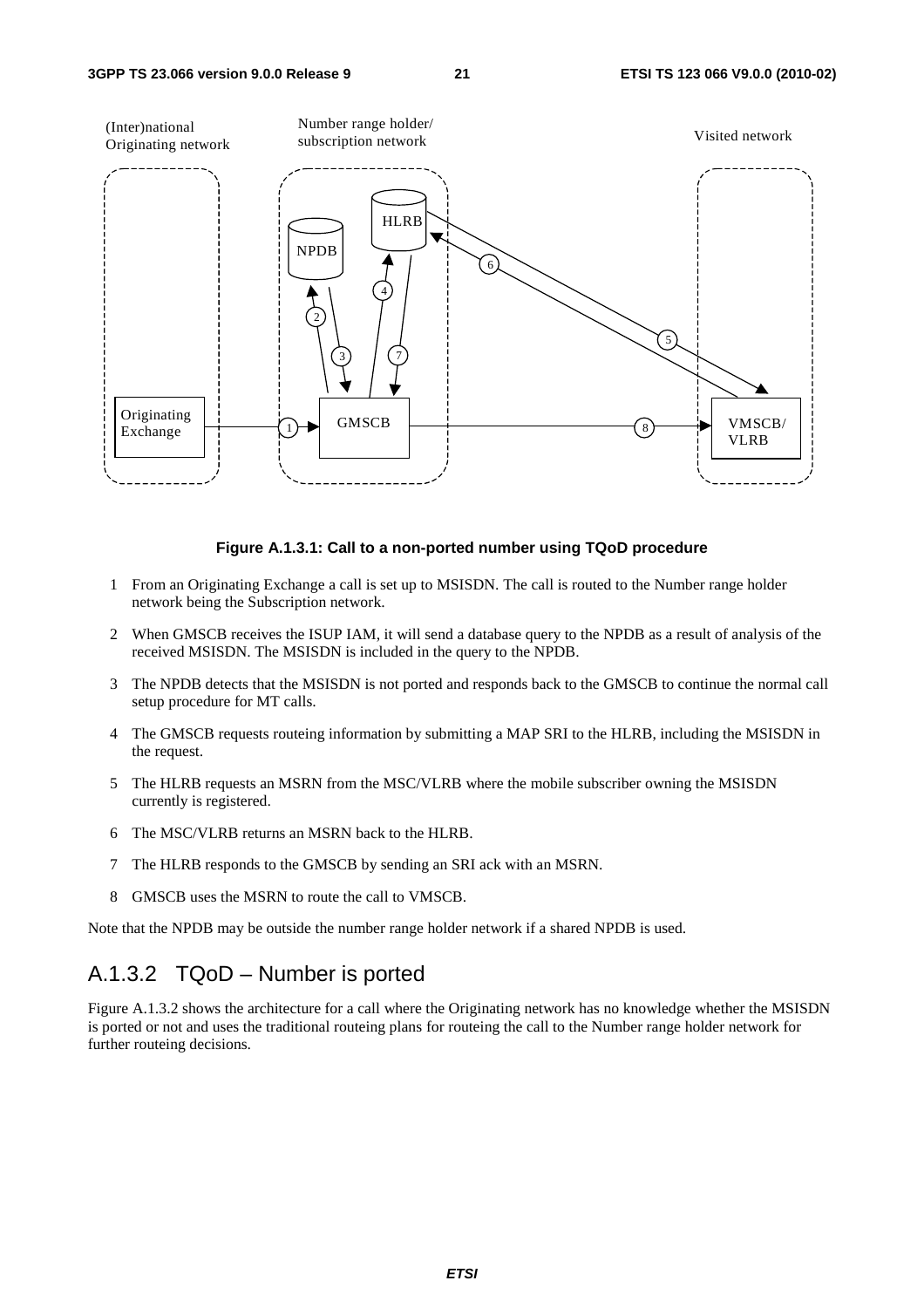

#### **Figure A.1.3.2: Call to a ported number using TQoD procedure**

- 1 From an Originating Exchange a call is set up to MSISDN. The call is routed to the Number range holder network.
- 2 When GMSCA receives the ISUP IAM, it will send a database query, including the MSISDN, to the NPDB as a result of analysis of the received MSISDN.
- 3 The NPDB detects that the MSISDN is ported and responds back to the GMSCA with a Routeing Number pointing out the Subscription network.
- 4 The call is routed to the Subscription network based on the Routeing Number carried in ISUP IAM message; also the MSISDN is included in IAM.
- 5 The GMSCB requests routeing information by submitting a MAP SRI to the HLRB, including the MSISDN in the request. The capability to route messages to the correct HLR is required.
- 6 The HLRB requests an MSRN from the MSC/VLRB where the mobile subscriber currently is registered.
- 7 The MSC/VLRB returns an MSRN back to the HLRB.
- 8 The HLRB responds to the GMSCB by sending an SRI ack with an MSRN.
- 9 GMSCB uses the MSRN to route the call to VMSCB.

Note that the NPDB may be outside the number range holder network if a shared NPDB is used.

#### A.1.3.3 QoHR – Number is ported

Figure A.1.3.3 shows the architecture for a call where the Originating network has no knowledge whether the MSISDN is ported or not and uses the traditional routeing plans for routeing the call to the Number range holder network for further routeing decisions.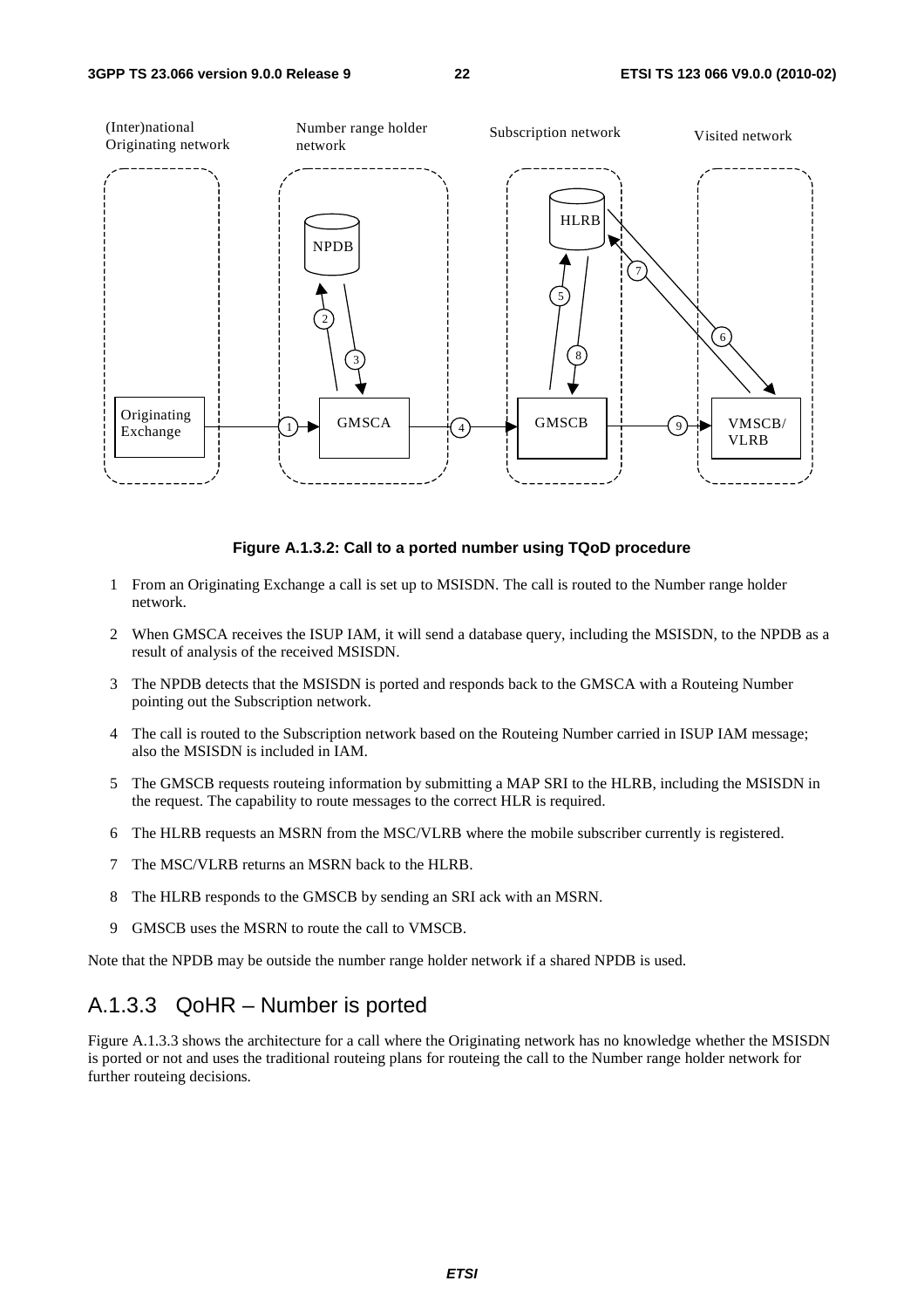

**Figure A.1.3.3: Call to a ported number using QoHR procedure** 

- 1 From an Originating Exchange a call is set up to MSISDN. The call is routed to the Number range holder network.
- 2 When GMSCA receives the ISUP IAM, it requests routeing information by submitting a MAP SRI to the HLRA including the MSISDN in the request.
- 3 The HLRA returns a MAP SRI ack with an 'Unknown Subscriber' error since no record was found for the subscriber in the HLRA.
- 4 When GMSCA receives the error indication form the HLRA, this will trigger the sending of a database query to the NPDB, including the MSISDN in the query.
- 5 The NPDB detects that the MSISDN is ported and responds back to the GMSCA with a Routeing Number pointing out the Subscription network.
- 6 The call is routed to the Subscription network based on the Routeing Number carried in ISUP IAM message; also the MSISDN is included in IAM.
- 7 The GMSCB requests routeing information by submitting a MAP SRI to the HLRB, including the MSISDN in the request. The capability to route messages to the correct HLR is required.
- 8 The HLRB requests an MSRN from the MSC/VLRB where the mobile subscriber currently is registered.
- 9 The MSC/VLRB returns an MSRN back to the HLRB.
- 10 The HLRB responds to the GMSCB by sending an SRI ack with an MSRN.
- 11 GMSCB uses the MSRN to route the call to VMSCB.

Note that the NPDB may be outside the number range holder network if a shared NPDB is used.

#### A.1.4 NP Query in Originating Network

#### A.1.4.1 OQoD – Number is not ported

Figure A.1.4.1 shows the architecture for a call where already the Originating network has the knowledge whether the MSISDN is ported or not and can route the call directly to the Subscription network that in this case is the same as the Number range holder network.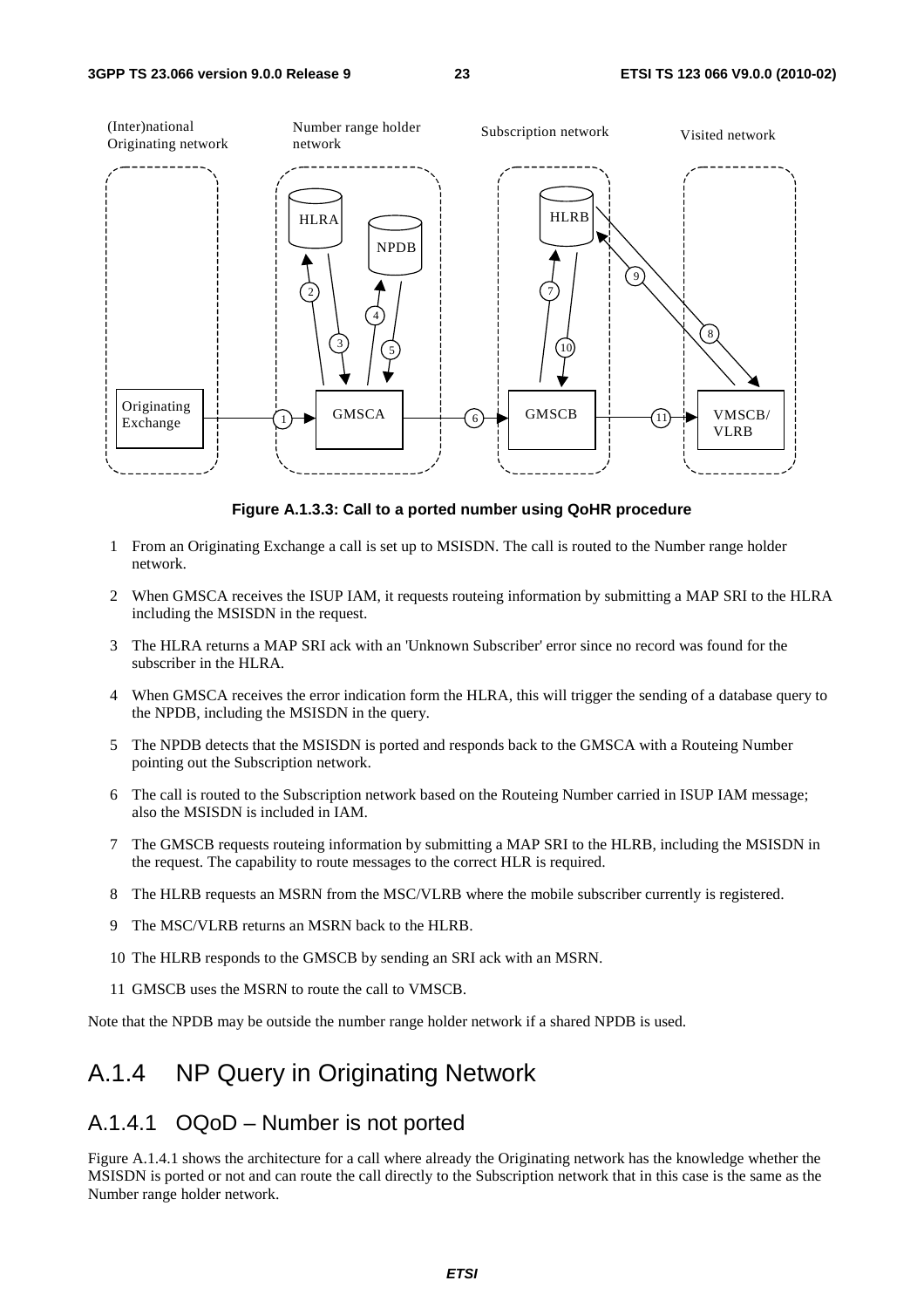

#### **Figure A.1.4.1: Call to a non-ported number using OQoD procedure**

- 1 A call is initiated by Mobile Subscriber A towards Mobile Subscriber B, using the MSISDN of the called subscriber.
- 2 When VMSCA receives the call setup indication, it will send a database query to the NPDB as a result of analysis of the received MSISDN, including the MSISDN in the query.
- 3 The NPDB detects that the MSISDN is not ported and responds back to the VMSCA to continue the normal call setup procedure for MO calls. Depending on database configuration option, the NPDB could either return a Routeing Number on not ported calls, as done for ported calls, or the call is further routed using the MSISDN number only towards the Number range holder network.
- 4 The call is routed to the Number range holder/Subscription network based on the MSISDN or Routeing Number carried in ISUP IAM message.
- 5 The GMSCB requests routeing information by submitting a MAP SRI to the HLRB, including the MSISDN in the request.
- 6 The HLRB requests an MSRN from the MSC/VLRB where the mobile subscriber currently is registered.
- 7 The MSC/VLRB returns an MSRN back to the HLRB.
- 8 The HLRB responds to the GMSCB by sending an SRI ack with an MSRN.
- 9 GMSCB uses the MSRN to route the call to VMSCB.

Note that the NPDB may be outside the national originating network if a shared NPDB is used.

#### A.1.4.2 OQoD – Number is ported

Figure A.1.4.2 shows the architecture for a call where already the Originating network has the knowledge that the MSISDN is ported and can route the call directly to the Subscription network without involving the Number range holder network.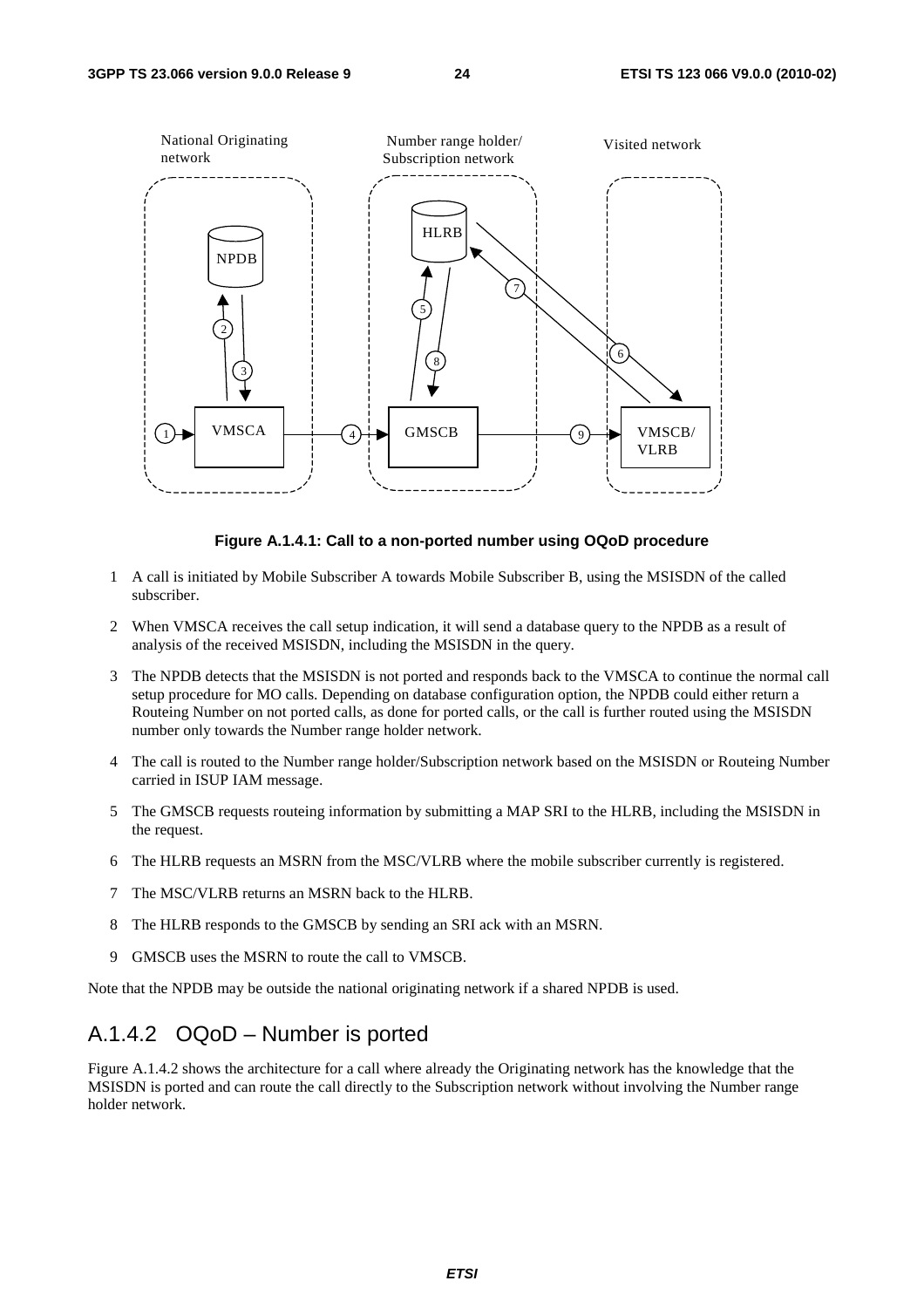

**Figure A.1.4.2: Call to a ported number using OQoD procedure** 

- 1 A call is initiated by Mobile Subscriber A towards Mobile Subscriber B, using the MSISDN of the called subscriber.
- 2 When VMSCA receives the call setup indication, it will send a database query to the NPDB as a result of analysis of the received MSISDN including the MSISDN in the query.
- 3 The NPDB detects that the MSISDN is ported and responds back to the VMSCA with a Routeing Number pointing out the Subscription network.
- 4 The call is routed to the Subscription network based on the Routeing Number carried in ISUP IAM message; also the MSISDN is included in IAM.
- 5 The GMSCB requests routeing information by submitting a MAP SRI to the HLRB, including the MSISDN in the request. The capability to route messages to the correct HLR is required.
- 6 The HLRB requests an MSRN from the MSC/VLRB where the mobile subscriber currently is registered.
- 7 The MSC/VLRB returns an MSRN back to the HLRB.
- 8 The HLRB responds to the GMSCB by sending an SRI ack with an MSRN.
- 9 GMSCB uses the MSRN to route the call to VMSCB.

Note that the NPDB may be outside the national originating network if a shared NPDB is used.

#### A.1.4.3 IN-Query for CAMEL pre-paid service

Figure A.1.4.3 shows the architecture for a call or MO-Short-Message originated by a CAMEL pre-paid subscriber while roaming in the Home PLMN where the gsmSCF needs to know whether or not calling and called subscriber subscribe to the same PLMN in order to apply the correct charging tariff.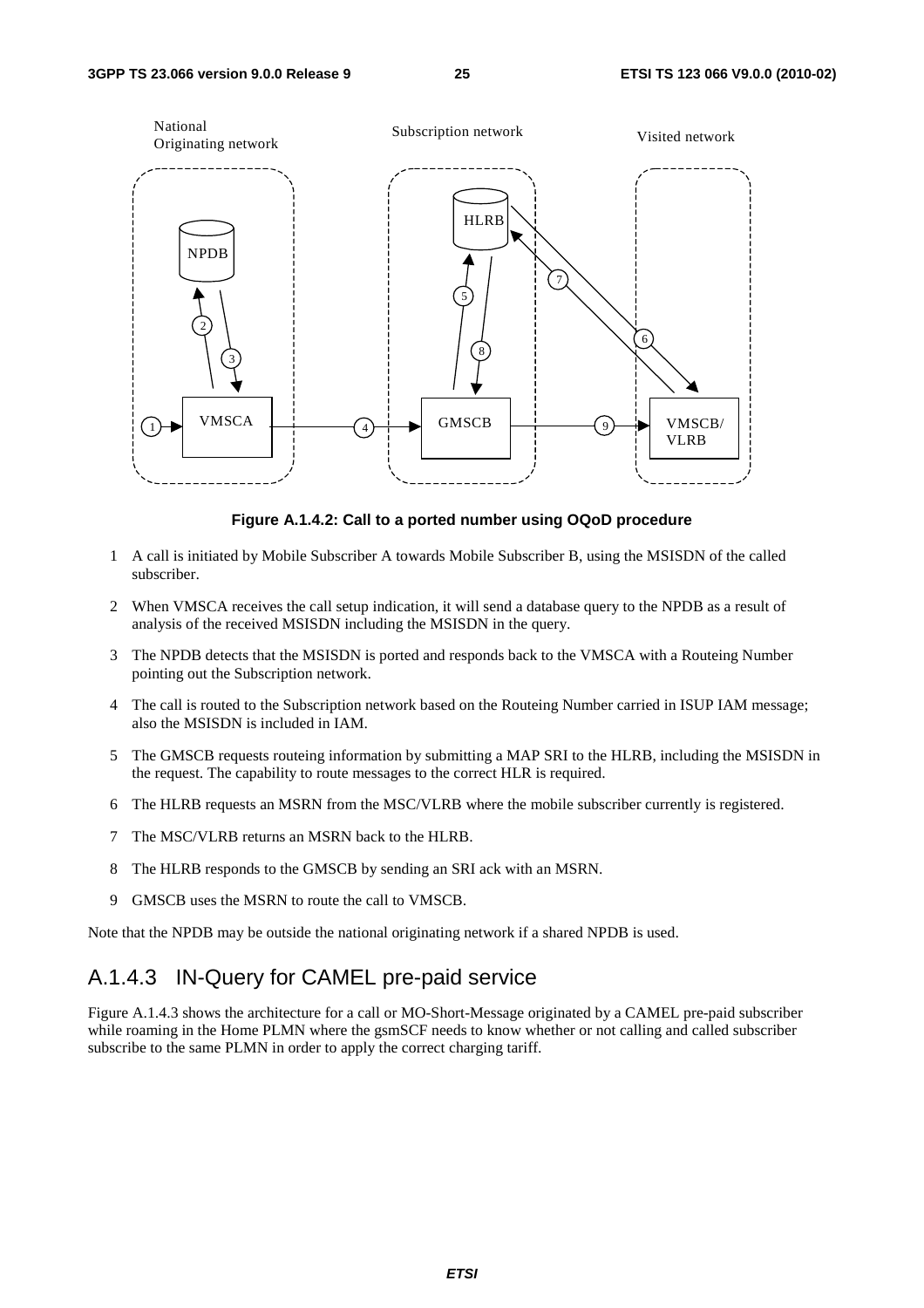

#### **Figure A.1.4.3: IN-Query for pre-paid service**

- 1 A call or short message is initiated by Mobile Subscriber A towards Mobile Subscriber B, using the MSISDN of the called subscriber.
- 2 When VMSCA receives the call setup indication, it will send a CAP IDP message to the gsmSCF. The IDP contains the called party"s MSISDN.
- 3 If the calling subscriber roams in her Home PLMN and the called subscriber"s MSISDN indicates that the called subscriber subscribes to a PLMN within the calling subscriber"s Home Country, the gsmSCF queries the NPDB based on the called party"s MSISDN. Otherwise the tariff to be applied does not depend on the called subscriber"s porting status and enough information to apply the correct tariff is available; go to 5.
- 4 The NPDB returns a routing number to the gsmSCF pointing out the called subscriber"s subscription network. Based on this information the gsmSCF applies the appropriate tariff for pre-paid subscriber A.
- 5 The gsmSCF returns CAP AC and CAP CUE messages to the VMSCA.
- 6 The call or short message is set up.

Note that the NPDB and gsmSCF may be integrated within one physical entity.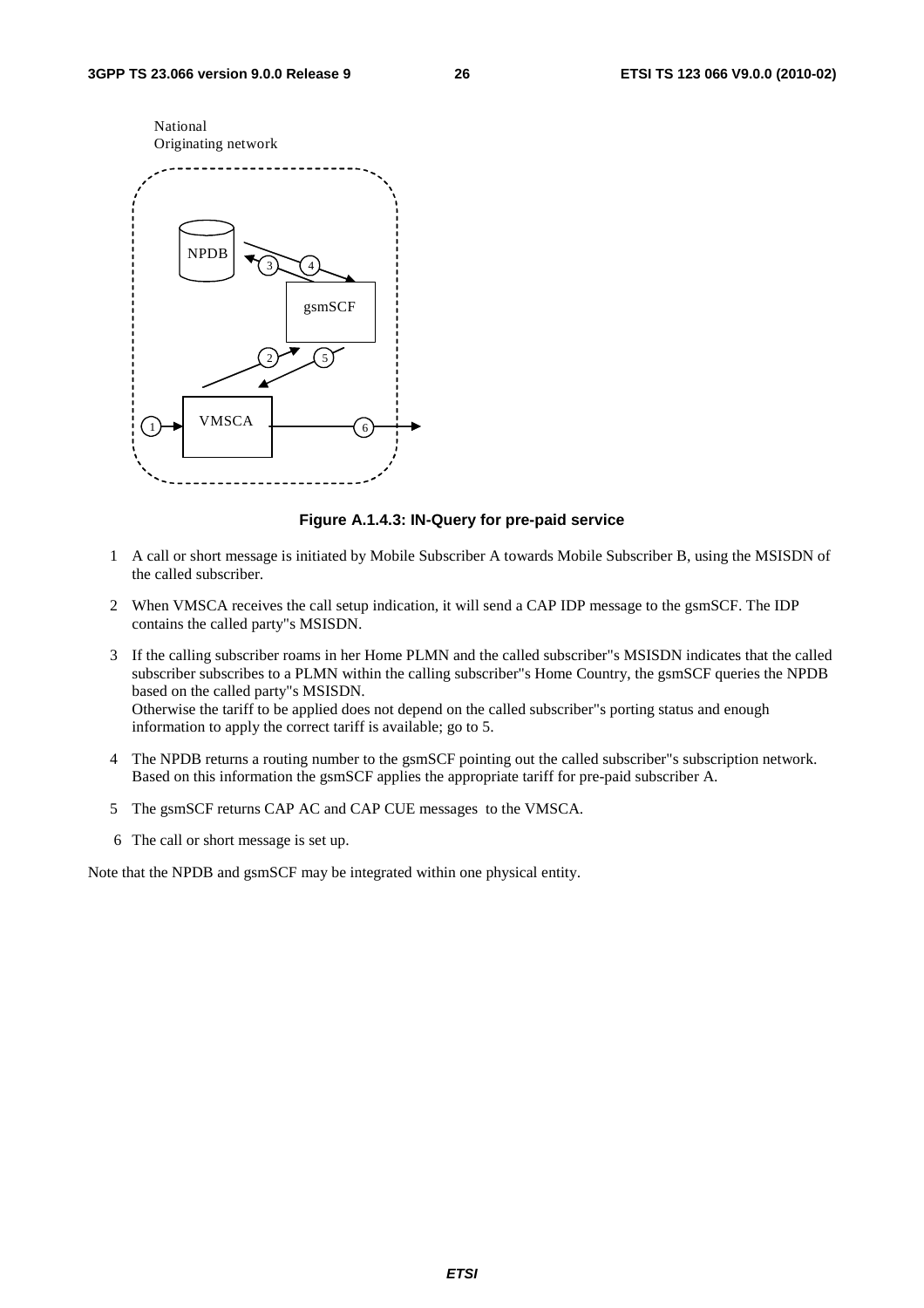### A.2 Information flows

In the following figures the NPDB is shown as belonging to the Number range holder network or to the national originating network. However, the NPDB may be shared within one portability domain i.e. nation-wide.



**Figure A.2.1 shows the information flow for successful QoHR.**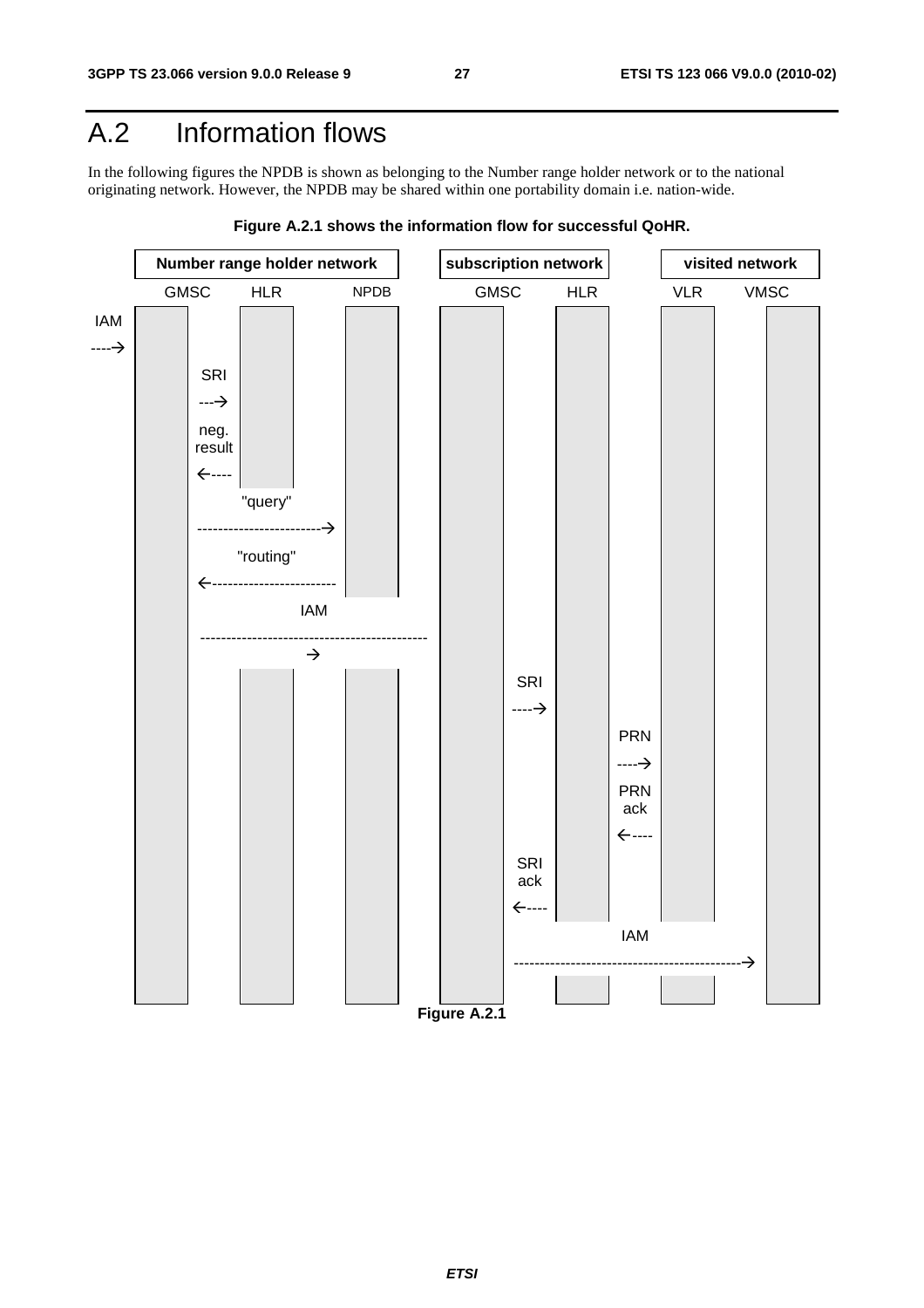

**Figure A.2.2 shows the information flow for unsuccessful QoHR (unallocated number).**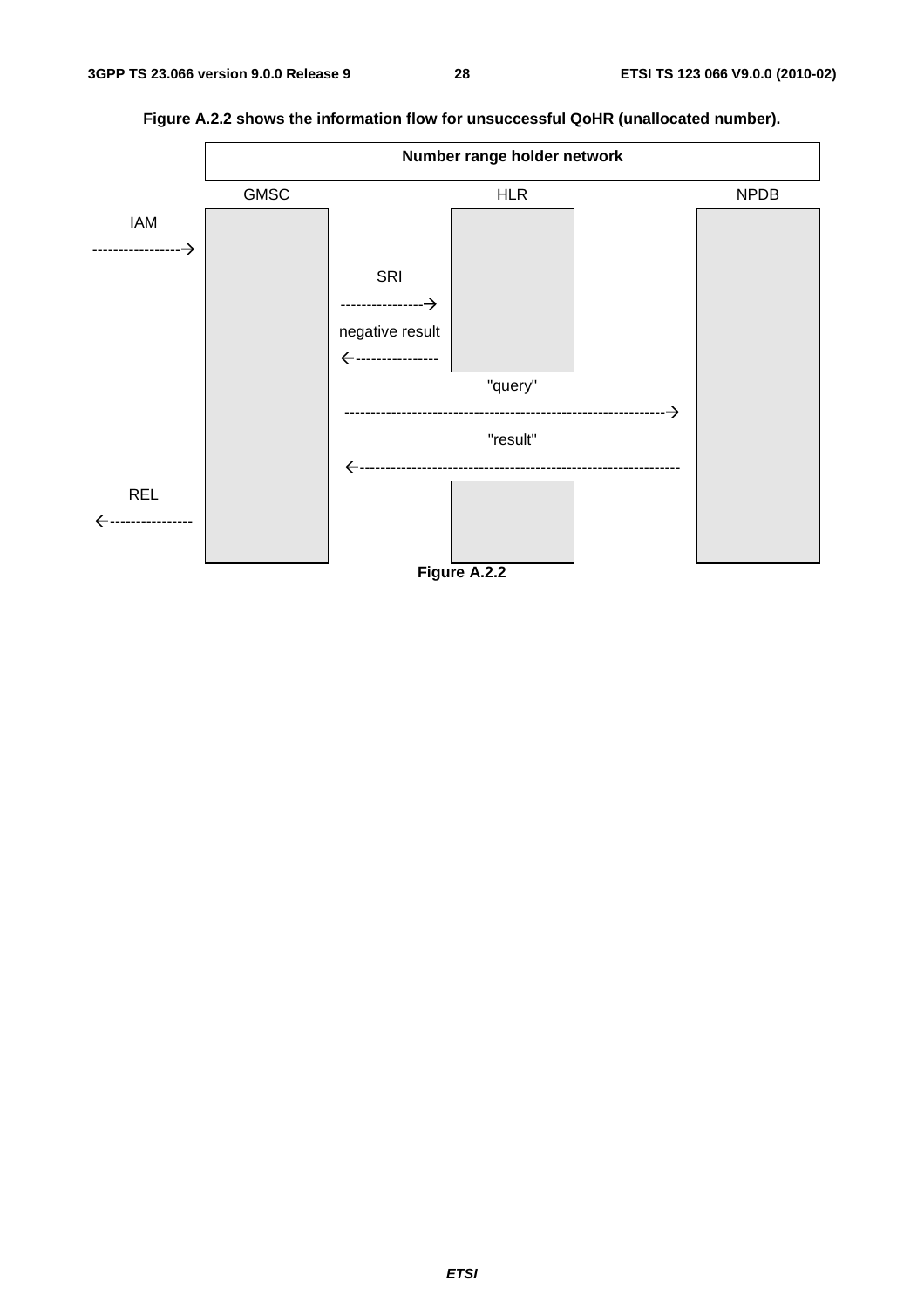

**Figure A.2.3 shows the information flow for successful TQoD.**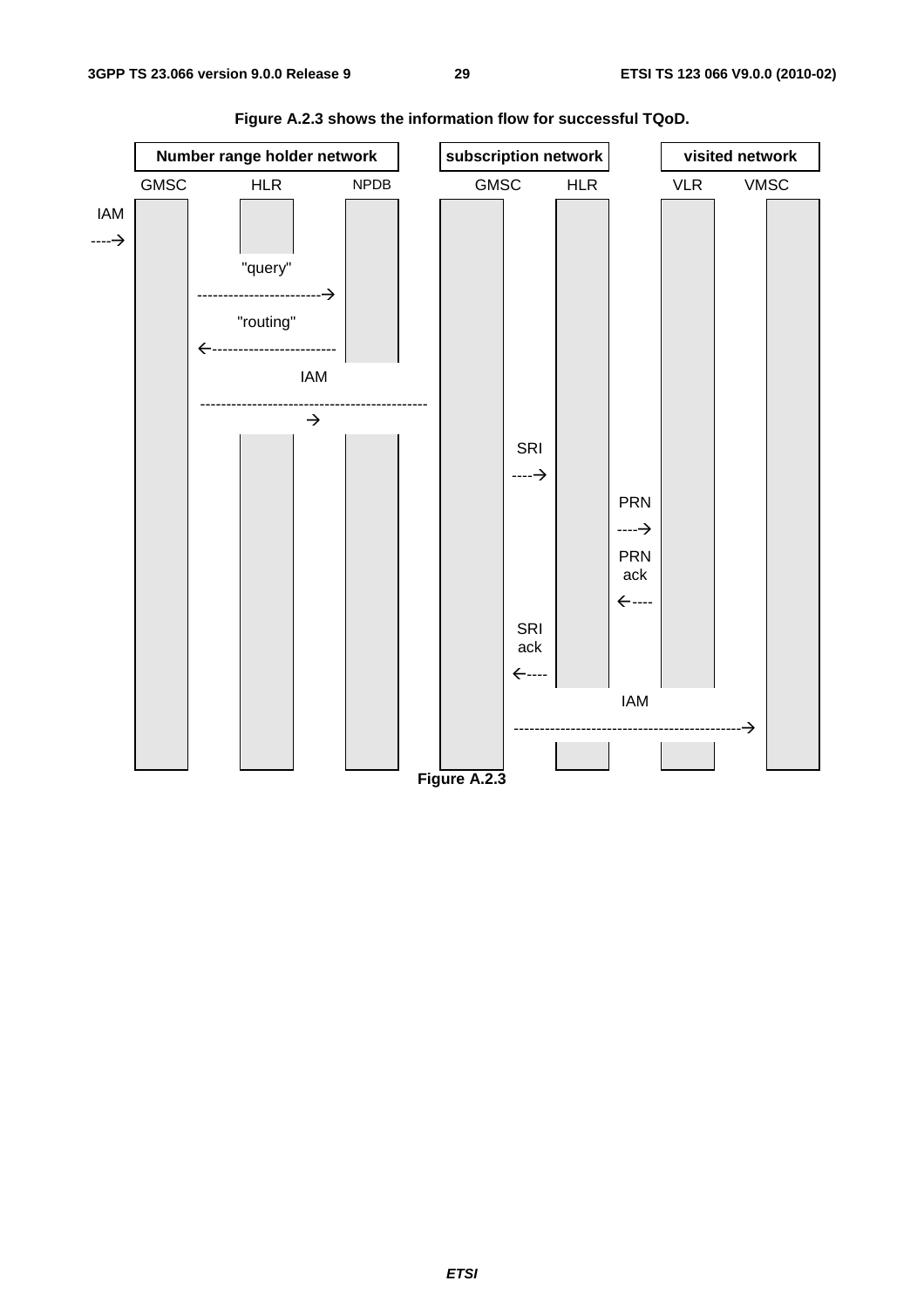

**Figure A.2.4 shows the information flow for unsuccessful TQoD (number not ported).**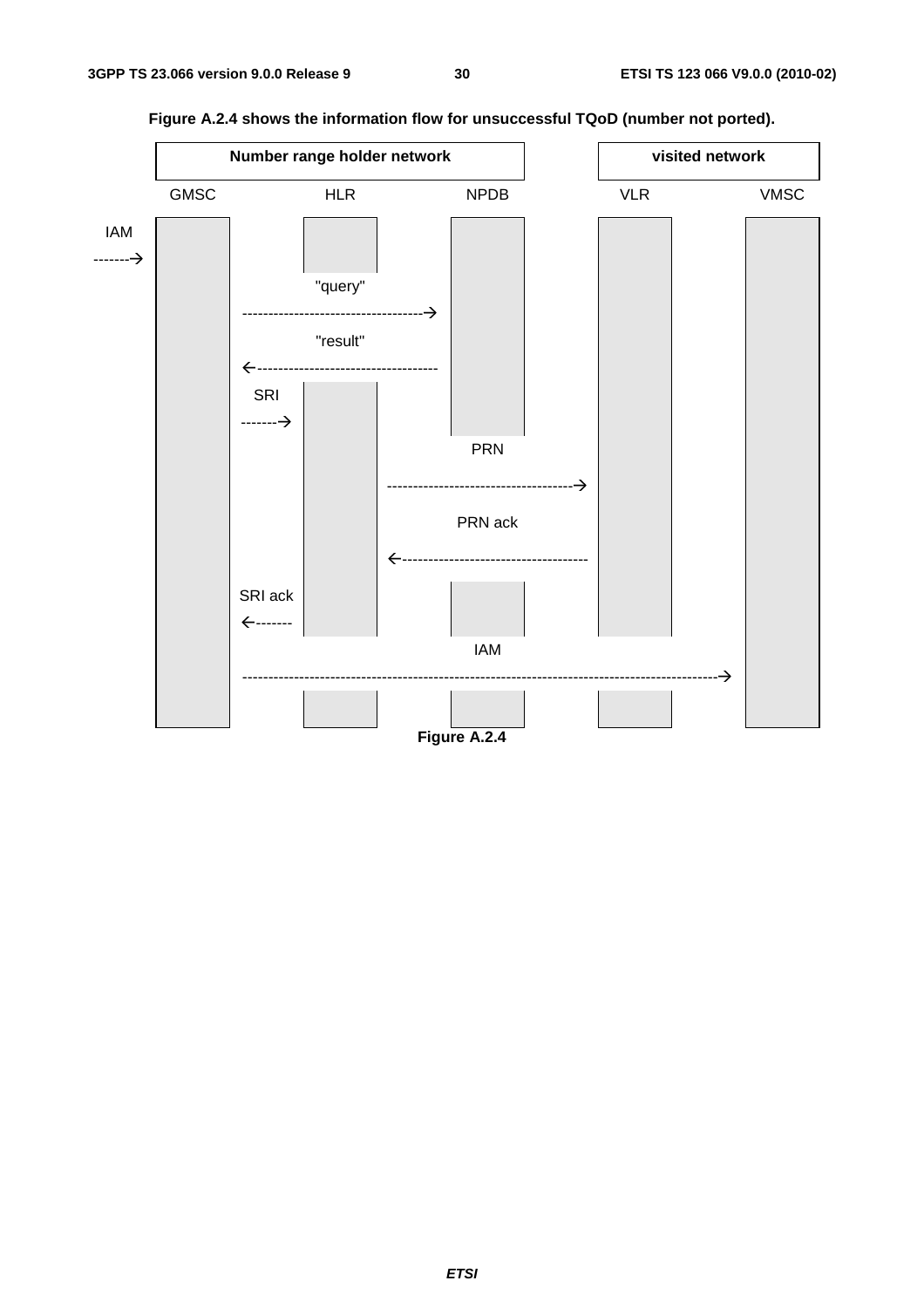

**Figure A.2.5 shows the information flow for successful OQoD (number ported).**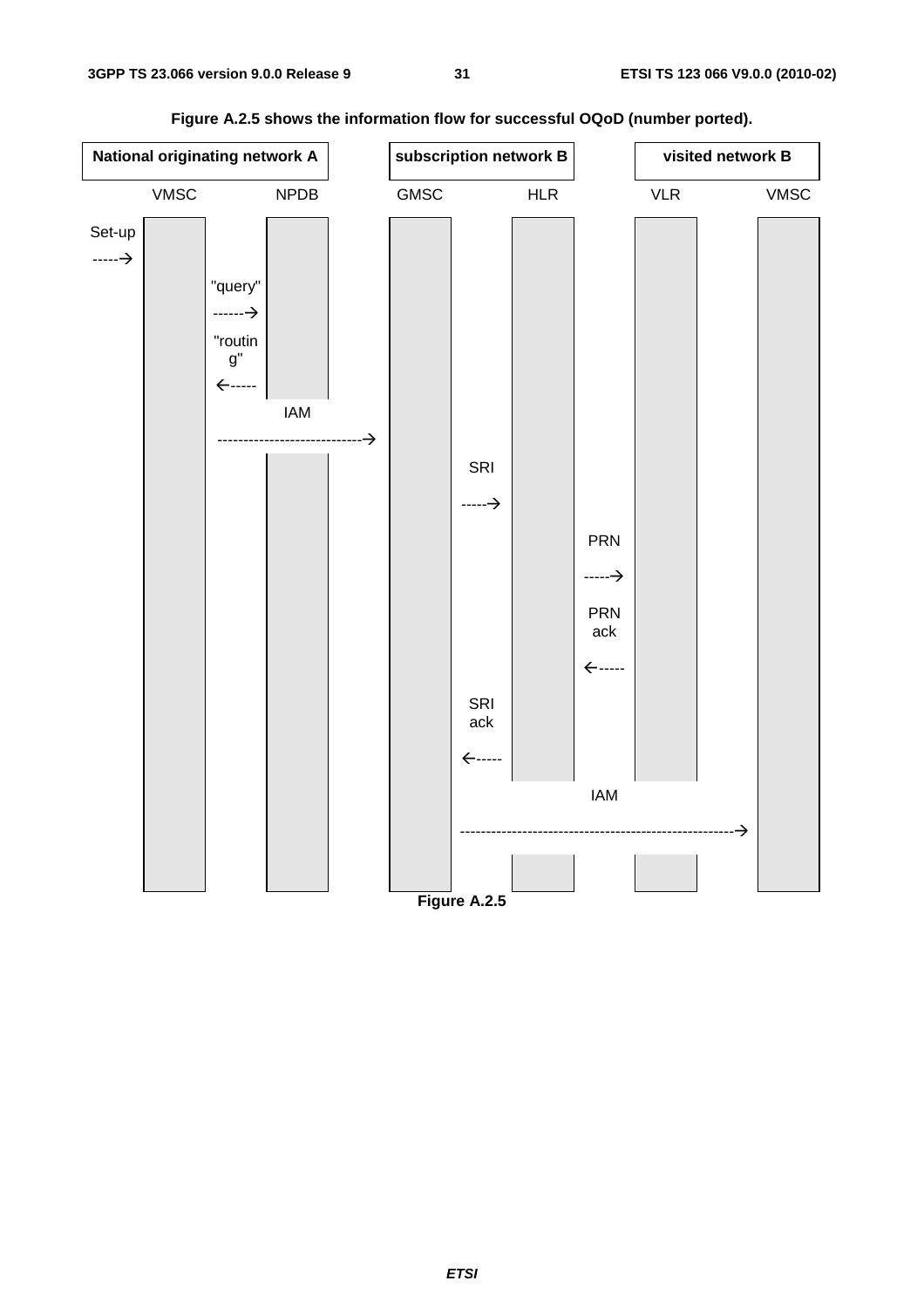**originating network holder network** VMSCA NPDB GMSC Set-up ---------------- "query" ---------------- "routing" ---------------- IAM --------------------------------------------------------------- continue as shown in figures A.2.1, A.2.2, A.2.3 and A.2.4 **Figure A.2.6** 

**Figure A.2.6 shows the information flow for unsuccessful OQoD (number not ported in).**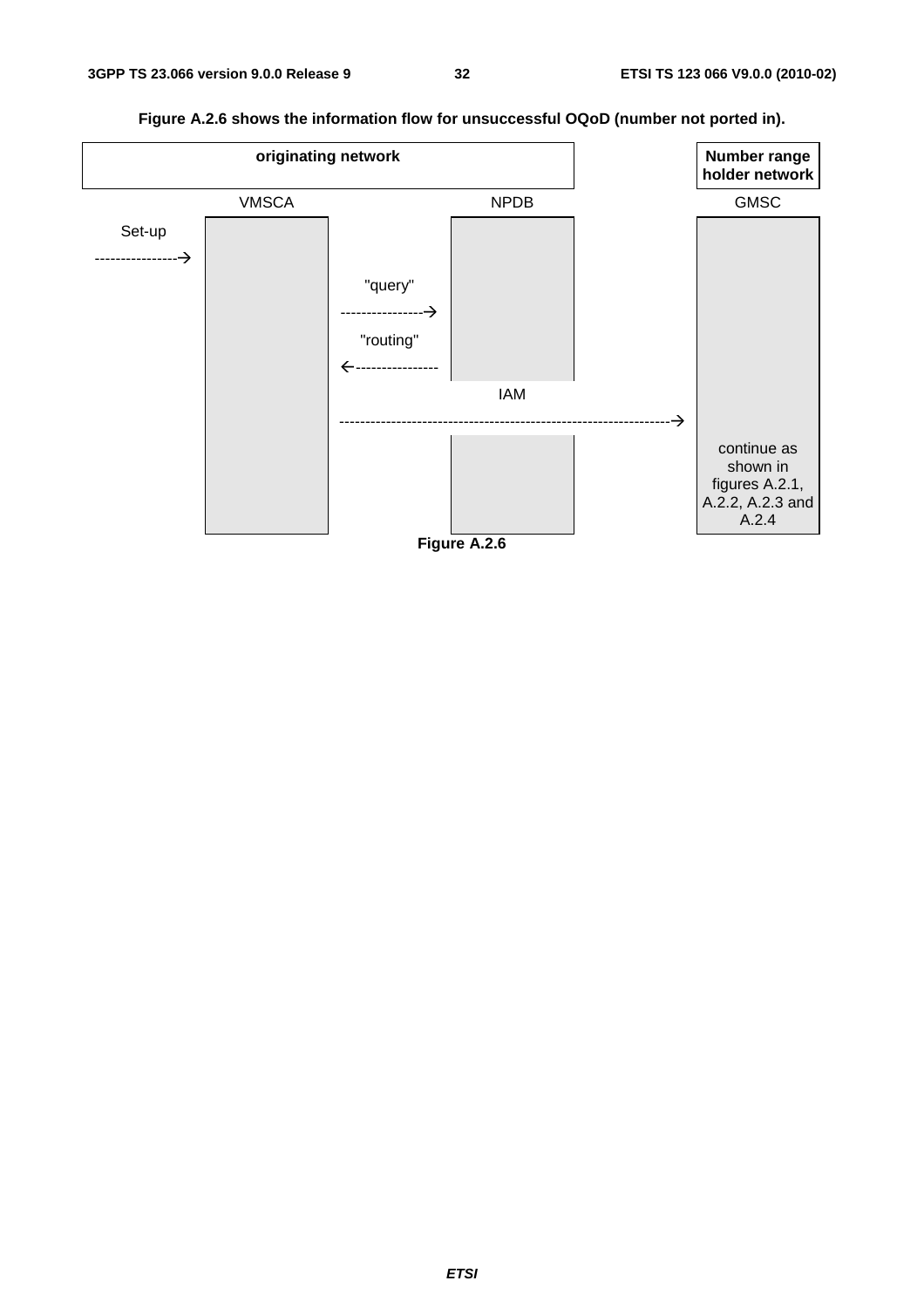### A.3 Functional requirements of network entities

### A.3.1 Functional requirement of GMSC

#### A.3.1.1 Procedure MOBILE\_NUMBER\_PORTABILITY\_IN\_QoHR

The procedure MOBILE\_NUMBER\_PORTABILITY\_IN\_QoHR is shown in figure A.1.3. It is called from the procedure Obtain\_Routeing\_Address defined in 3G TS 23.018 [3].

The text in this clause is a supplement to the definition in the SDL diagrams; it does not duplicate the information in the SDL diagrams.

The query to NPDB contains the service key for MNP query and the called party"s MSISDN.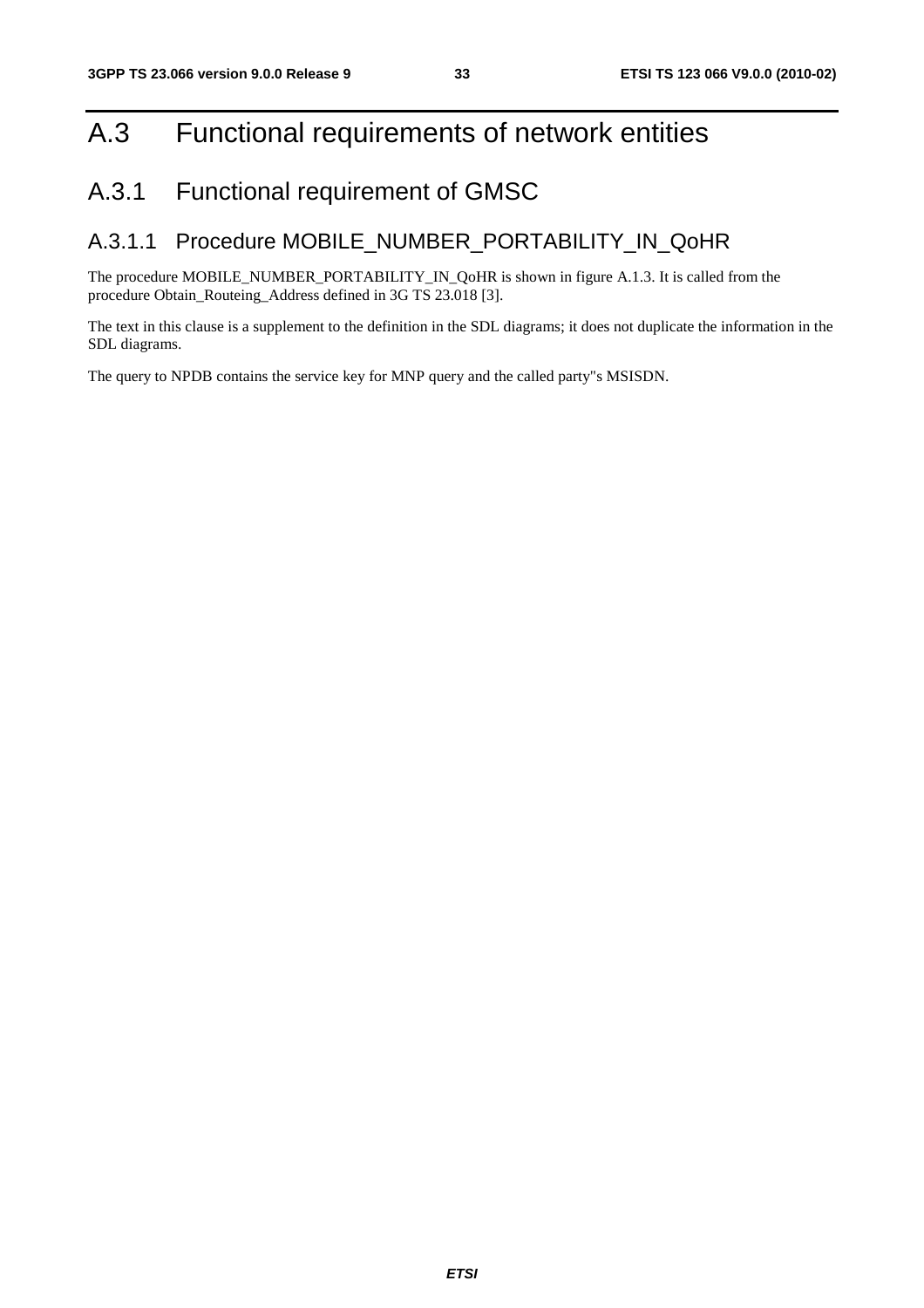

**Figure A.3.1.1: Procedure MOBILE\_NUMBER\_PORTABILITY\_IN\_QoHR**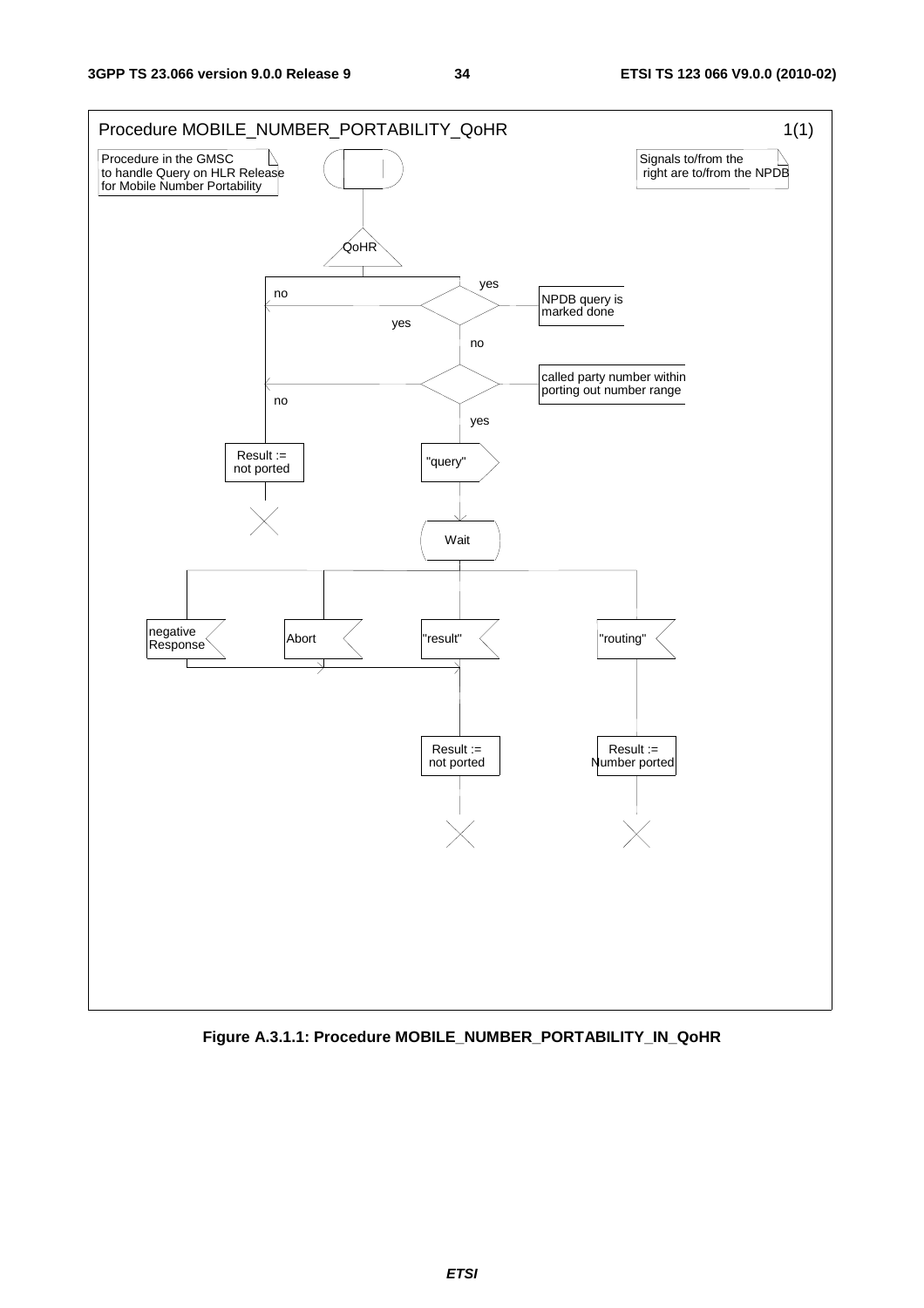#### A.3.1.2 Procedure MOBILE\_NUMBER\_PORTABILITY\_IN\_TQoD

The procedure MOBILE\_NUMBER\_PORTABILITY\_IN\_TQoD is shown in figure A.3.1.2. It is called from the procedure Obtain\_Routeing\_Address defined in 3G TS 23.018 [3].

The text in this clause is a supplement to the definition in the SDL diagrams; it does not duplicate the information in the SDL diagrams.

The "query" to NPDB contains the service key for MNP query and the called party"s MSISDN.



**Figure A.3.1.2: Procedure MOBILE\_NUMBER\_PORTABILITY\_IN\_TQoD**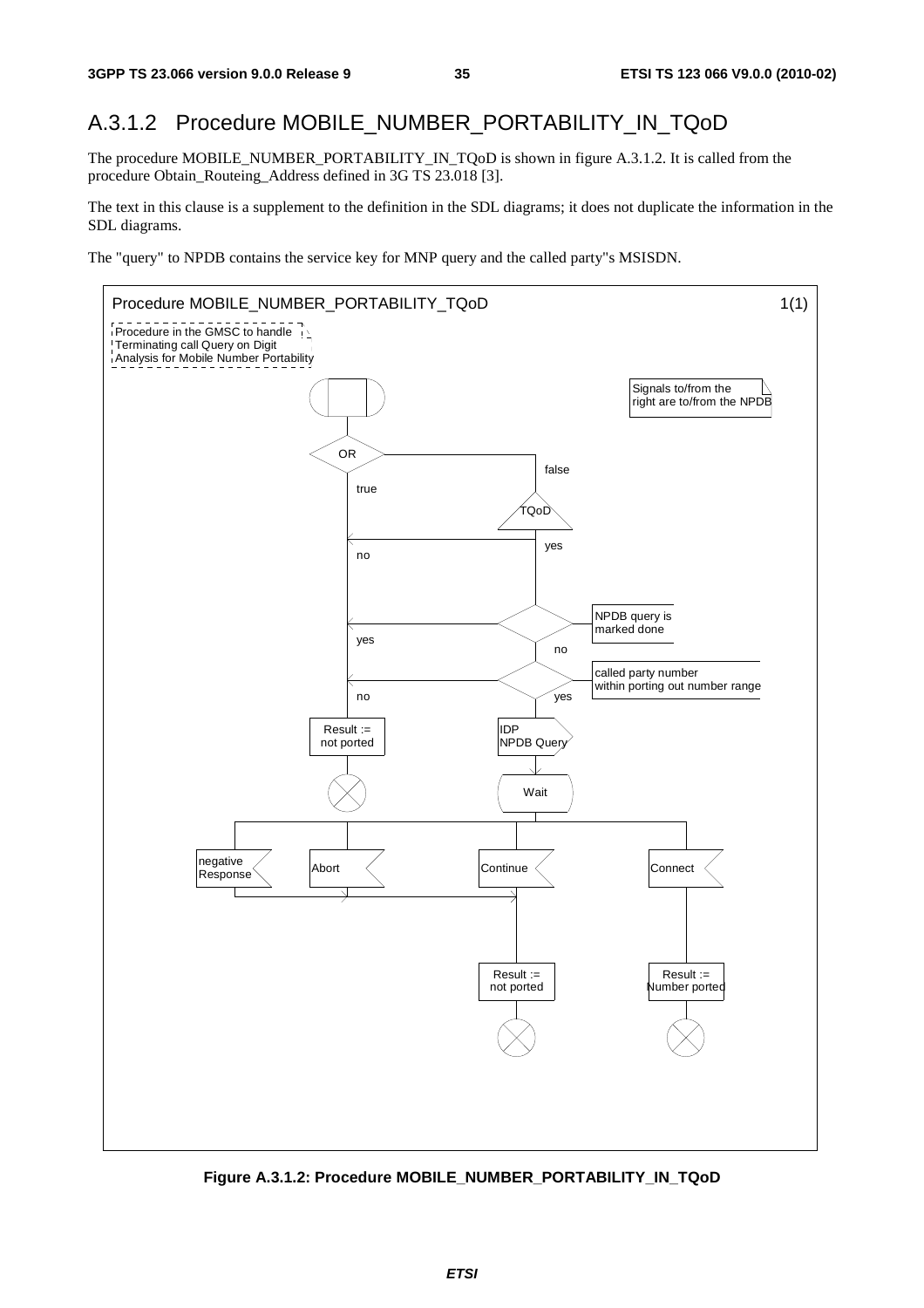# A.3.2 Functional requirement of MSC

### A.3.2.1 Procedure MOBILE\_NUMBER\_PORTABILITY\_IN\_OQoD

The procedure MOBILE\_NUMBER\_PORTABILITY\_IN\_OQoD is shown in figure A.3.2.1. It is called from the procedure Outgoing\_Call\_Setup\_MSC and from the process MT\_CF\_MSC defined in 3G TS 23.018 [3].

The text in this clause is a supplement to the definition in the SDL diagrams; it does not duplicate the information in the SDL diagrams.

The MSC may recognise own numbers as not being within the ported number range. For foreign numbers however, the MSC will not in general know whether the number is portable. The test 'called party number is a portable national MSISDN' takes the 'yes' exit if the number is a foreign national MSISDN or an own portable MSISDN.

The "query" to NPDB contains the service key for MNP query and the called party"s MSISDN.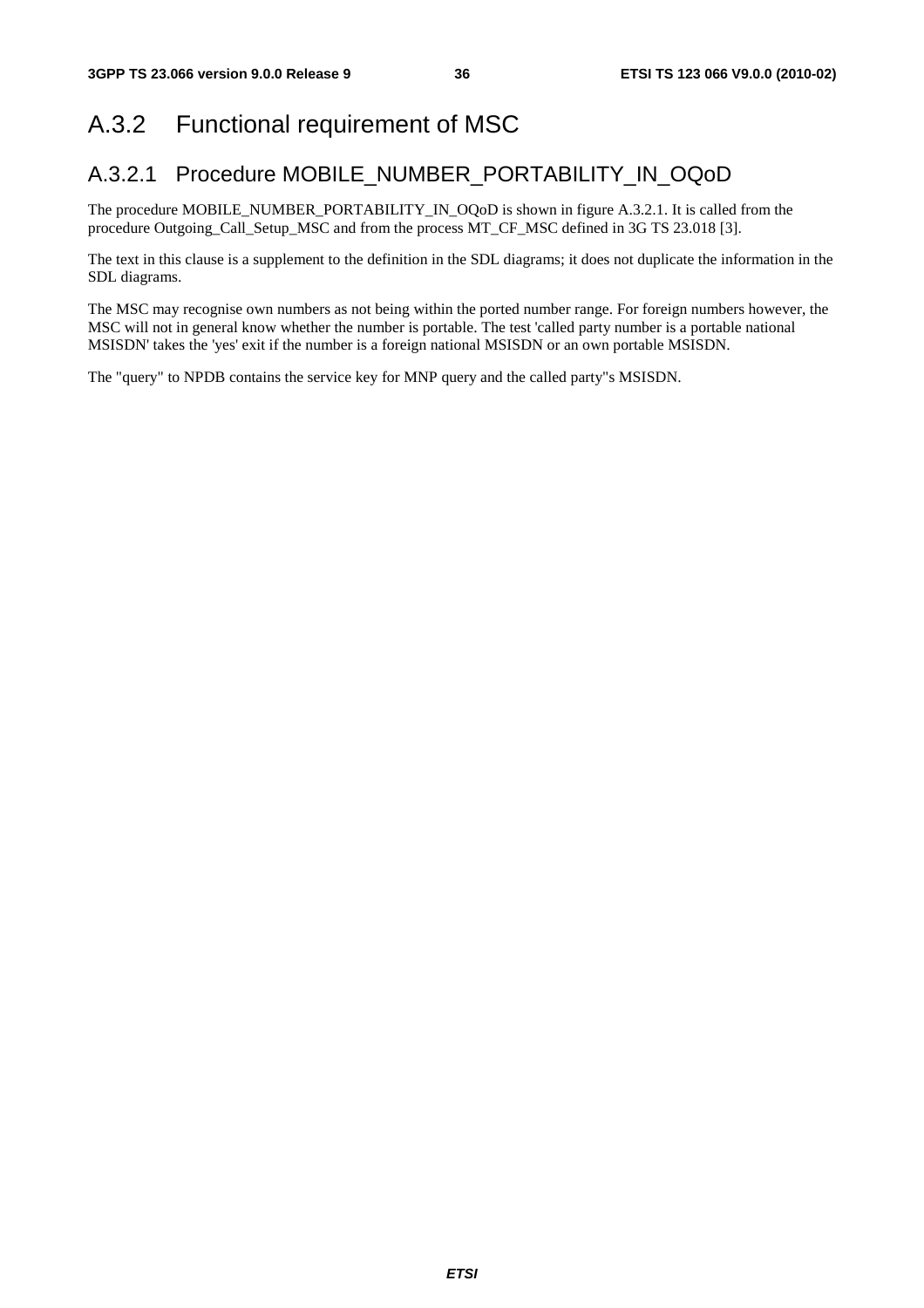

**Figure A.3.2.1: Procedure MOBILE\_NUMBER\_PORTABILITY\_IN\_OQoD**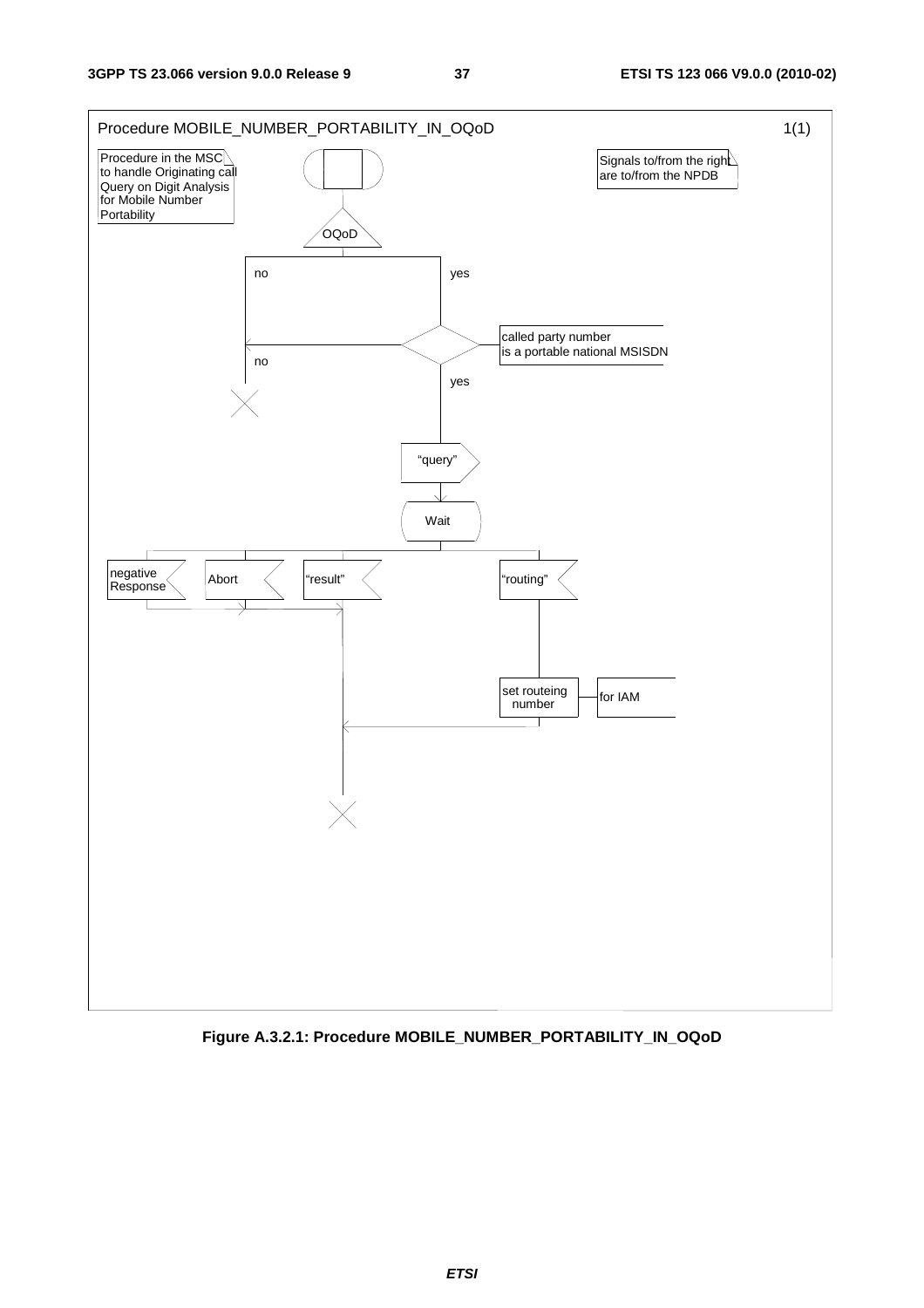# A.3.3 Functional requirement of NPDB

### A.3.3.1 Process IN\_QUERY\_NPDB

The process IN\_QUERY\_NPDB is shown in figure A.3.3.1.



**Figure A.3.3.1: Process IN\_QUERY\_NPDB**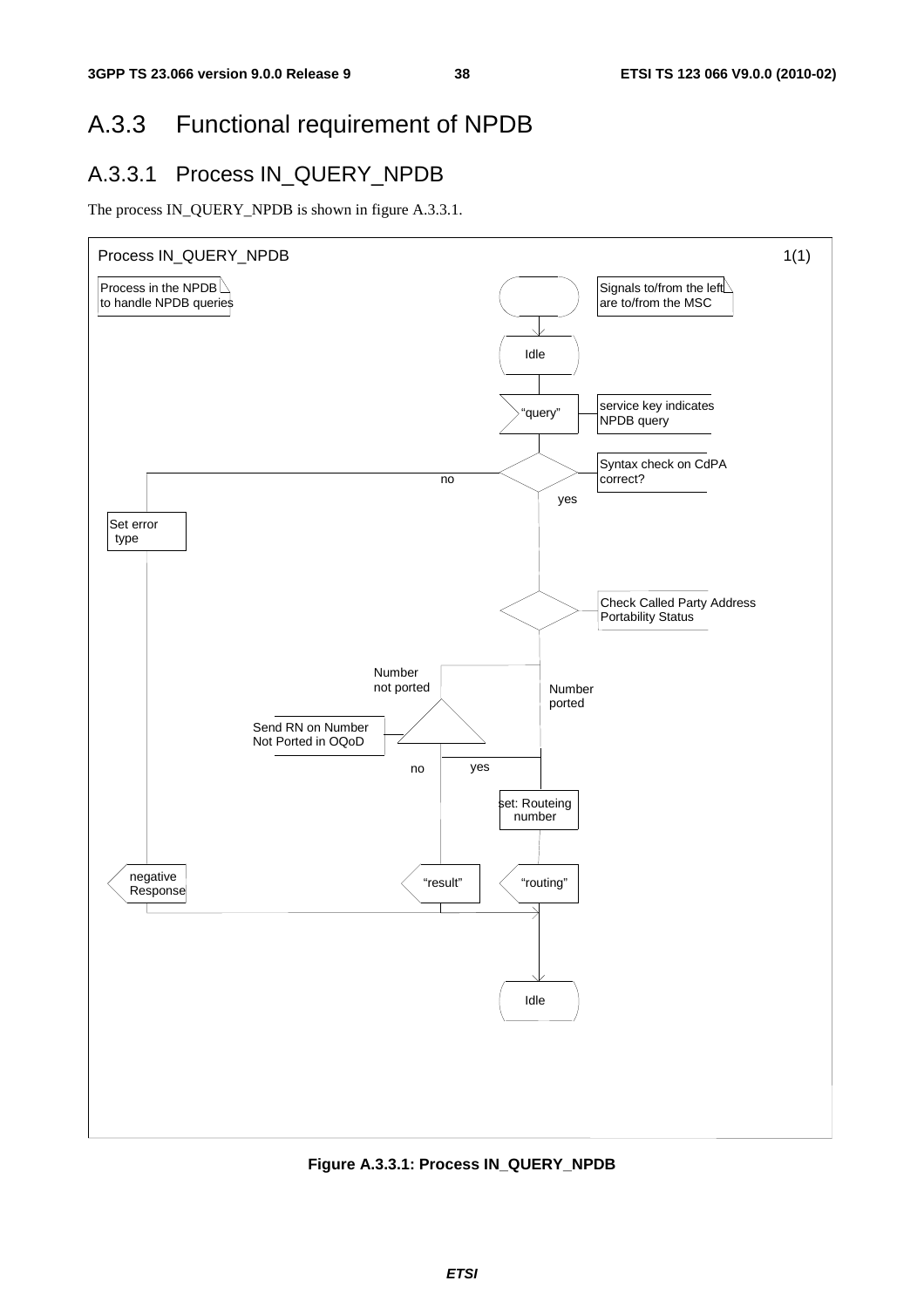# A.4 Contents of messages

This clause specifies the content of the following messages:

On the ISUP interface:

IAM.

On the MSC - NPDB interface:

"query";

"routing";

"result".

#### **Messages in the MSC – NPDB interface are mapped into ETSI Core INAP or ANSI IN Query messages according to the protocols on this interface. This is listed in the following table:**

| <b>Messages in MSC-NPDB</b><br>interface | <b>INAP messages</b>                   | <b>ANSI IN Query messages</b> |  |
|------------------------------------------|----------------------------------------|-------------------------------|--|
| "query"                                  | <b>INITIAL DP</b>                      | ProvideInstruction:Start      |  |
| "routing"                                | <b>CONNECT</b><br><b>CONTINUE</b>      | ConnectionControl:Connect     |  |
| "result"                                 | <b>CONTINUE</b><br><b>RELEASE CALL</b> | ConnectionControl:Connect     |  |

In the tables that follow, information elements are shown as mandatory (M), conditional  $\odot$  or optional (O). A mandatory information element shall always be present. A conditional information element shall be present if certain conditions are fulfilled; if those conditions are not fulfilled it shall be absent. An optional element may be present or absent, at the discretion of the application at the sending entity.

### A.4.1 Messages on the ISUP interface

### A.4.1.1 IAM for ETSI ISUP interface

This message is specified in [14]. It is necessary for the IAM to contain the information needed to route the call to the subscription network of the ported subscriber. The ways in which this may be coded are shown in [14].

### A.4.1.2 IAM for ANSI ISUP interface

This message is specified in [8] and [9]. It is necessary for the IAM to contain the information needed to route the call to the subscription network of the ported subscriber. The ways in which this may be coded are shown in [8] and [9].

### A.4.2 Messages on the MSC - NPDB interface

### A.4.2.1 INITIAL DP

**This message is specified in [5]. The following information elements are required:** 

| Information element name   | Reguired | <b>Description</b>                              |
|----------------------------|----------|-------------------------------------------------|
| Service Key                | M        | Identifies the requested IN service (MNP query) |
| <b>Called Party Number</b> | M        | The possibly ported MSISDN                      |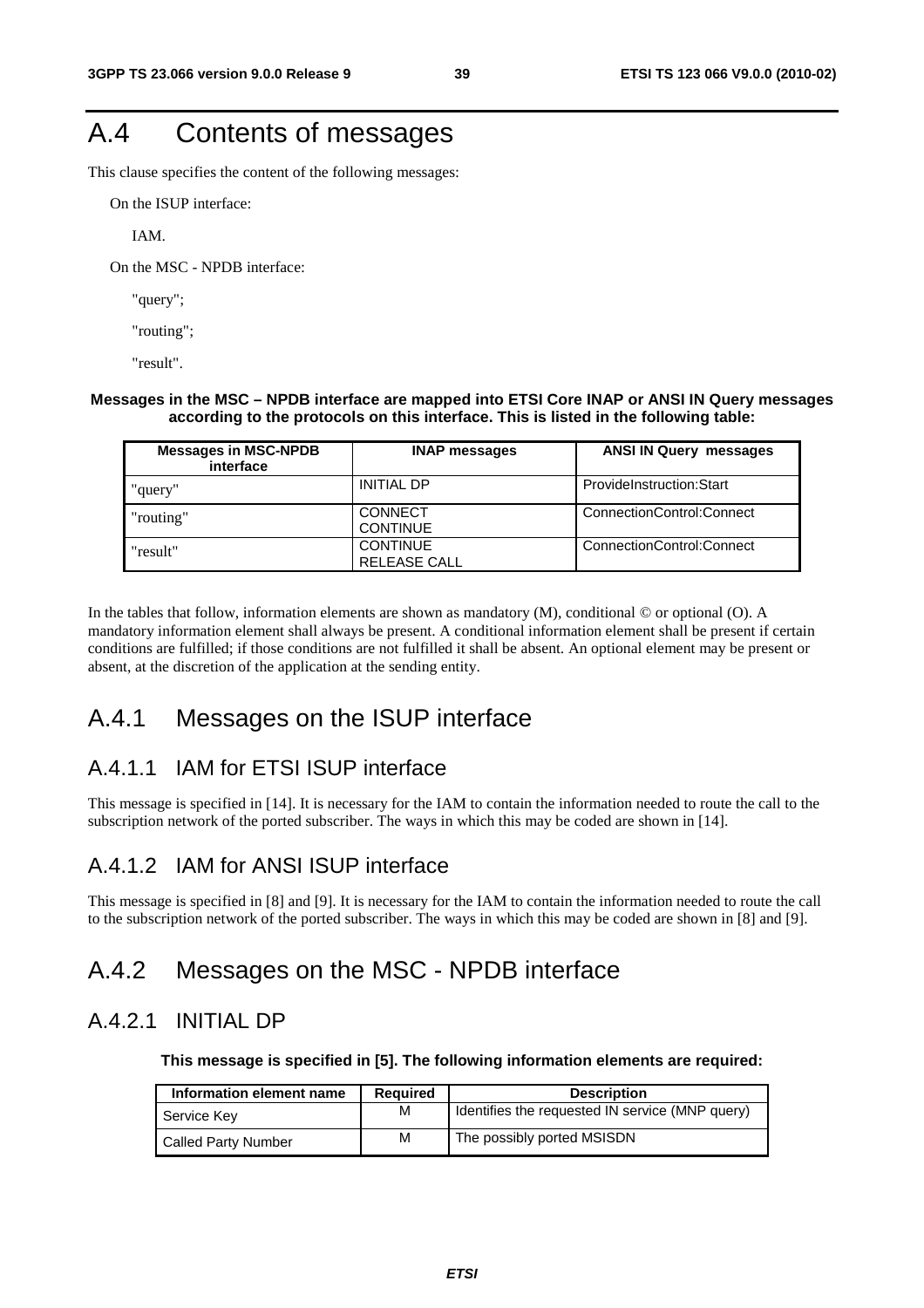### A.4.2.2 INITIAL DP negative response

This message is specified in [5]. The negative response information element can take the following values:

- 1. missing parameter;
- 2. unexpected data value;
- 3. unexpected parameter;
- 4. system failure.

### A.4.2.3 CONNECT

This message is specified in [5]. It shall be ensured that the information in the Connect message shall be aligned with the coding supported in the ISUP signalling.

### A.4.2.4 CONTINUE

This message is specified in [5]. This message does not contain any information element.

### A.4.2.5 RELEASE CALL

#### **This message is specified in [5]. The following information elements are required:**

| Information element name | <b>Required</b> | <b>Description</b>                          |
|--------------------------|-----------------|---------------------------------------------|
| Cause                    | м               | Indicates the reason for releasing the call |

### A.4.2.6 ProvideInstruction:Start

| <b>Parameter</b>                 | Type           | <b>Number of Octets</b> | <b>Contents</b>                           |
|----------------------------------|----------------|-------------------------|-------------------------------------------|
| Package Type Identifier          | м              |                         | Query with Permission                     |
| Component Type Identifier        | м              |                         | Invoke (last)                             |
| <b>Operation Code Identifier</b> | м              |                         | <b>National TCAP</b>                      |
| <b>Operation Code</b>            | м              | 2                       | provideInstruction:Start (reply required) |
| Service Key                      | м              | $11*$                   | 10 digit called party number digits       |
| Digits (calling party number)    | M <sup>1</sup> | $6-9$                   | 3,6 or 10 ANI digits                      |
| Digits (LATA)                    | M <sup>1</sup> | 6                       | <b>LATA ID</b>                            |
| <b>Originating Station Type</b>  | M <sup>1</sup> |                         | Binary value of ANI II digits             |

Note:

\* = Value specific for number portability

1

 = This mandatory parameter is required for the message but the content is not essential for number portability.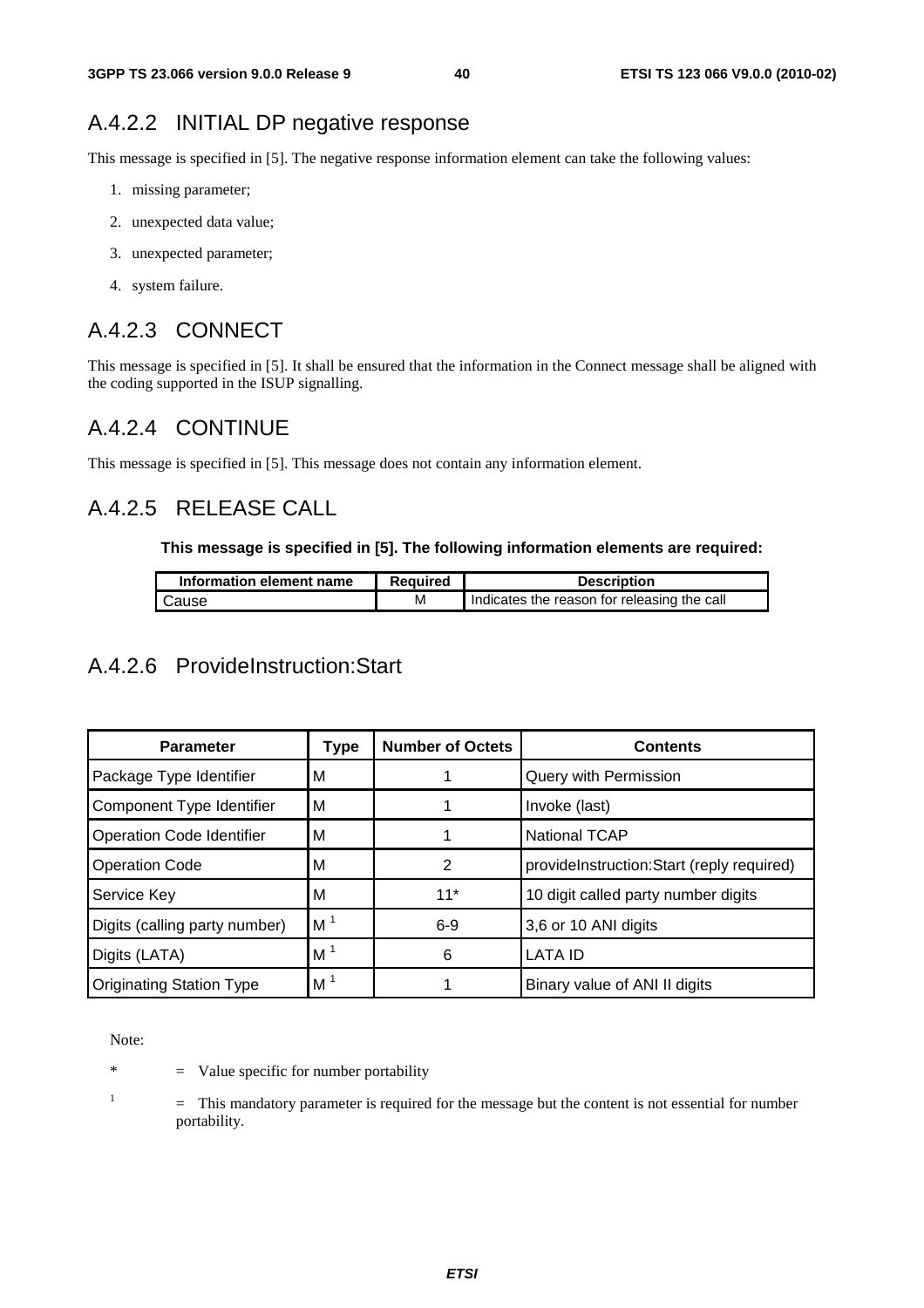# A.4.2.7 ConnectionControl:Connect

| <b>Parameter</b>                 | <b>Type</b>    | Number of<br><b>Octets</b> | <b>Contents</b>                                  |
|----------------------------------|----------------|----------------------------|--------------------------------------------------|
| Package Type Identifier          | м              |                            | Response                                         |
| Component Type Identifier        | м              |                            | Invoke (last)                                    |
| <b>Operation Code Identifier</b> | м              |                            | <b>National TCAP</b>                             |
| <b>Operation Code</b>            | м              | $\overline{2}$             | connectionControl:Connect (no<br>reply required) |
| Digits (Carrier)                 | M <sup>1</sup> | 6                          | 3 or 4 digit CIC                                 |
| Digits (Routing Number)          | м              | $9^*$                      | 10 digit RN or Dialed Number                     |
| <b>Billing Indicators</b>        | M <sup>1</sup> | 4                          | Unspecified                                      |

Note:

1

\* = Value specific for number portability

 = This mandatory parameter is required for the message but the content is not essential for number portability.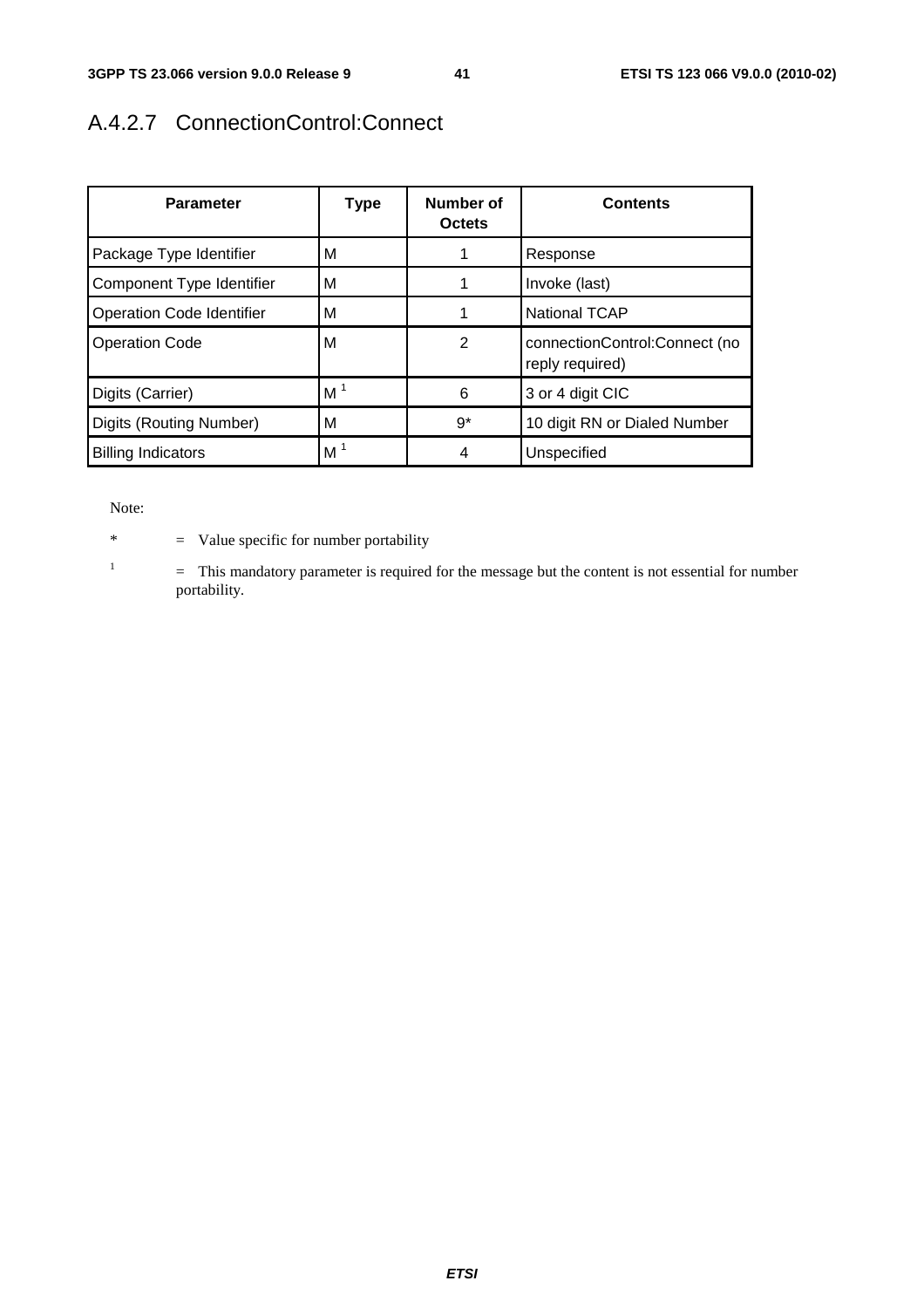# Annex B (normative): Handling of Non-Call Related Signalling

# B.1 Handling of Non-call Related Signalling

# B.1.1 Routeing Conventions

Figure B.1.1 illustrates the routeing of non-call related signalling messages between networks in a number portability environment.



#### **Figure B.1.1: Routeing of non-call related signalling messages in a number portability environment**

If a non-call related signalling message is originated outside the portability domain, this message (1) is received by the number range holder network. The number range holder network routes the message (5) onward to the subscription network.

If a non-call related signalling message is originated in a network inside the portability domain and this network supports direct routeing, this message (3) is routed to the subscription network.

If a non-call related signalling message is originated in a network inside the portability domain and this network does not support direct routeing, the message (2, 4) is routed to the number range holder network. The number range holder network routes the message (5) onward to the subscription network. This is referred to as indirect routeing.

### B.1.2 Network Architecture

In a PLMN that supports MNP, non-call related signalling messages as mentioned in section B.1.1 are relayed by an MNP-Signalling Relay Function (MNP-SRF). The MNP-SRF provides re-routeing capability for signalling messages addressed using the MSISDN. The MNP-SRF obtains routeing information from the NP database to identify the subscription network associated with a particular national MSISDN. The interface between the MNP-SRF and the NP database is considered implementation dependent and is not detailed further. For further details see clause 4.3.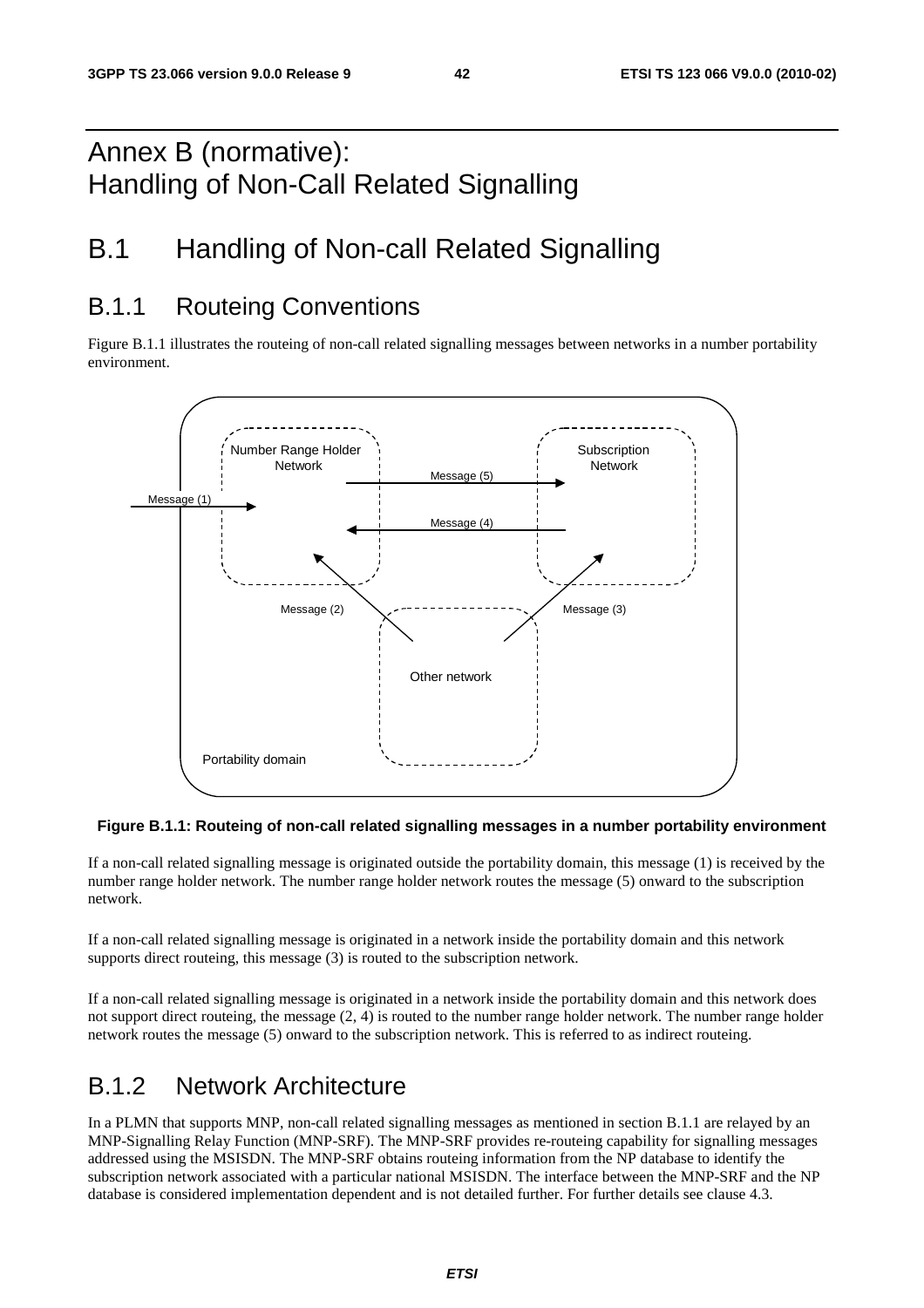From the perspective of the PLMN in which the MNP-SRF resides, the MSISDN in the CdPA represents either:

- 1 An own number ported out.
- 2 An own number not ported out.
- 3 A foreign number ported in.
- 4 A foreign number ported to a foreign network.
- 5 A foreign number not known to be ported.

When a PLMN supports direct routeing (clause B.1.1), all non-call related signalling messages where the MSISDN in the CdPA belongs to a number range owned by a PLMN in the portability domain and all non-call related signalling messages which are relayed towards the network, are routed to the PLMN"s MNP-SRF for treatment.

In case 2 and 3 the MNP-SRF relays the message to the Subscriber Database supporting the Network Service e.g. HLR and Calling Name Database.

In case 1, 4 and 5 the MNP-SRF relays the message to subscription network.

When a PLMN does not support direct routeing, only non-call related signalling messages where the MSISDN in the CdPA belongs to a number range owned by the PLMN itself and all non-call related signalling messages which are relayed towards the network are routed to the PLMN"s MNP-SRF for treatment. All other messages are routed to the number range holder network.

For this routeing convention, only cases 1, 2 and 3 are applicable:

In case 2 and 3 the MNP-SRF relays the message to the Subscriber Database supporting the Network Service e.g. HLR and Calling Name Database.

In case 1 the MNP-SRF relays the message to the subscription network.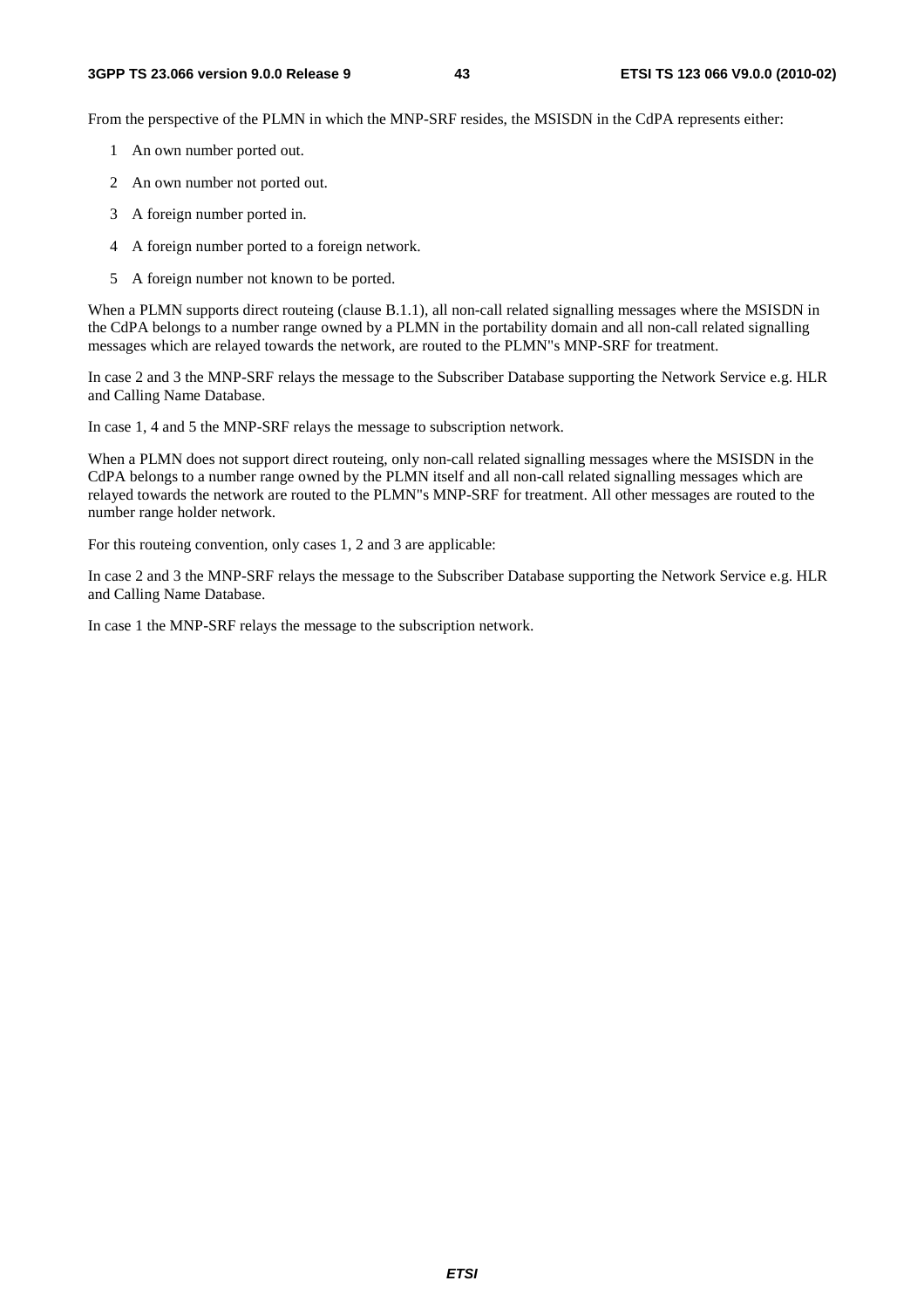# B.2 Signalling Scenarios

### B.2.1 Non-call Related Signalling Message for a Non-ported Number – Indirect Routeing

Figure B.2.1 shows the MNP-SRF operation for routeing a non-call related signalling message for a non-ported number where the interrogating network is inside the portability domain and indirect routeing is used or the interrogating network is outside the portability domain.



#### **Figure B.2.1: MNP-SRF operation for routeing a non-call related signalling message for a non-ported number where the interrogating network is inside the portability domain and indirect routeing is used or the interrogating network is outside the portability domain**

NOTE: that the TT may have a different value, e.g. TT=17 in the case of CCBS Requests and TT=14 in the case of ANSI Routing of SRI\_For\_Short Message.

The Interrogating Network Entity (INE) submits a non-call related signalling message. When MNP-SRFB receives the message, MNP-SRF operation is triggered. The MNP-SRF functionality analyses the MSISDN in the CdPA and identifies the MSISDN as being non-ported using information that may be retrieved from an NP database. Figure B.2.1 shows an example where the MNP-SRF function then re-routes the message to HLRB.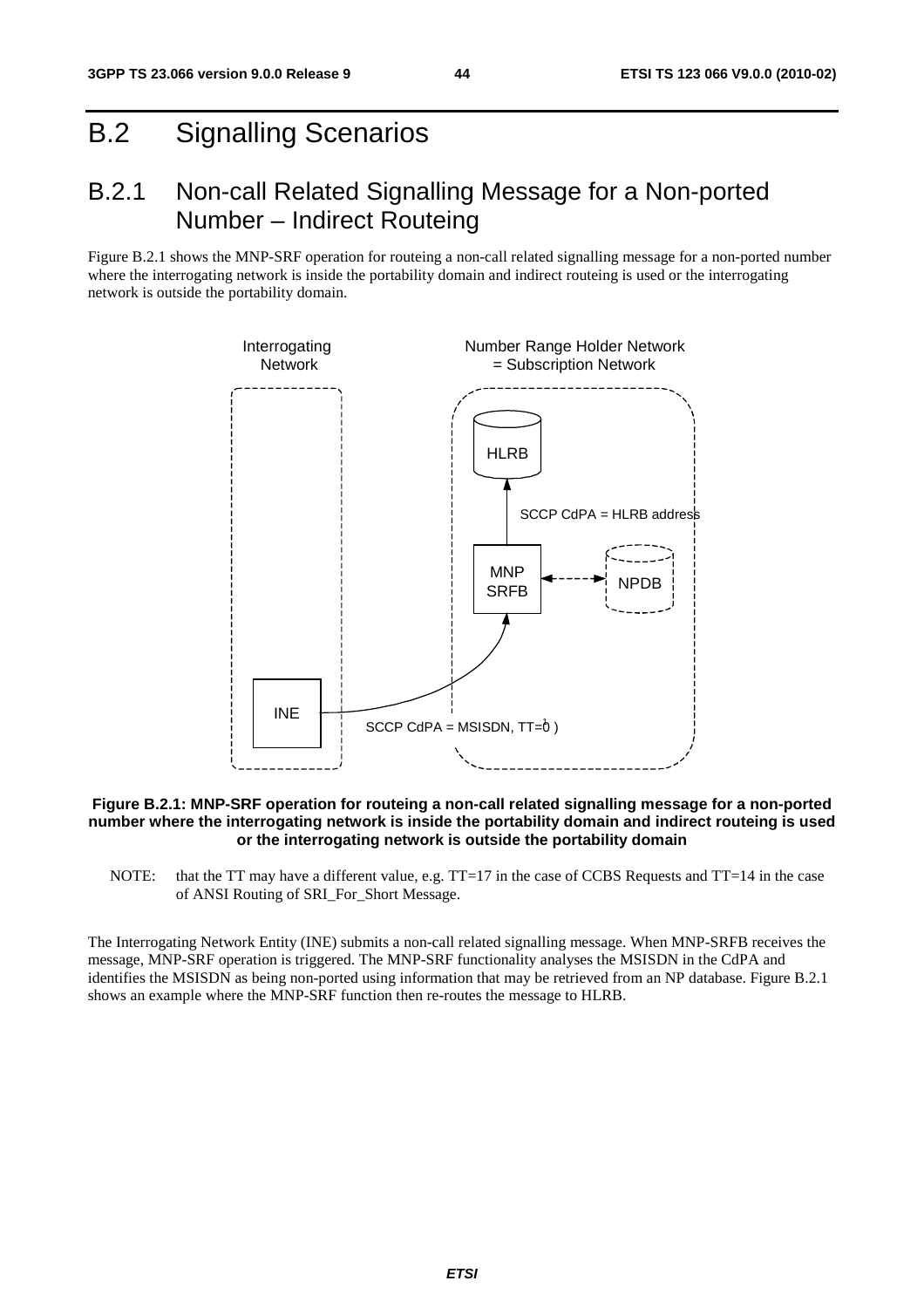# B.2.2 Non-call Related Signalling Message for a Ported or Non-ported Number – Direct Routeing

Figure B.2.2 shows the MNP-SRF operation for routeing a non-call related signalling message for a ported or nonported number where the interrogating network supports direct routeing. If the interrogating network is the subscription network, MNP-SRFA and MNP-SRFB coincide; i.e. the signalling message passes the MNP-SRF only once.



#### **Figure B.2.2: MNP-SRF operation for routeing a non-call related signalling message for a ported or non-ported number where the interrogating network supports direct routeing**

NOTE 1: the TT may have a different value, e.g. TT=17 in the case of CCBS Requests and TT=14 in the case of ANSI Routing of SRI\_For\_Short Message .

NOTE 2: the CdPA may have different values in the GT address and the nature of address fields.

The Interrogating Network Entity (INE) submits a non-call related signalling message. When MNP-SRFA receives the message, MNP-SRF operation is triggered. The MNP-SRF functionality analyses the MSISDN in the CdPA and identifies the subscription network using information that may be retrieved from an NP database. The MNP-SRF function then modifies the CdPA according to the rules agreed for the portability domain and routes the message to MNP-SRFB in the subscription network.

When MNP-SRFB receives the message, MNP-SRF operation is triggered. The MNP-SRF functionality analyses the MSISDN in the CdPA and identifies the MSISDN as being ported into the network using information that may be retrieved from an NP database. Figure B.2.2 shows an example where the MNP-SRF function then re-routes the message to HLRB.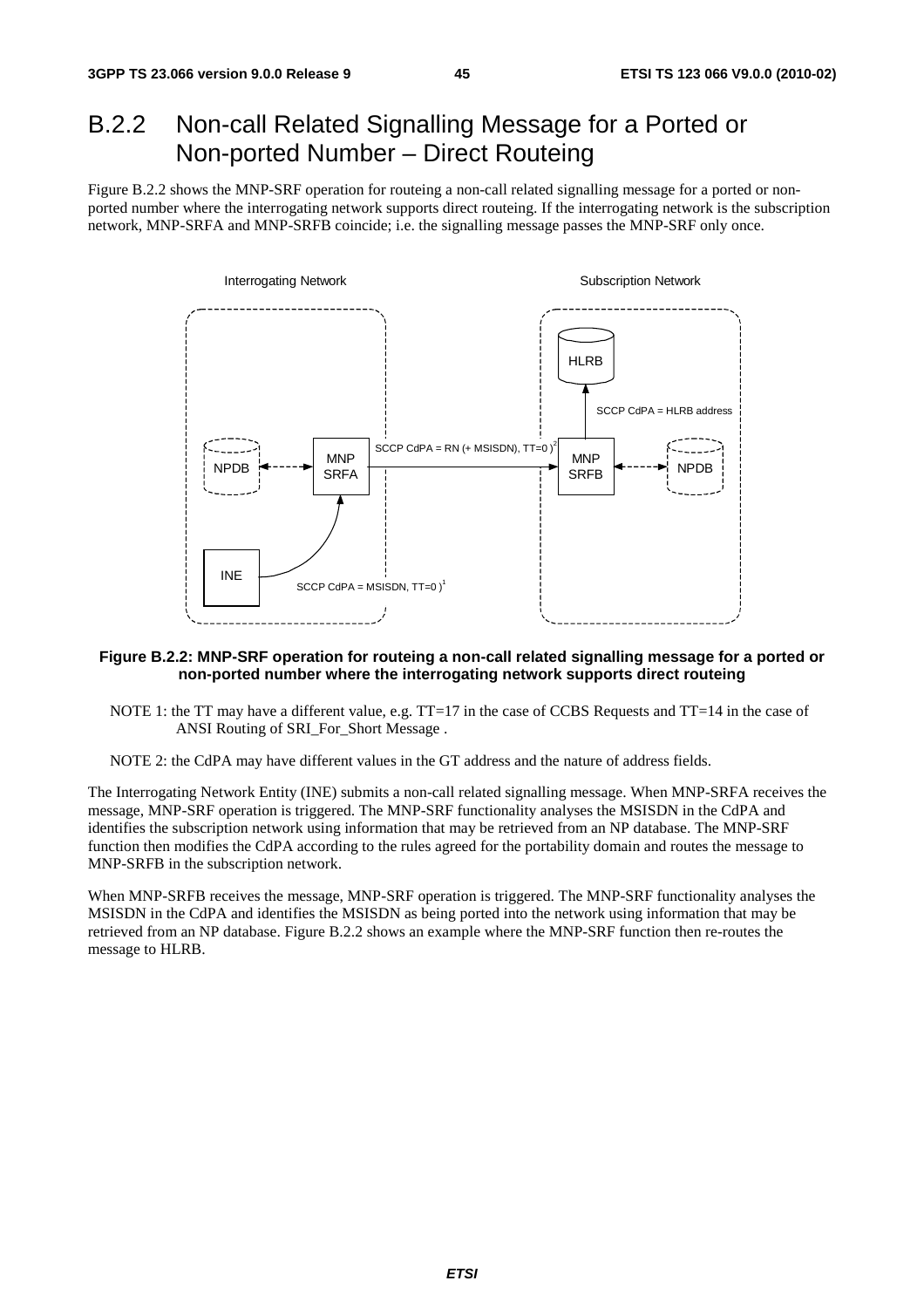### B.2.3 Non-call Related Signalling Message for a Ported Number - Indirect Routeing

Figure B.2.3 shows the MNP-SRF operation for indirectly routeing (i.e. via the number range holder network) a noncall related signalling message for a ported subscriber.



#### **Figure B.2.3: MNP-SRF operation for indirectly routeing (i.e. via the number range holder network) a non-call related signalling message for a ported subscriber**

- NOTE 1: the TT may have a different value, e.g. TT=17 in the case of CCBS Requests and TT=14 in the case of ANSI Routing of SRI\_For\_Short Message.
- NOTE 2: the CdPA may have different values in the GT address and the nature of address fields.

The Interrogating Network Entity (INE) submits a non-call related signalling message. This message is routed on MSISDN global title to MNP-SRFA in the number range holder network.

When MNP-SRFA receives the message, MNP-SRF operation is triggered. The MNP-SRF functionality analyses the MSISDN in the CdPA and identifies the subscription network using information that may be retrieved from an NP database. The MNP-SRF function then modifies the CdPA according to the rules agreed for the portability domain and routes the message to MNP-SRFB in the subscription network.

When MNP-SRFB receives the message, MNP-SRF operation is triggered. The MNP-SRF functionality analyses the MSISDN in the CdPA and identifies the MSISDN as being ported into the network using information that may be retrieved from an NP database. Figure B.2.3 shows an example where the MNP-SRF function then re-routes the message to HLRB.

# B.3 Functional Requirements of Network Entities

### B.3.1 Procedure MNP\_SRF\_Non\_Call\_Related

Figure B.3.1 shows the procedure MNP\_SRF\_Non\_Call\_Related. This procedure handles non-call related signalling messages. It is called from the process MNP\_SRF (see chapter 4.3).

The check 'CdPA contains own number ported out?' identifies all mobile numbers from number ranges allocated to the network the MNP-SRF is located in and which are ported to other networks. In this case the message is relayed to the subscription network.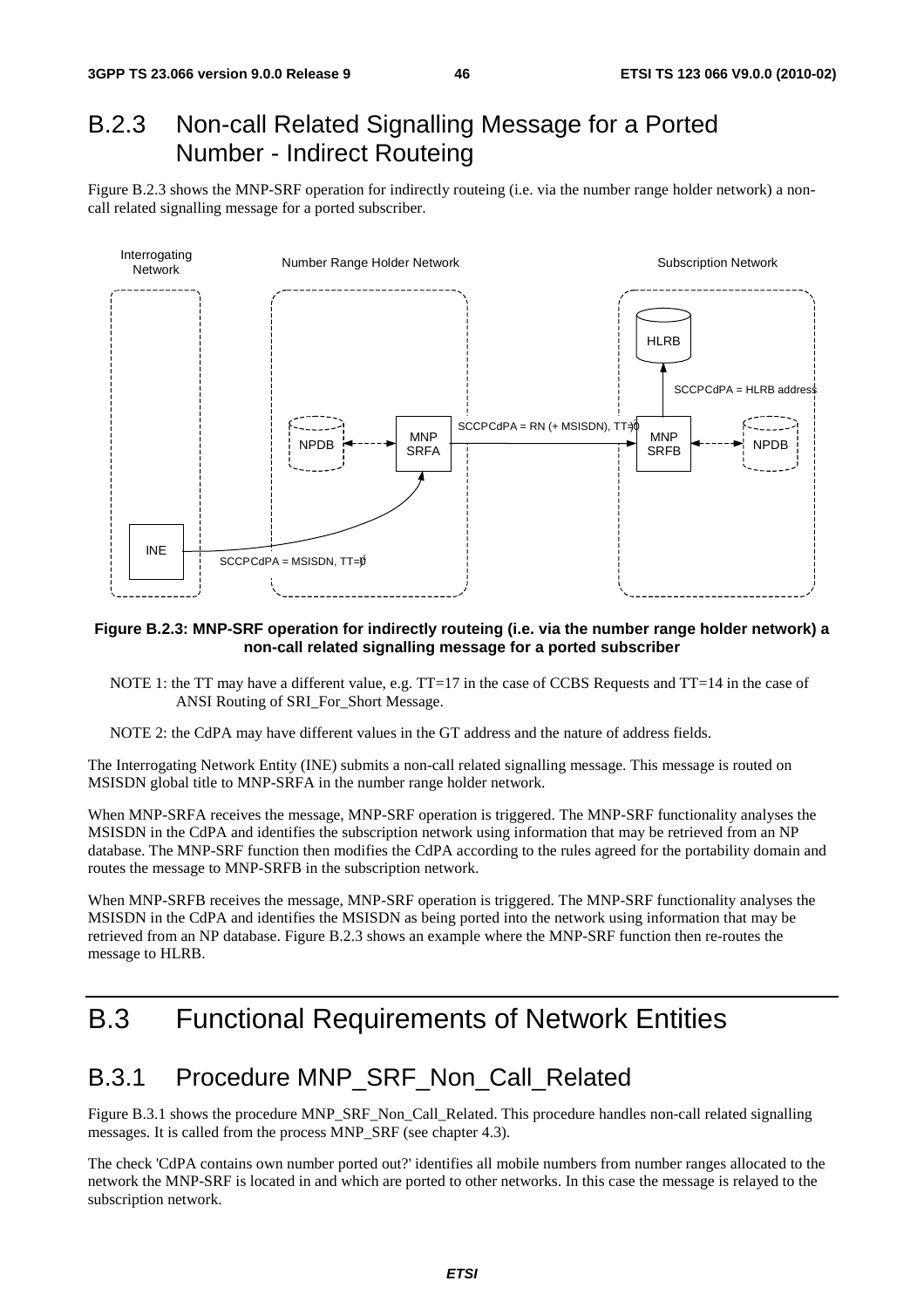The check 'CdPA contains own number not ported out?' identifies all mobile numbers from the number ranges allocated to the network the MNP-SRF is located in and which are still served by the network the MNP-SRF is located in, i.e. the numbers are not ported out. In this case the message is relayed to the HLR in the network.

The check 'CdPA contains foreign number ported in?' identifies all mobile numbers from the number ranges not allocated to the network the MNP-SRF is located in and which are served by the network the MNP-SRF is located in, i.e. the numbers are ported in. In this case the message is relayed to the HLR in the network.

The check 'CdPA contains foreign number ported to a foreign network?' identifies all mobile numbers from the number ranges not allocated to the network the MNP-SRF is located in and which are not served by the MNP-SRF is located in and not served by the network the number range is allocated to, i.e. the numbers are ported to a foreign network. In this case the message is relayed to the subscription network.

The remaining numbers 'CdPA contains number not known to be ported ?' are mobile numbers from the number ranges not allocated to the network the MNP-SRF is located in and which are also not served by the network the MNP-SRF is located in. In this case the message is relayed to the number range holder network.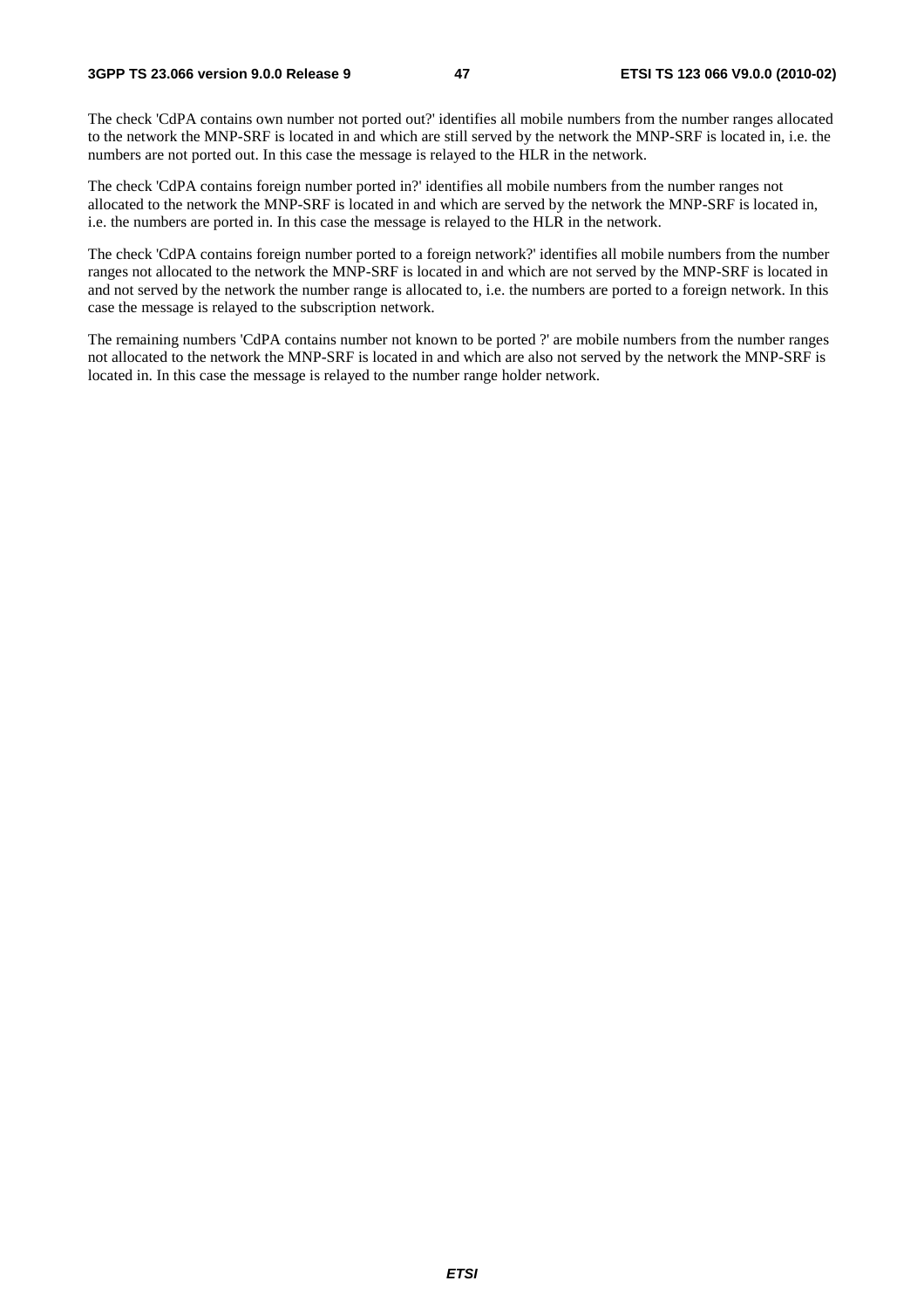

**Figure B.3.1: Procedure MNP\_SRF\_Non\_Call\_Related**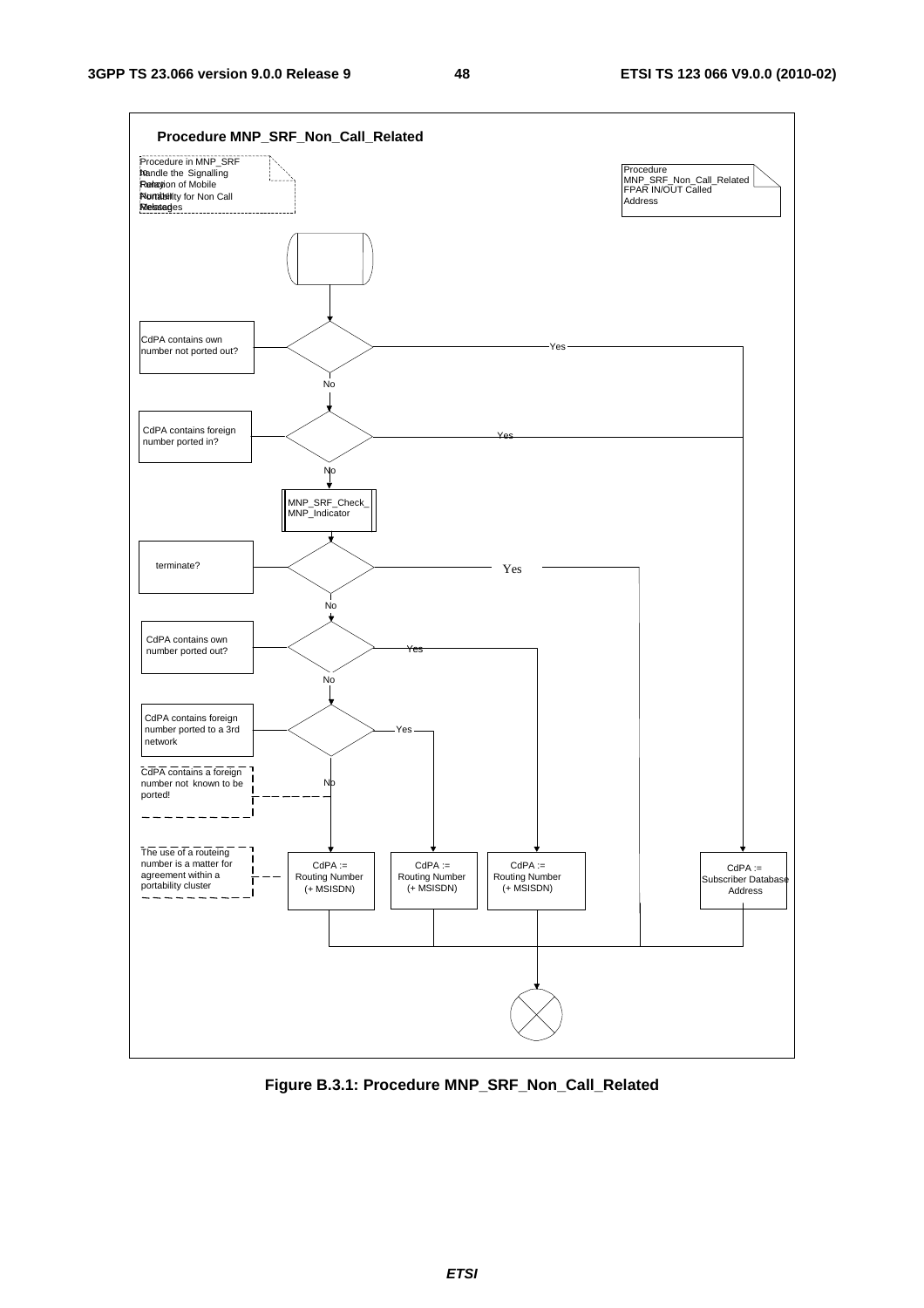# B.4 Signalling Scenarios (informative)

This (informative) chapter contains examples of signalling scenarios.

# B.4.1 Delivery of SMS to a Non-ported Number – Direct Routeing – MNP-SRF acts as SCCP Relay





### **Figure B.4.1: SRF operation for delivering an SMS message to a non-ported number where the SRI** for SM message is submitted by a national interrogating network

- 1. The SMSC forwards a SM to the SMS-GMSC via a proprietary interface.
- 2. The SMS-GMSC generates a routeing enquiry for SM delivery. The MAP SRI\_for\_SM message is routed to the network"s MNP-SRF.
- 3. When MNP-SRFB receives the message, MNP-SRF operation is triggered. The MNP-SRF functionality analyses the MSISDN in the CdPA and identifies the MSISDN as being non-ported using information which may be retrieved from an NP database. The MNP-SRF function then populates the CdPA with an HLRB address. After modifying the CdPA, the message is routed to HLRB.
- 4. HLRB responds to the routeing enquiry by sending back an SRI\_for\_SM ack with the address of the VMSC.
- 5. The SMS-GMSC can now deliver the message to the VMSCB using a Forward\_SMS message.
- 6. VMSCB further delivers the message to MSB.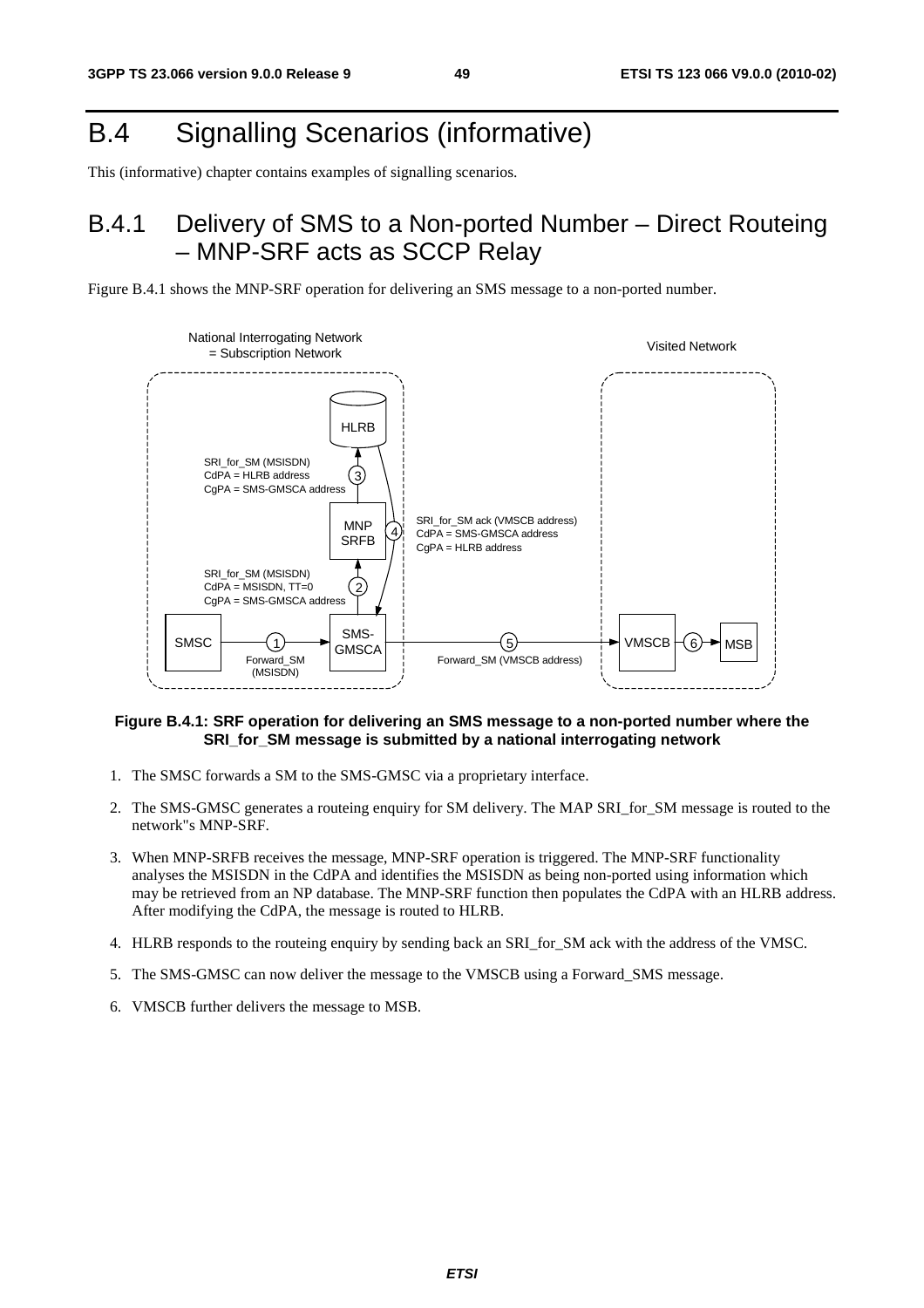# B.4.2 Delivery of SMS to a Non-ported Number - Direct Routeing – MNP-SRF acts as Higher-level Relay

Figure B.4.2 shows the MNP-SRF operation for delivering an SMS message to a non-ported number where the SRI\_for\_SM message is submitted by a national interrogating network. For further details of the higher level relay function (e.g. TC relay), the reader is referred to [7].



#### **Figure B.4.2: SRF operation for delivering an SMS message to a non-ported number where the SRI\_for\_SM message is submitted by a national interrogating network**

- 1. The SMSC forwards a SM to the SMS-GMSC via a proprietary interface.
- 2. The SMS-GMSC generates a routeing enquiry for SM delivery. The MAP SRI\_for\_SM message is routed to the network"s MNP-SRF.
- 3. When MNP-SRFB receives the message it terminates the TCAP dialogue and an MNP-SRF operation is triggered. The MNP-SRF functionality analyses the MSISDN in the TCAP portion of the message and identifies the MSISDN as being non-ported using information which may be retrieved from an NP database. The MNP-SRF function then initiates a new dialogue and routes the message to HLRB.
- 4. HLRB responds to the routeing enquiry by sending back an SRI\_for\_SM ack with the address of the VMSC.
- 5. MNP-SRFB responds to the routeing enquiry by sending back an SRI\_for\_SM ack with the address of the VMSC to the SMS-GMSCA.
- 6. The SMS-GMSC can now deliver the message to the VMSCB using a Forward\_SMS message.
- 7. VMSCB further delivers the message to MSB.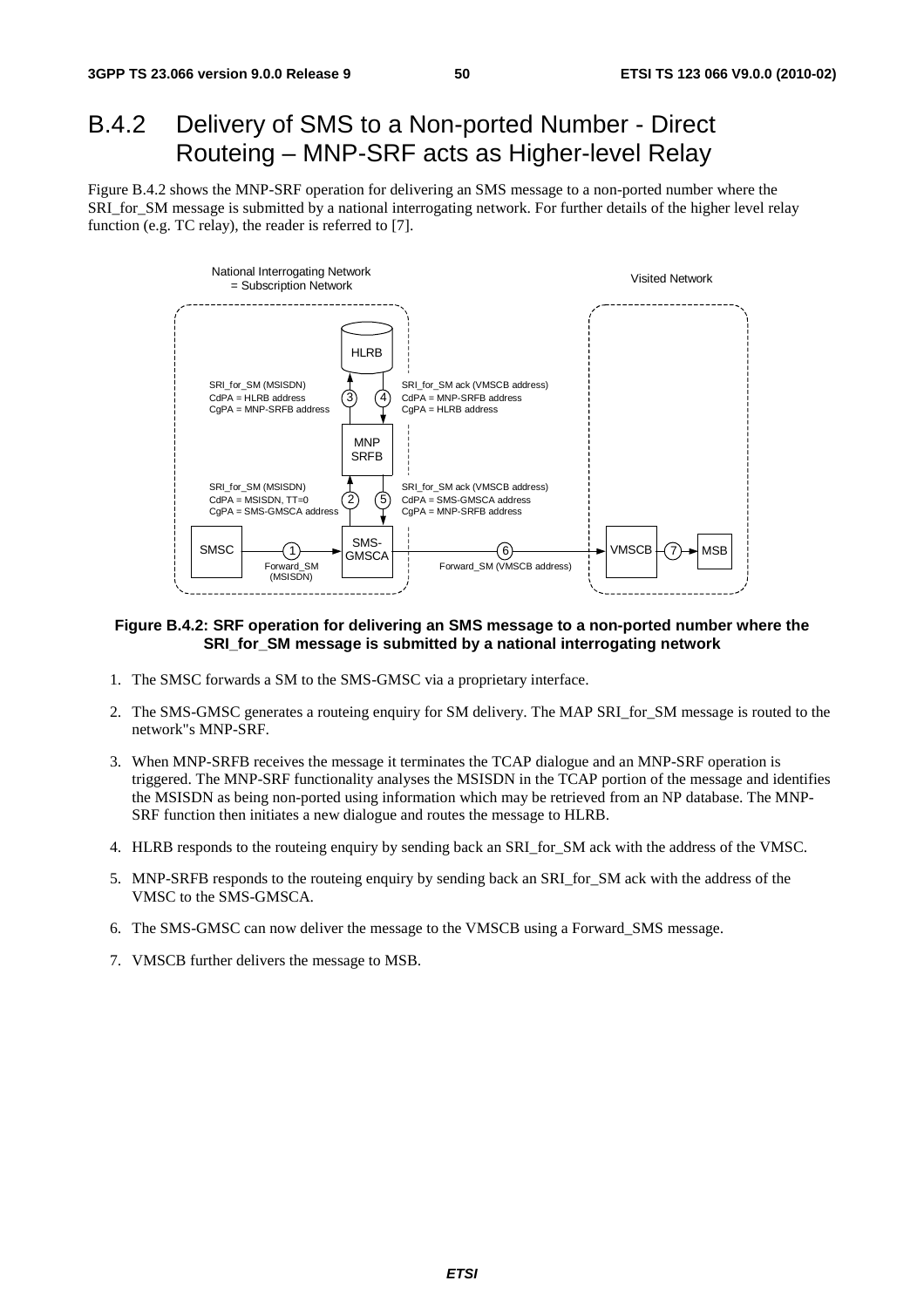### B.4.3 Delivery of SMS to a Ported Number – Indirect Routeing

Figure B.4.3 shows the MNP-SRF operation for delivering an SMS message to a ported number where the interrogating network does not support direct routeing.

The message flows for this scenario are based on the use of an SCCP-relay function in the MNP-SRF(s). If the MNP-SRF(s) use(s) a higher-level relay function (e.g. TC-relay), then the response message will go via the MNP-SRF as shown in B.4.2. For further details of the signalling relay functions, the reader is referred to [7].



#### **Figure B.4.3: SRF operation for delivering an SMS message to a ported number where the interrogating network does not support direct routeing**

- 1. The SMSC forwards a SM to the SMS-GMSC via a proprietary interface.
- 2. The SMS-GMSC generates a routeing enquiry for SM delivery. The MAP SRI for SM message is routed to the number range holder network"s MNP-SRF.
- 3. When MNP-SRFB" receives the message, MNP-SRF operation is triggered. The MNP-SRF functionality analyses the MSISDN in the CdPA and identifies the MSISDN as being ported using information which may be retrieved from an NP database. As the message is non-call related, the MNP-SRF function then populates the CdPA with either a routeing number or a concatenation of a routeing number and MSISDN. After modifying the CdPA, the message is routed to MNP-SRFB in the subscription network.
- 4. When MNP-SRFB receives the message, MNP-SRF operation is triggered. The MNP-SRF functionality analyses the MSISDN in the CdPA and identifies the MSISDN as being ported into the network using information which may be retrieved from an NP database. The MNP-SRF function then populates the CdPA with an HLRB address. After modifying the CdPA, the message is routed to HLRB.
- 5. HLRB responds to the routeing enquiry by sending back an SRI\_for\_SM ack with the address of the VMSC.
- 6. The SMS-GMSC can now deliver the message to the VMSCB using a Forward\_SMS message.
- 7. VMSCB further delivers the message to MSB.

### B.4.4 Delivery of SMS to a Ported Number – Direct Routeing

Figure B.4.4 shows the MNP-SRF operation for delivering an SMS message to a ported number where the interrogating network supports direct routeing.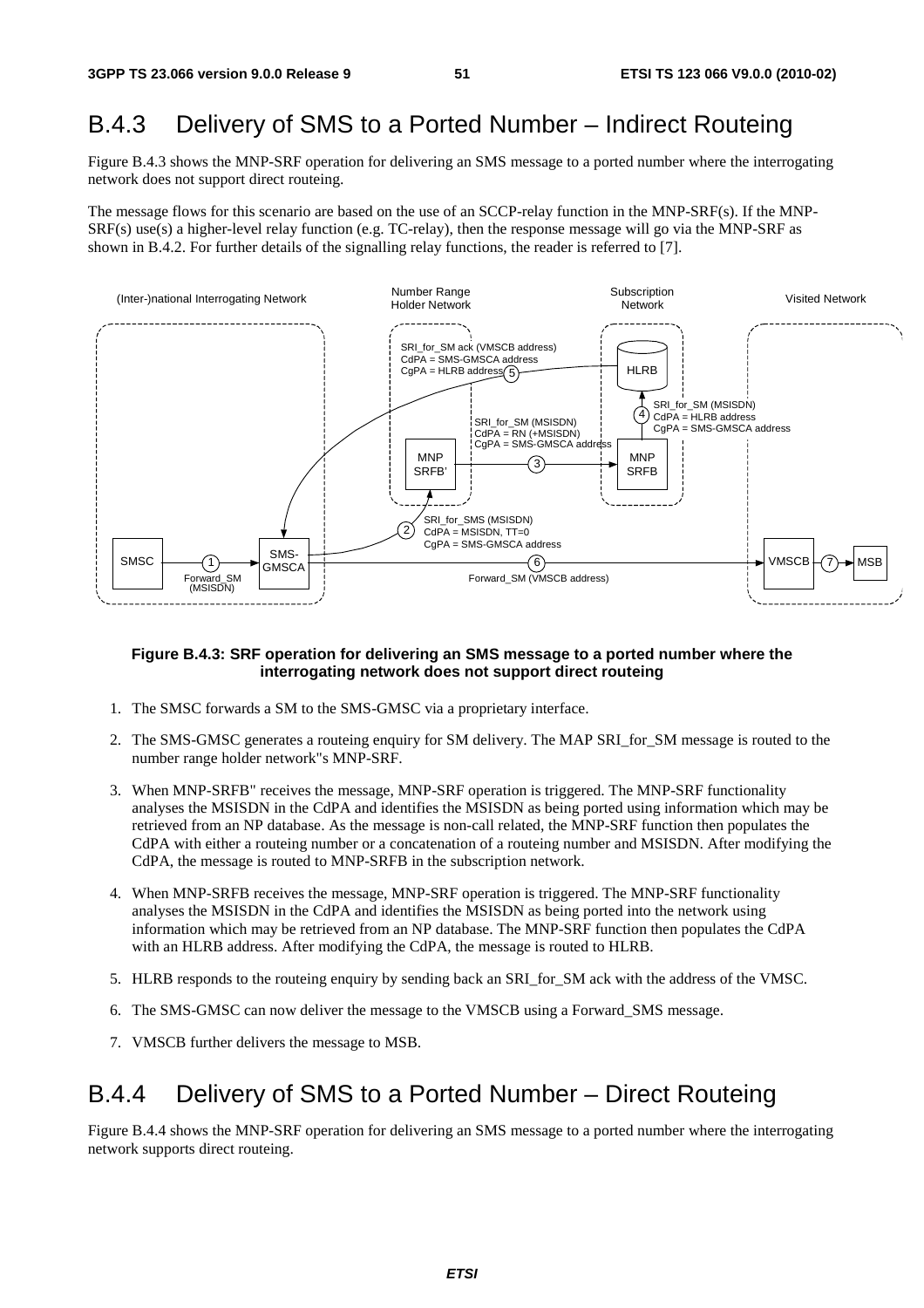The message flows for this scenario are based on the use of an SCCP-relay function in the MNP-SRFs. If the MNP-SRFs use a higher-level relay function (e.g. TC-relay), then the response message will go via the MNP-SRF as shown in B.4.2. For further details of the signalling relay functions, the reader is referred to [7].



#### **Figure B.4.4: SRF operation for delivering an SMS message to a ported number where the interrogating network supports direct routeing**

- 1. The SMSC forwards a SM to the SMS-GMSC via a proprietary interface.
- 2. The SMS-GMSC generates a routeing enquiry for SM delivery. The MAP SRI\_for\_SM message is routed to the network"s MNP-SRF.
- 3. When MNP-SRFA receives the message, MNP-SRF operation is triggered. The MNP-SRF functionality analyses the MSISDN in the CdPA and identifies the MSISDN as being ported using information which may be retrieved from an NP database. As the message is non-call related, the MNP-SRF function then populates the CdPA with either a routeing number or a concatenation of a routeing number and MSISDN. After modifying the CdPA, the message is routed to MNP-SRFB in the subscription network.
- 4. When MNP-SRFB receives the message, MNP-SRF operation is triggered. The MNP-SRF functionality analyses the MSISDN in the CdPA and identifies the MSISDN as being ported into the network using information which may be retrieved from an NP database. The MNP-SRF function then populates the CdPA with an HLRB address. After modifying the CdPA, the message is routed to HLRB.
- 5. HLRB responds to the routeing enquiry by sending back an SRI\_for\_SM ack with the address of the VMSC.
- 6. The SMS-GMSC can now deliver the message to the VMSCB using a Forward\_SMS message.
- 7. VMSCB further delivers the message to MSB.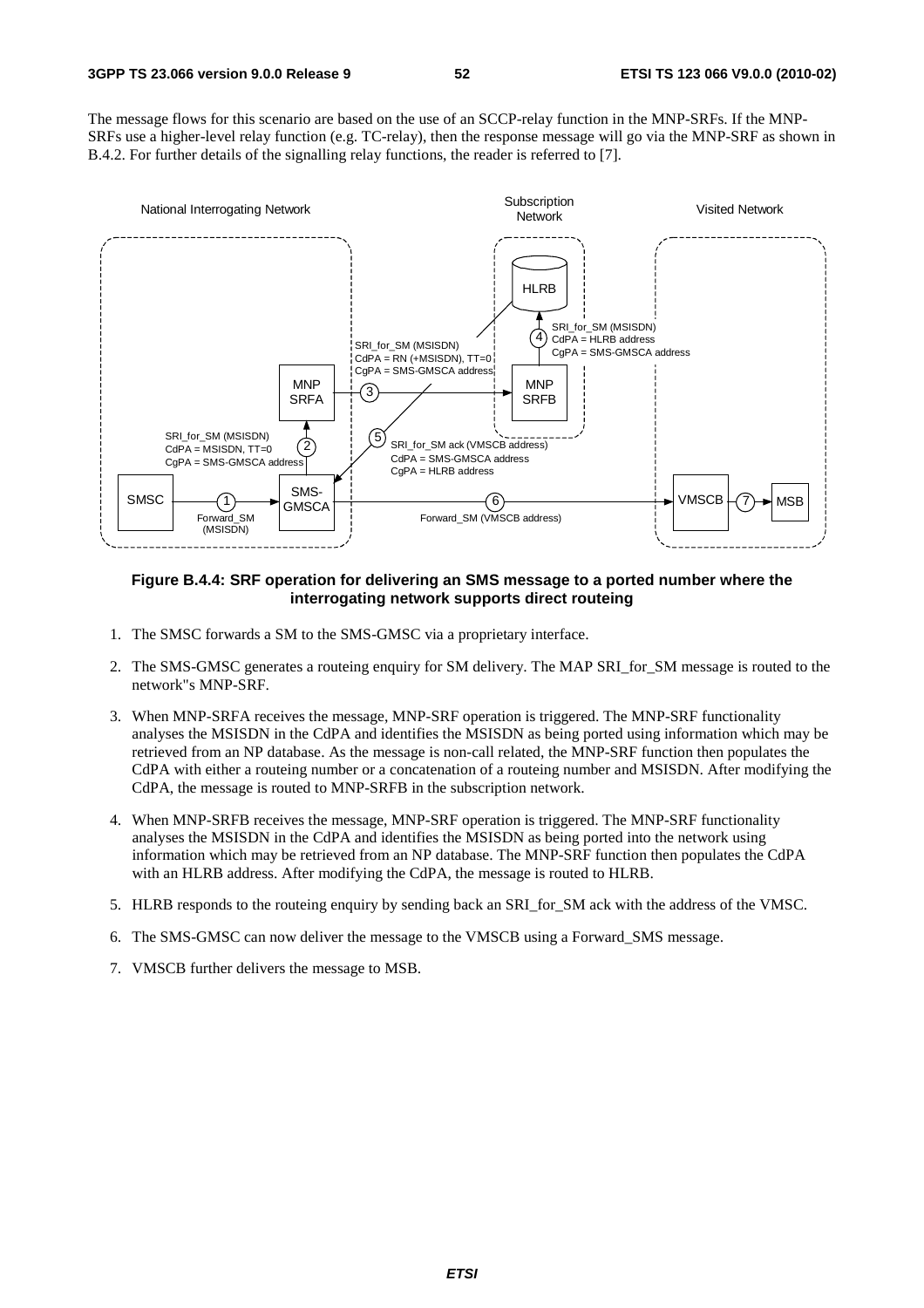# B.4.5 International SOR for a Non-ported Number

Figure B.4.5 shows the MNP-SRF operation for optimally routeing an international call to a non-ported number.

The message flows for this scenario are based on the use of an SCCP-relay function in the MNP-SRF. If the MNP-SRF uses a higher-level relay function (e.g. TC-relay), then the response message will go via the MNP-SRF as shown in B.4.2. For further details of the signalling relay functions, the reader is referred to [7].



### **Figure B.4.5: SRF operation for optimally routeing an international call to a non-ported number**

- 1. MSA originates a call to MSISDN.
- 2. VMSCA routes the call to the originating network"s GMSCA.
- 3. When GMSCA receives the ISUP IAM, it requests routeing information by submitting a MAP SRI with SOR parameter set to the number range holder network of the dialled MSISDN. Within the number range holder network, the message is routed to the network"s MNP-SRF.
- 4. When MNP-SRFB receives the message, MNP-SRF operation is triggered. The MNP-SRF functionality analyses the MSISDN in the CdPA and identifies the MSISDN as being non-ported using information which may be retrieved from an NP database. The MNP-SRF function then populates the CdPA with an HLRB address. After modifying the CdPA, the message is routed to HLRB.
- 5. When HLRB receives the SRI, it responds to the GMSCA by sending back an SRI ack with a MSRN.
- 6. GMSCA uses the MSRN to route the call to VMSCB.
- 7. VMSCB further establishes a traffic channel to MSB.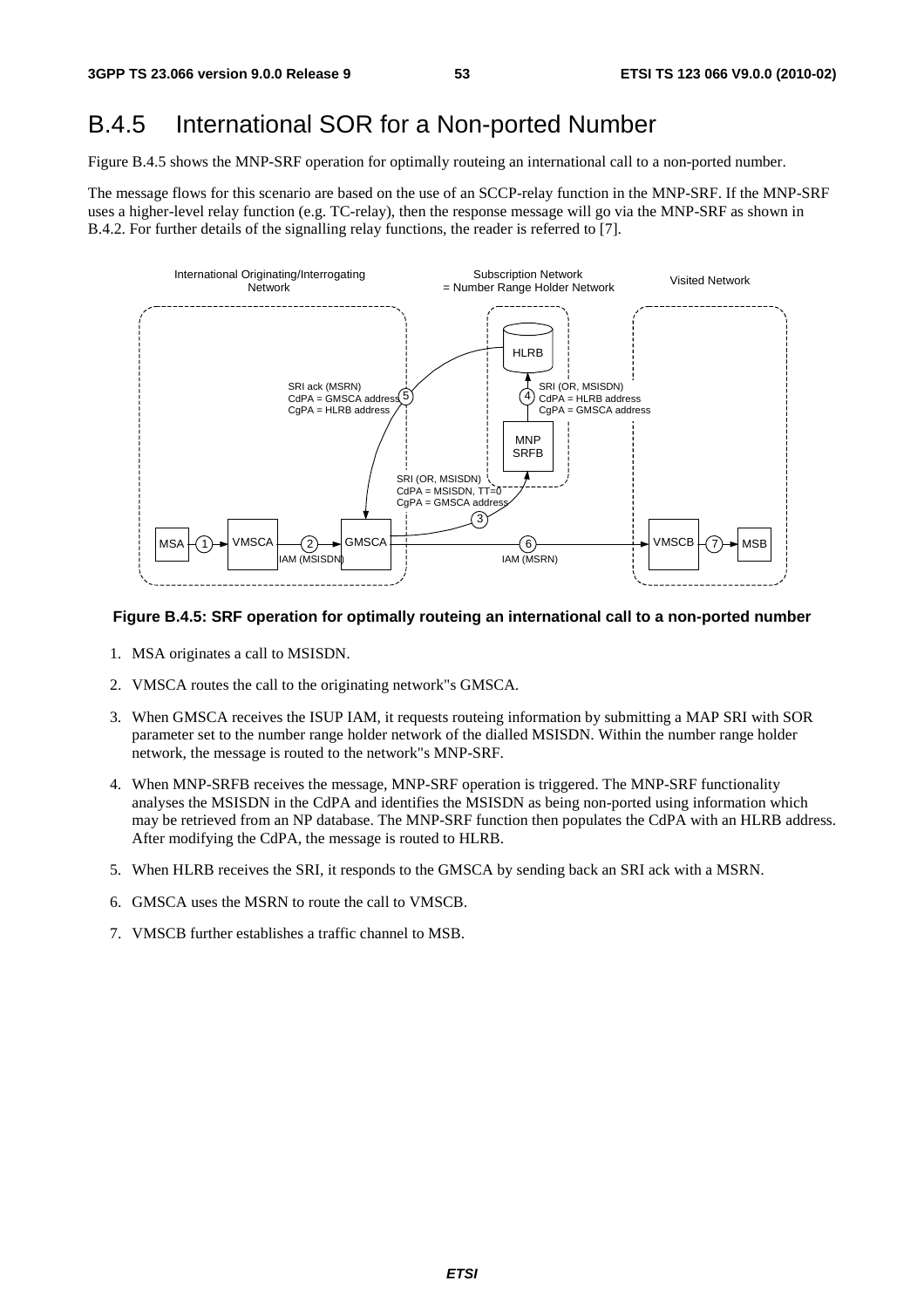# B.4.6 SOR for a Ported Number – Indirect Routeing

Figure B.4.6 shows the MNP-SRF operation for optimally routeing a call (using SOR) to a ported number where the interrogating network does not support direct routeing.

The message flows for this scenario are based on the use of an SCCP-relay function in the MNP-SRFs. If the MNP-SRFs use a higher-level relay function (e.g. TC-relay), then the response message will go via the MNP-SRF as shown in B.4.2. For further details of the signalling relay functions, the reader is referred to [7].



### **Figure B.4.6: MNP-SRF operation for optimally routeing a call (using SOR) to a ported number where the interrogating network does not support direct routeing**

- 1. MSA originates a call to MSISDN.
- 2. VMSCA routes the call to the network"s GMSCA.
- 3. When GMSCA receives the ISUP IAM, it requests routeing information by submitting a MAP SRI with SOR parameter set to the number range holder network of the dialled MSISDN. Within the number range holder network, the message is routed to the network"s MNP-SRF.
- 4. When MNP-SRFB" receives the message, MNP-SRF operation is triggered. The MNP-SRF functionality analyses the MSISDN in the CdPA and identifies the MSISDN as being ported using information which may be retrieved from an NP database. As the message is non-call related, the MNP-SRF function then populates the CdPA with either a routeing number or a concatenation of a routeing number and MSISDN. After modifying the CdPA, the message is routed to MNP-SRFB in the subscription network.
- 5. When MNP-SRFB receives the message, MNP-SRF operation is triggered. The MNP-SRF functionality analyses the MSISDN in the CdPA and identifies the MSISDN as being ported into the network using information which may be retrieved from an NP database. The MNP-SRF function then populates the CdPA with an HLRB address. After modifying the CdPA, the message is routed to HLRB.
- 6. When HLRB receives the SRI, it responds to the GMSCA by sending back an SRI ack with a MSRN.
- 7. GMSCA uses the MSRN to route the call to VMSCB.
- 8. VMSCB further establishes a traffic channel to MSB.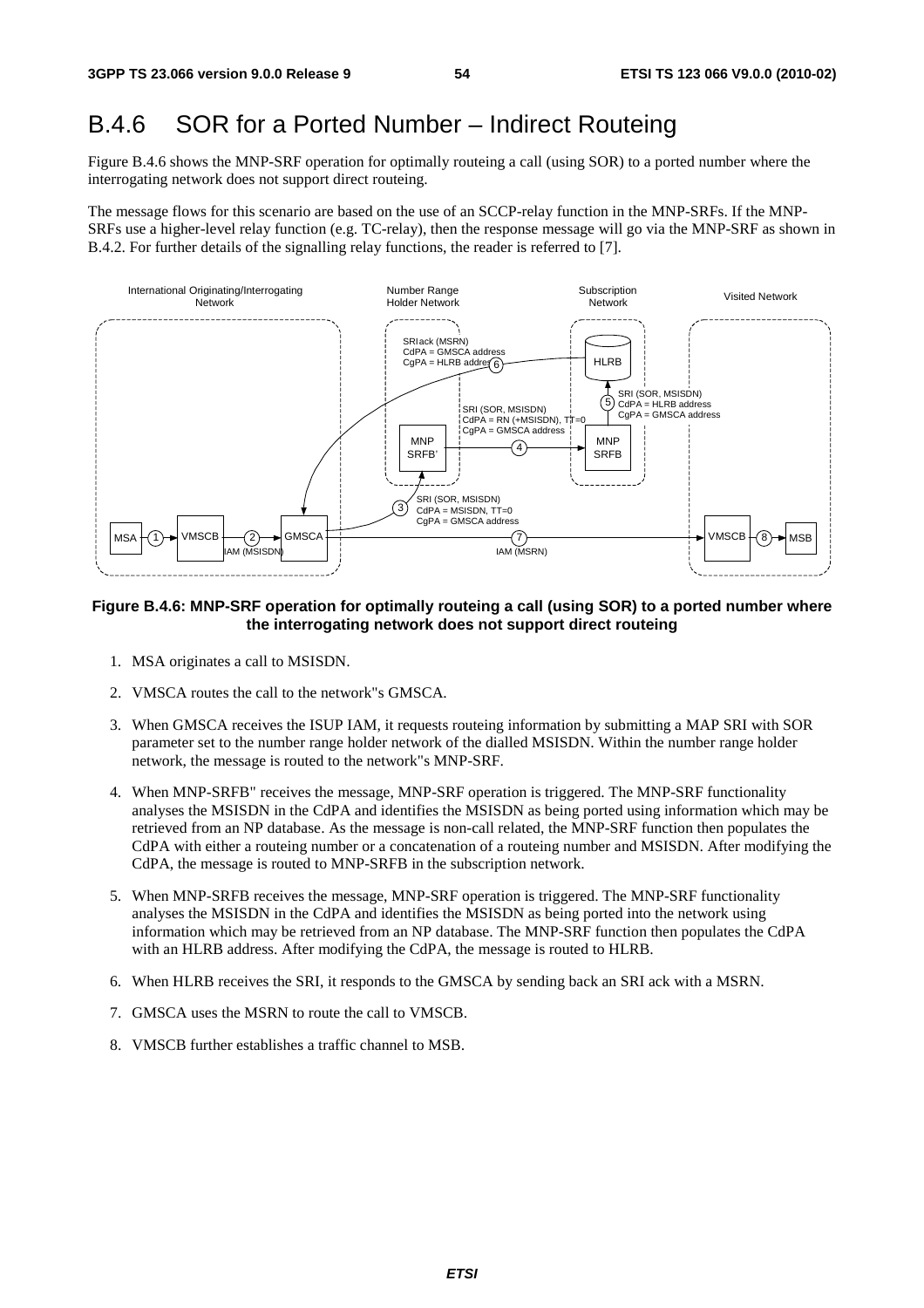# B.4.7 Any Time Interrogation for a Ported Number – Indirect **Routeing**

Figure B.4.7 shows the MNP-SRF operation for routeing an Any\_Time\_Interrogation message for a ported number where the interrogating network does not support direct routeing.

The message flows for this scenario are based on the use of an SCCP-relay function in the MNP-SRFs. If the MNP-SRFs use a higher-level relay function (e.g. TC-relay), then the response message will go via the MNP-SRF as shown in B.4.2. For further details of the signalling relay functions, the reader is referred to [7].



#### **Figure B.4.7: MNP-SRF operation for routeing an Any\_Time\_Interrogation message for a ported number where the interrogating network does not support direct routeing**

- 1. The gsmSCF generates an Any\_Time\_Interrogation (ATI) message. The message is routed to the number range holder network"s MNP-SRF.
- 2. When MNP-SRFB" receives the message, MNP-SRF operation is triggered. The MNP-SRF functionality analyses the MSISDN in the CdPA and identifies the MSISDN as being ported using information which may be retrieved from an NP database. As the message is non-call related, the MNP-SRF function then populates the CdPA with either a routeing number or a concatenation of a routeing number and MSISDN. After modifying the CdPA, the message is routed to MNP-SRFB in the subscription network.
- 3. When MNP-SRFB receives the message, MNP-SRF operation is triggered. The MNP-SRF functionality analyses the MSISDN in the CdPA and identifies the MSISDN as being ported into the network using information which may be retrieved from an NP database. The MNP-SRF function then populates the CdPA with an HLRB address. After modifying the CdPA, the message is routed to HLRB.
- 4. HLRB responds to the ATI by sending back an ATI ack with the requested information.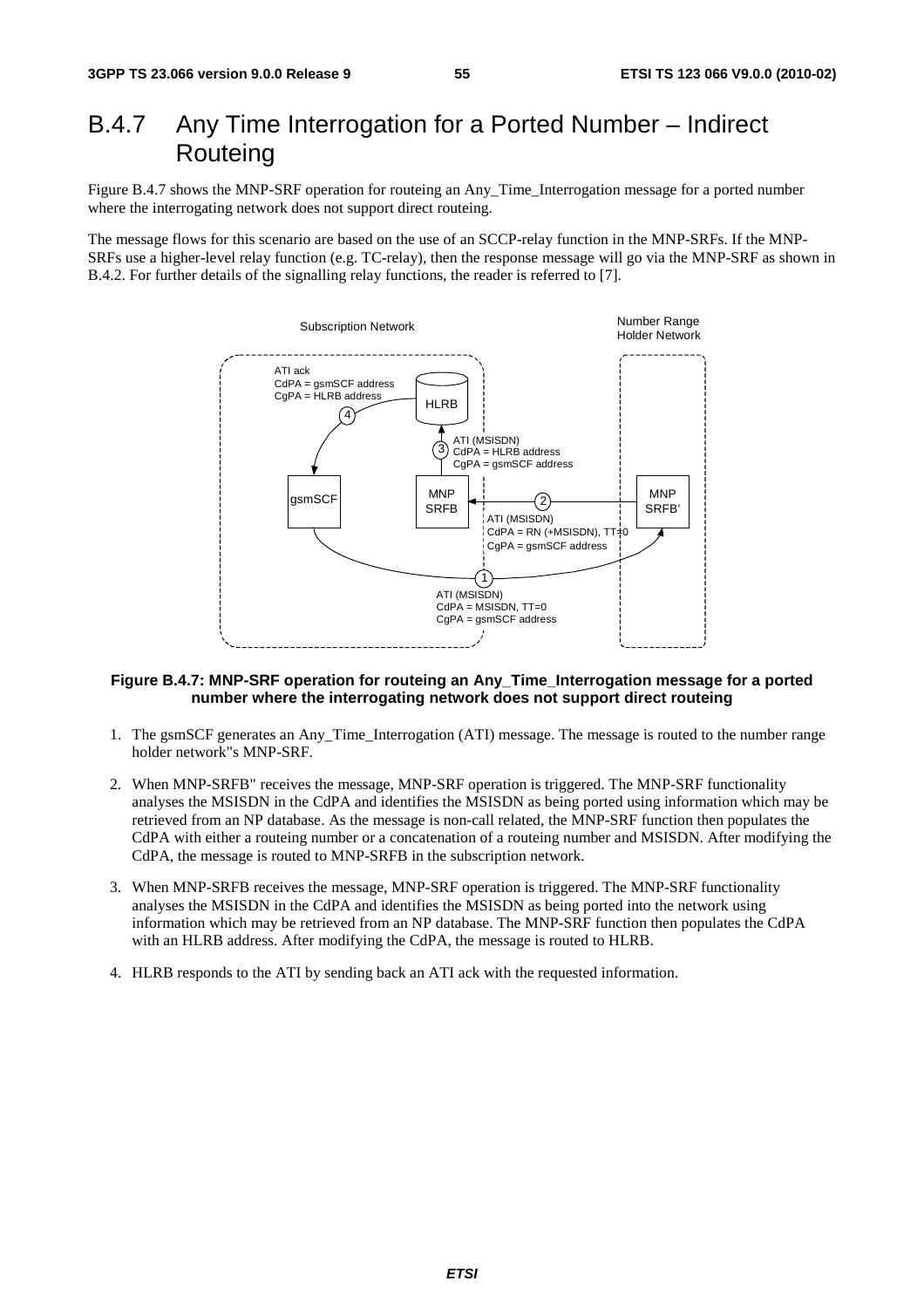# B.4.8 Any Time Interrogation for a Ported Number – Direct **Routeing**

Figure B.4.8 shows the MNP-SRF operation for routeing an Any\_Time\_Interrogation message for a ported number where the interrogating network supports direct routeing.

The message flows for this scenario are based on the use of an SCCP-relay function in the MNP-SRF. If the MNP-SRF uses a higher-level relay function (e.g. TC-relay), then the response message will go via the MNP-SRF as shown in B.4.2. For further details of the signalling relay functions, the reader is referred to [7].



### **Figure B.4.8: MNP-SRF operation for routeing an Any\_Time\_Interrogation message for a ported number where the interrogating network supports direct routeing**

- 1. The gsmSCF generates an Any\_Time\_Interrogation (ATI) message. The message is routed to the network"s MNP-SRF.
- 2. When MNP-SRFB receives the message, MNP-SRF operation is triggered. The MNP-SRF functionality analyses the MSISDN in the CdPA and identifies the MSISDN as being ported into the network using information which may be retrieved from an NP database. The MNP-SRF function then populates the CdPA with an HLRB address. After modifying the CdPA, the message is routed to HLRB.
- 3. HLRB responds to the ATI by sending back an ATI ack with the requested information.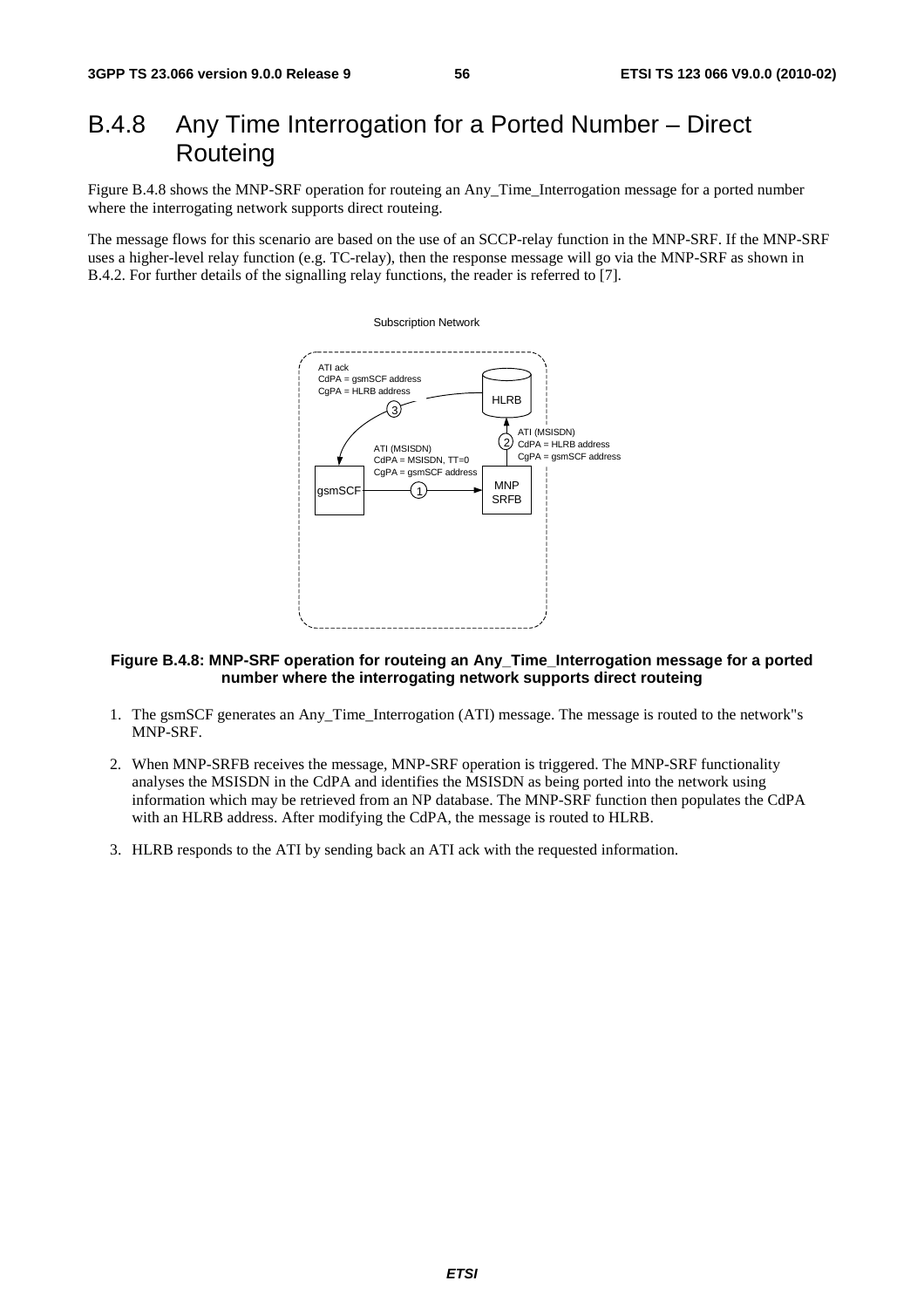## B.4.9 CCBS where the Busy Subscriber is a Ported Subscriber - Direct Routeing

Figure B.4.9 shows the MNP-SRF operation for routeing a CCBS Request for a ported number where the interrogating network supports direct routeing.

The message flows for this scenario are based on the use of an SCCP-relay function in the MNP-SRFs. If the MNP-SRFs use a higher-level relay function (e.g. TC-relay), then the response message will go via the MNP-SRF as shown in B.4.2. For further details of the signalling relay functions, the reader is referred to [7].



#### **Figure B.4.9: MNP-SRF operation for routeing a CCBS Request for a ported number where the interrogating network supports direct routeing**

- 1. The VMSCA receives a ISUP Release message with cause value "subscriber busy" from VMSCB.
- 2. VLRA/VMSCA sends a Register\_CC\_Entry to HLRA using the HLRA address as CdPA on SCCP.
- 3. The HLRA sends a CCBS Request message to the networks MNP-SRFA.
- 4. When MNP-SRFA receives the message, MNP-SRF operation is triggered. The MNP-SRF functionality analyses the MSISDN in the CdPA and identifies the MSISDN as being ported using information which may be retrieved from an NP database. As the message is non-call related, the MNP-SRF function then populates the CdPA with either a routeing number or a concatenation of a routeing number and MSISDN. After modifying the CdPA, the message is routed to MNP-SRFB in the subscription network.
- 5. When MNP-SRFB receives the message, MNP-SRF operation is triggered. The MNP-SRF functionality analyses the MSISDN in the CdPA and identifies the MSISDN as being ported into the network using information which may be retrieved from an NP database. The MNP-SRF function then populates the CdPA with an HLRB address. After modifying the CdPA, the message is routed to HLRB.
- 6. HLRB can now respond to HLRA by sending back a CCBS ack message.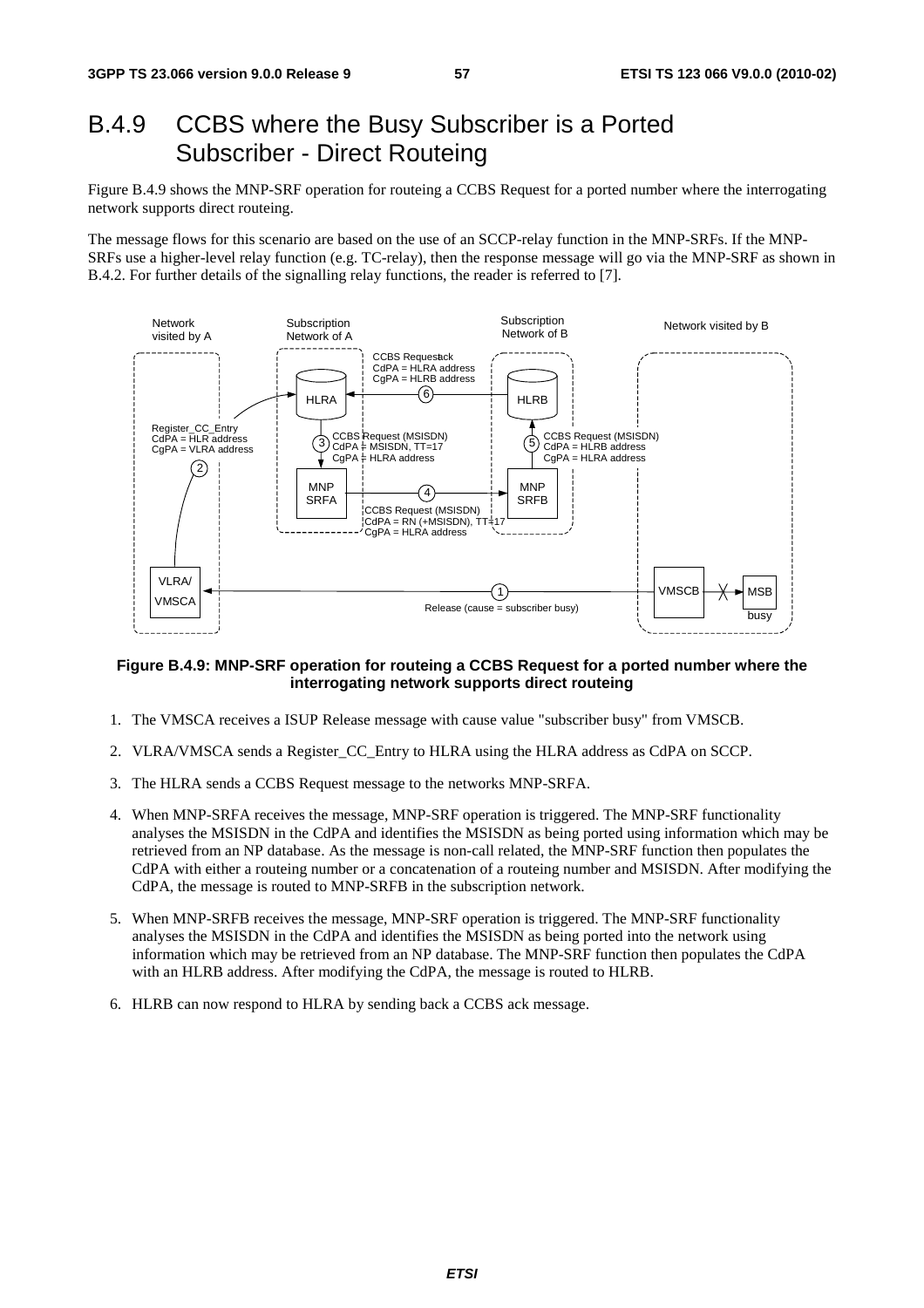# B.4.10 Calling Name Presentation Flows – MNP-SRF acts as SCCP Relay

Figure B.4.10 shows the MNP-SRF operation for delivering an CNAP message to an ANSI Calling Name Database.



#### **Figure B.4.10: SRF operation for delivering an CNAP message to the CNDB**

- 1. An incoming call ( an Initial Address message with Generic Name parameter set to 'presentation allowed' is received at a MSC. The MSC inteerogates the VLR to determine if the called party is subscribed to the CNAP service. The VLR Response indicates that the called party is subscribed to CNAP;
- 2. The MSC generates a TCAP message 'Query With Permission'. The Query With Permission message is routed to the network"s MNP-SRF;
- 3. When MNP-SRFB receives the message, MNP-SRF operation is triggered. The MNP-SRF functionality analyses the MSISDN in the CdPA and identifies which CNDB the MSISDN is populated using information which may be retrieved from an NP database. The MNP-SRF function then populates the CdPA with an CNDB address. After modifying the CdPA, the message is routed to CNDB;
- 4. CNDB responds to the routeing enquiry by sending back a Query With Permission ack with the address of the MSC. The MSC can now deliver the Calling Name to the terminating subscriber .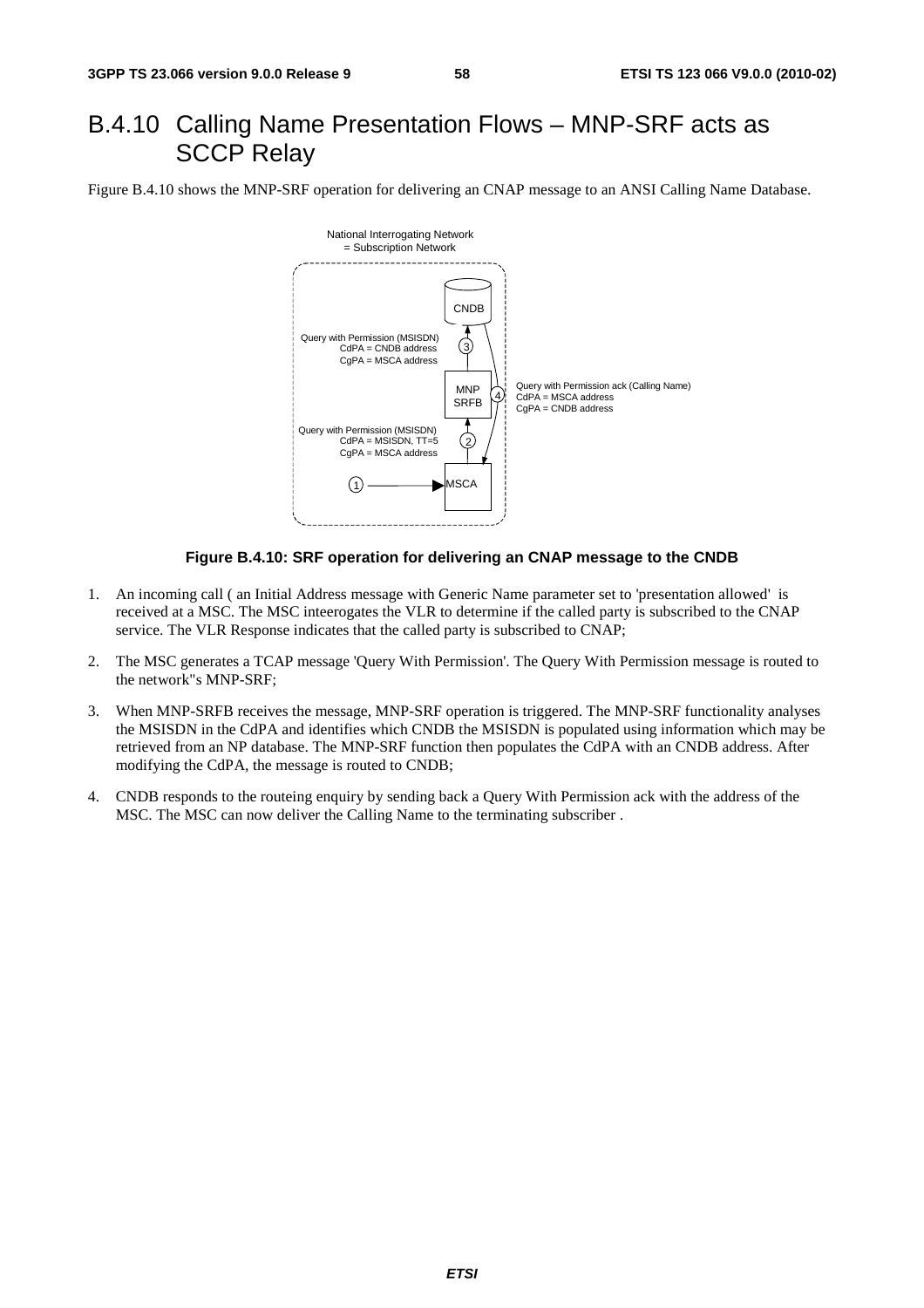# Annex C (normative): MNP Signalling Relay Function - Call Related Signalling

# C.1 Handling of Call Related Signalling

The MAP messages affected by MNP are the MAP\_SEND\_ROUTING\_INFORMATION (SRI) message without OR parameter set sent to the HLR and the MAP\_ANY\_TIME\_INTERROGATION (ATI) message with parameter MNPrequestedInfo present terminated in the MNP-SRF.

In a PLMN supporting MNP with direct routeing using signalling relay, all incoming calls and calls originated in the network for which the called party number is within the ranges owned by any network in the portability domain, the gateway MSCs will send an SRI such that it will be handled by the MNP-SRF in that network.

In a PLMN supporting MNP with direct routeing, where the called party number is within the ranges owned by any network in the portability domain, the INE sends an MNP Information request (ATI) such that it will be handled by the MNP-SRF in the network.

In a PLMN supporting MNP with indirect routeing using signalling relay, all incoming calls and calls originating in the network, for which the called party number is within the range owned by the network, the gateway MSCs will send SRI such that it will be handled by the MNP-SRF in that network.

In a PLMN supporting MNP with indirect routeing, the INE sends an MNP Information Request (ATI) such that it will be handled by the MNP-SRF in the Number Range Holder Network.

The MNP-SRF obtains routeing information from the NP database to identify the subscription network associated with a particular national MSISDN. The interface between the MNP-SRF and the NP database is considered implementation dependent and is not detailed further.

From the perspective of the PLMN in which the MNP-SRF resides, the CdPA represents one of:

- 1. An own number ported out.
- 2. An own number not ported out.
- 3. A foreign number ported in.
- 4. A foreign number ported to a foreign network.
- 5. A foreign number not known to be ported.

Cases 4 and 5 are applicable only for direct routeing.

For SRI:

In case 1, the MNP-SRF may perform one of the following depending on agreements within the number portability domain.

- a. An SRI response is sent containing the necessary routeing information to route the call to the subscription network. This is performed by an internal MAP Application Termination Function (MATF) known as the Number Portability Location Register (NPLR).
- b. If indirect routeing of calls with reference to the subscription network is used, the message is relayed to the MNP-SRF in the subscription network, whose NPLR provides the necessary routeing information in an SRI response. The use of an NPLR in the subscription network can only be by agreement within the number portability domain.

In cases 2 and 3, the MNP-SRF relays the message to the HLR. For further details of the signalling relay function, the reader is referred to [7].

In case 4, an SRI response is sent, containing the necessary routeing information to route the call to the subscription network.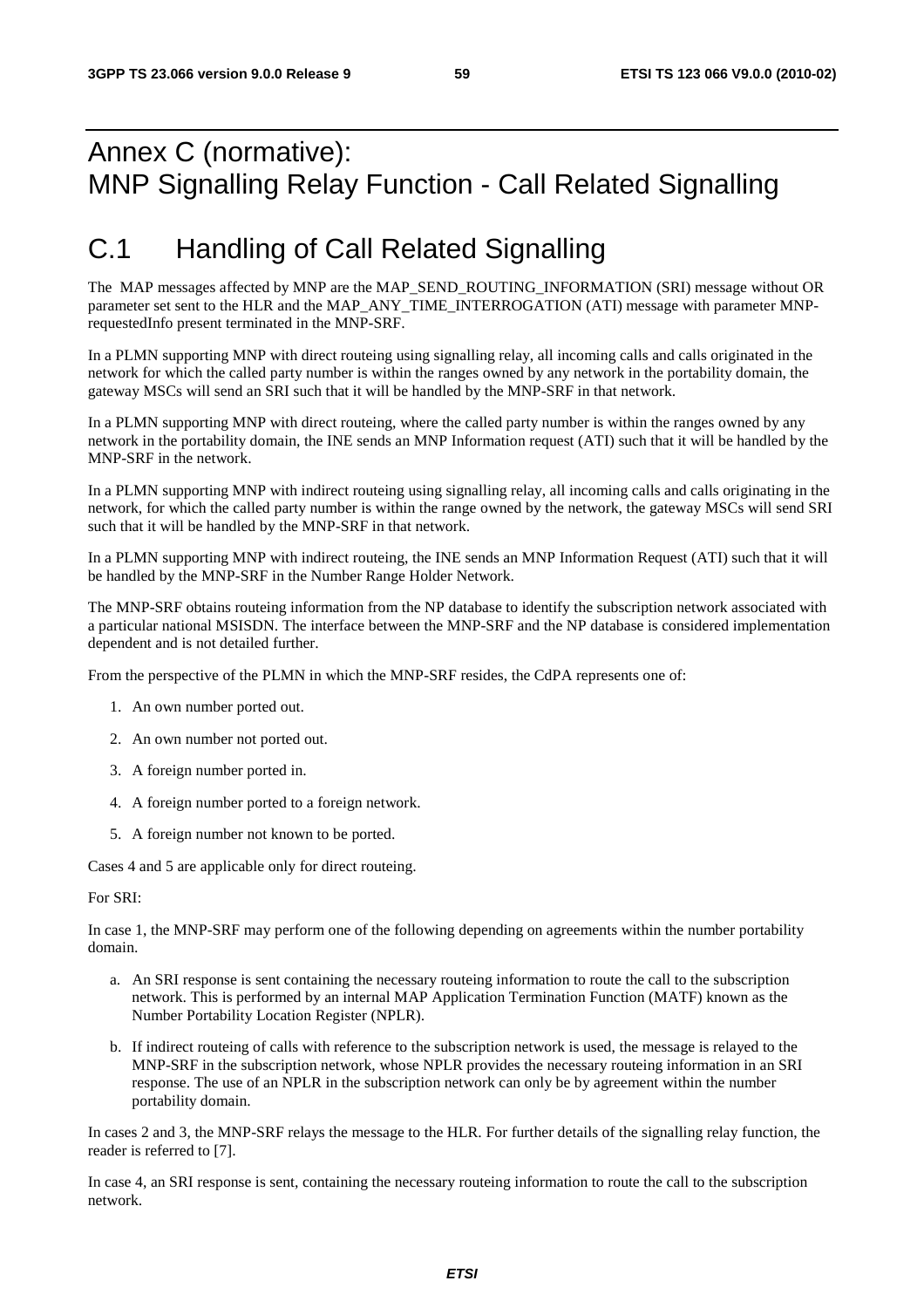In case 5, an SRI response is sent, containing the necessary routeing information to route the call to the number range holder network.

For ATI:

In all cases the MNP information request (ATI) is sent to the MNP\_SRF\_MATF\_Info\_Request procedure/ MAP Application Termination Function (MATF) for handling. A response is sent to the INE containing MNP information or an error is returned.

# C.2 Functional Requirements of Network Entities

# C.2.1 Procedure MNP\_SRF\_MATF\_Call\_Related

Figure C.2.2 shows the procedure MNP\_SRF\_MATF\_Call\_Related. This procedure handles call-related signalling messages. It is called from the process MNP\_SRF (see clause 4.3).

The check 'message has been relayed' identifies all call related signalling messages which are relayed from the number range holder network towards the subscription network in the case of Indirect Routeing with reference to subscription network implementation. These messages only refer to numbers ported into the network.

The check 'own number not ported out' identifies all mobile numbers from number ranges allocated to the network the MNP-SRF/MATF is located in and which are not ported to other networks. In this case the call related message is relayed to the HLR in the network.

The check 'foreign number ported in' identifies all mobile numbers from the number ranges not allocated to the network the MNP-SRF/MATF is located in and which are served by the network the MNP-SRF/MATF is located in. In this case the call related message is relayed to the HLR in the network.

The check 'foreign number not known to be ported' identifies all mobile numbers from the number ranges not allocated to the network the MNP-SRF/MATF is located in and which are also not served by the network the MNP-SRF/MATF is located in. In this case the call is sent to the SRF\_MATF procedure for handling.

The check 'foreign number ported to foreign network' identifies all mobile numbers from the number ranges not allocated to the network the MNP-SRF/MATF is located in and which are not served by the network the MNP-SRF is located in and not served by the network the number range is allocated to, i.e. the number is ported between two other networks. In this case the call related message is sent to the SRF\_MATF procedure for handling.

The remaining cases 'own number ported out' are mobile numbers allocated to the network the MNP-SRF/MATF is located in and which are served by other networks, i.e. the number is ported out to another network. In this case the call is relayed to the MATF in the subscription network if this option is the one used by the operator, or sent to the SRF\_MATF procedure for handling if not.

# C.2.2 Process SRI\_NPLR

Figure C.2.2.2 shows the process SRI\_NPLR.

The check 'unknown subscriber' identifies a subscriber without any associated available information.

If the GMSC is in the database own network then a routeing number is provided to route to the number range holder network.

If the GMSC is not in the database own network then the enquiry has been routed from the number range holder network, so the call should fail.

The database query uses the MSISDN received at the application level in the SRI, rather then the CdPA of the SCCP level.

If an error must be set as a result of the check 'terminate', the user error 'unknown subscriber' shall be used. If version 3 or higher of the MAP protocol is in use, then the diagnostic 'NPDB mismatch' may be used.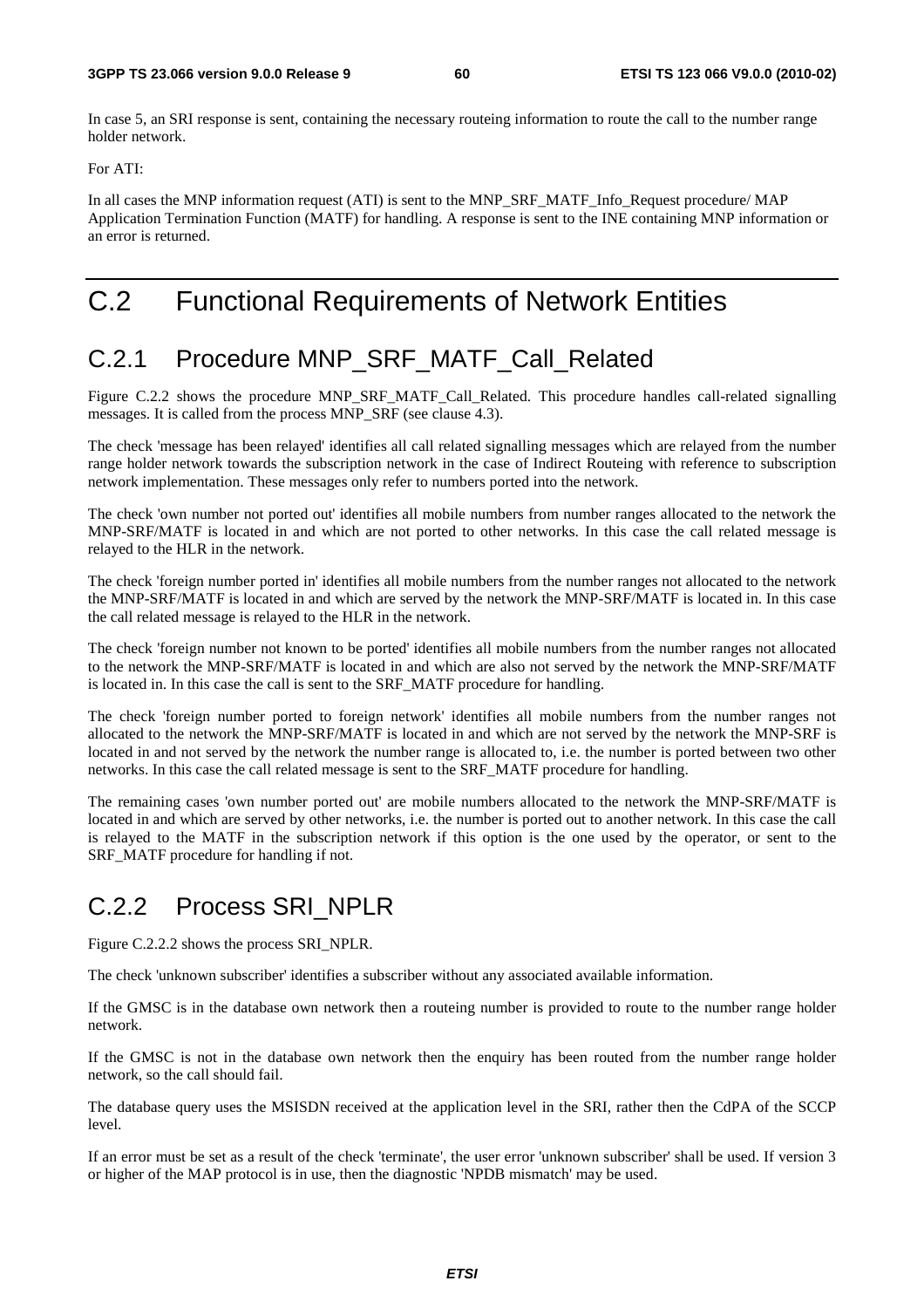The check 'HPLMN MSISDN Range' identifies if the MSISDN received in the SRI exists in a MSISDN Range owned by the HPLMN. This is a North American Network implementation option and allows a MAP Error 'Unknown Subscriber' to be sent to the GMSC instead of the MSISDN.

The check 'HPLMN RN Range' identifies if the Routeing Number assigned to the MSISDN within the SRI\_NPLR is assigned to the HPLMN. This is a North American Network implementation option and allows a MAP Error 'Unknown Subscriber' to be sent to the GMSC instead of the RN+MSISDN.

### C.2.3 Procedure MNP\_SRF\_MATF\_Info\_Request

Figure C.2.3.1 shows the procedure MNP\_SRF\_MATF\_Info\_Request. This procedure handles an information request signalling message to provide MNP information for a subscriber. It is called from the process MNP\_SRF (see clause 4.3).

### C.2.4 Process ATI\_NPLR

Figure C.2.3.2 shows the process ATI\_NPLR.

The database query uses the MSISDN received at the application level in the ATI, rather than the CdPA of the SCCP level.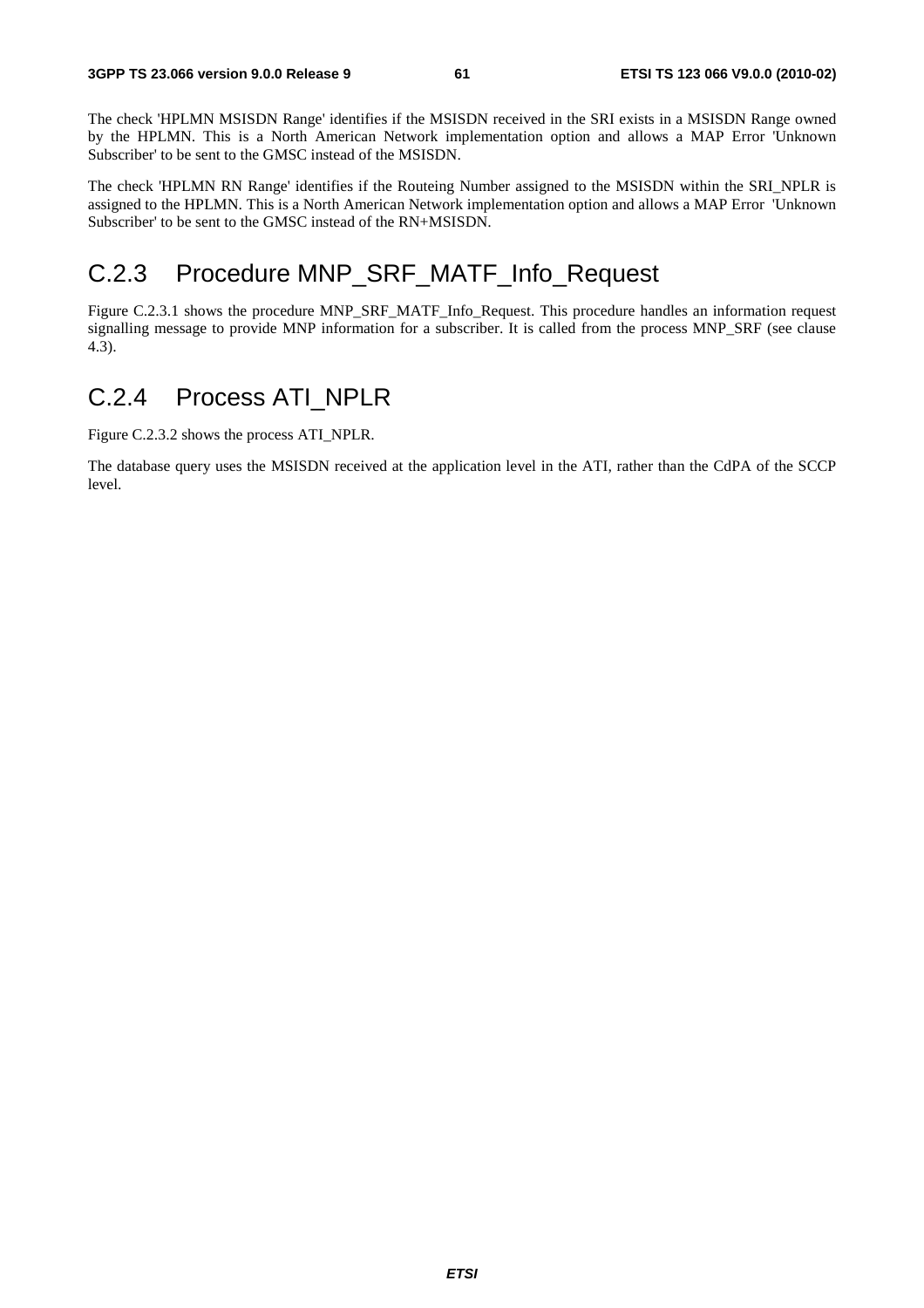

**Figure C.2.2: Procedure MNP\_SRF\_MATF\_Call\_Related**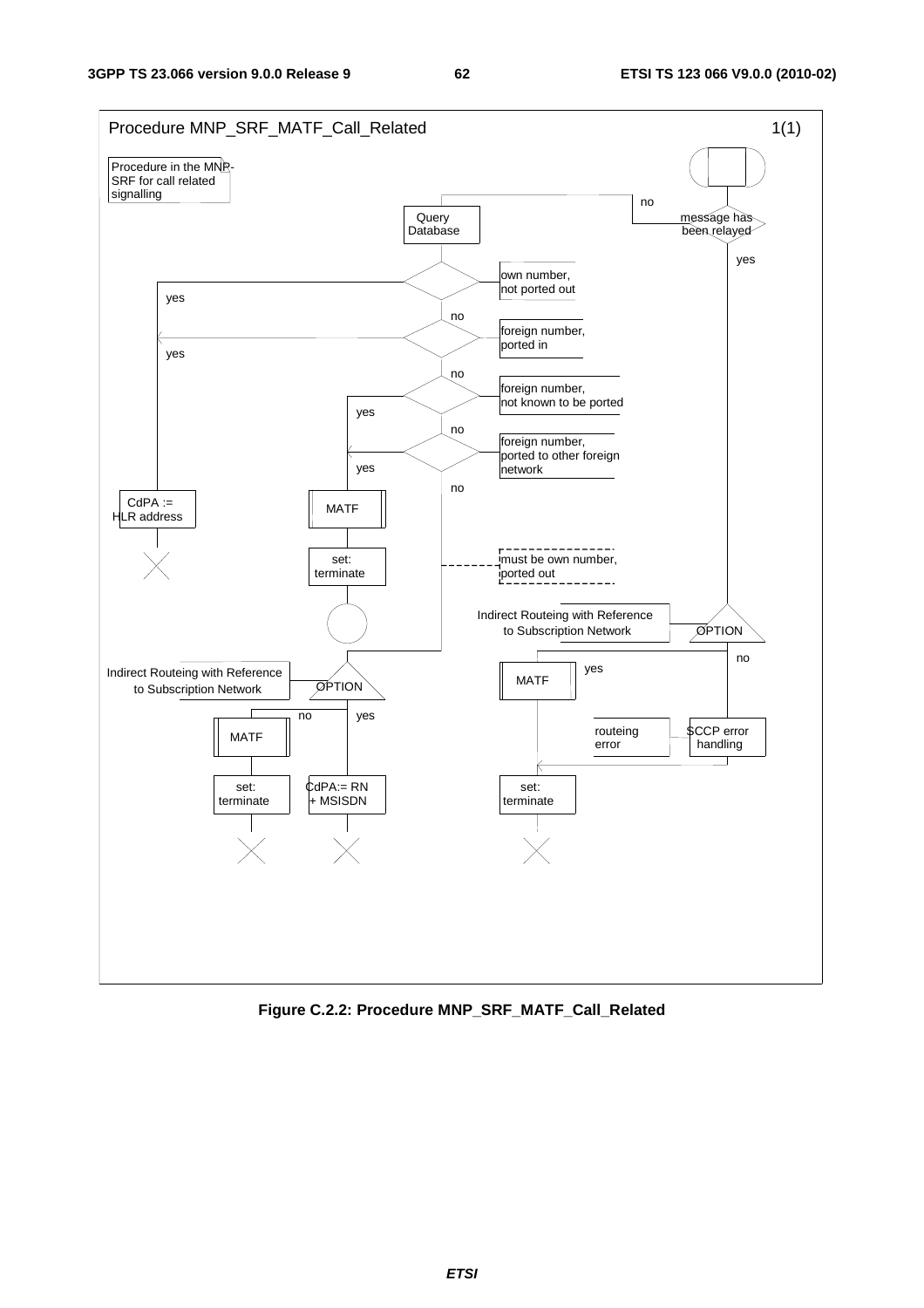

**Figure C.2.2.1: Procedure MATF**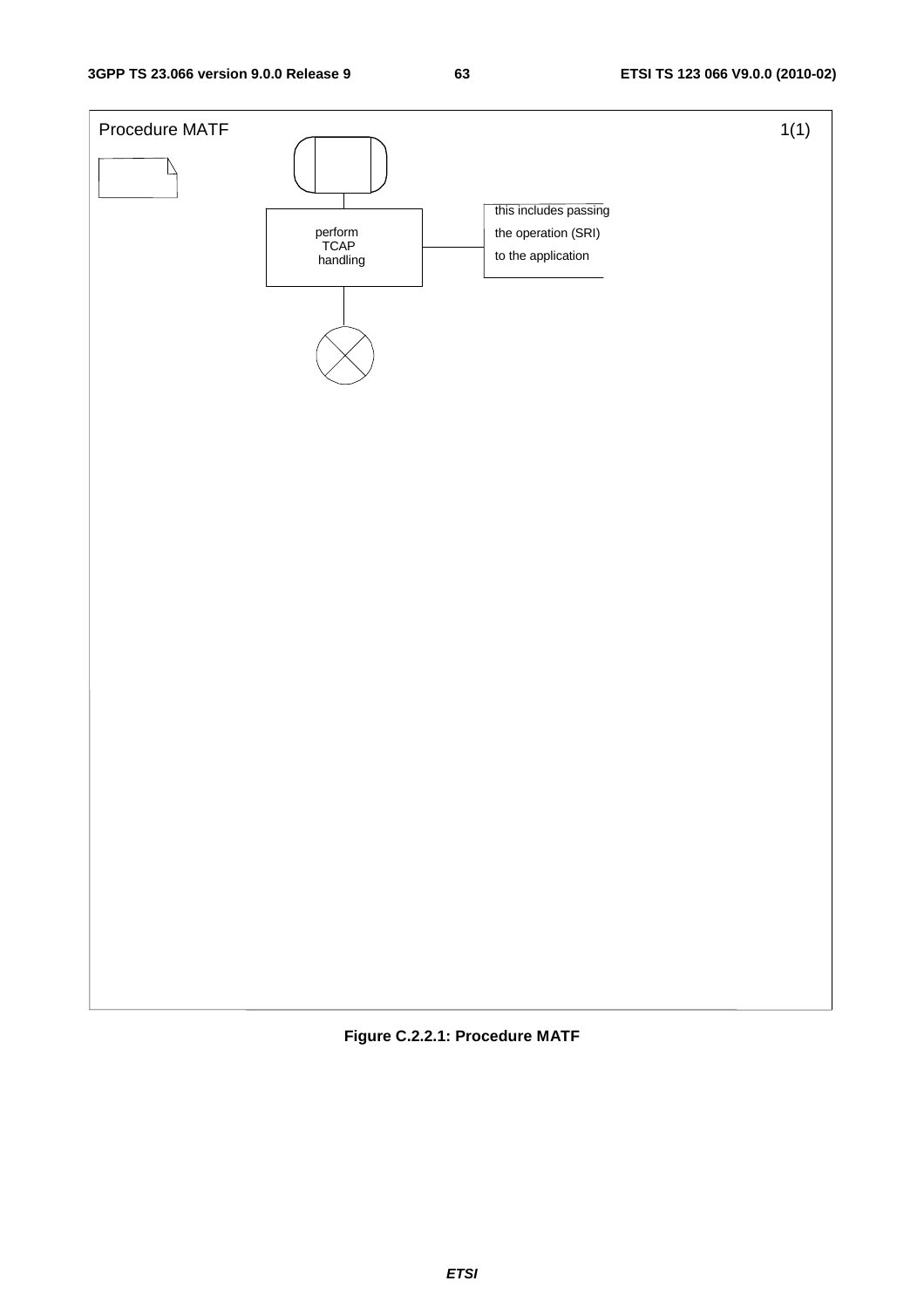

**Figure C.2.2.2: Process SRI\_NPLR**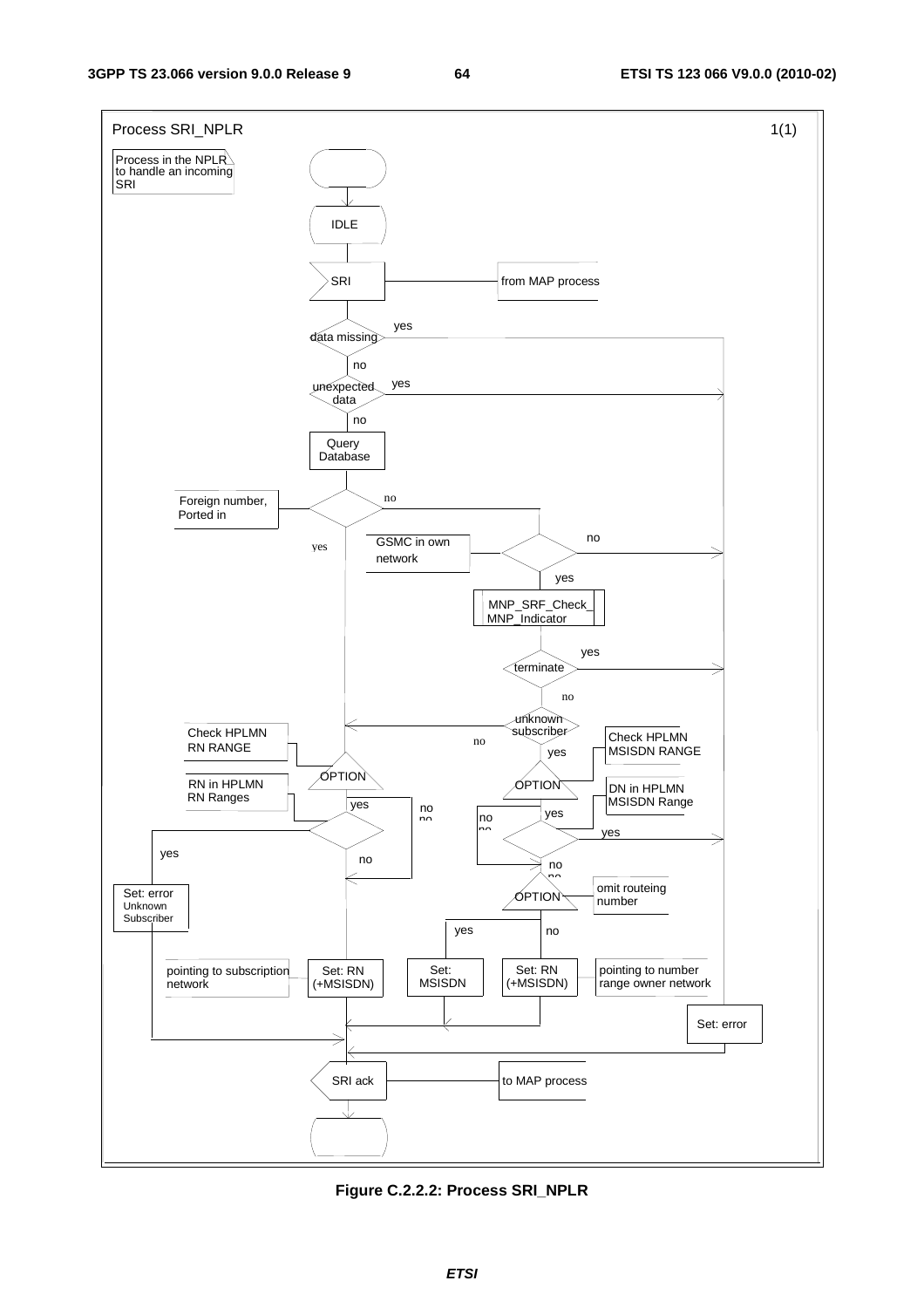

**Figure C.2.3.1: Procedure MATF\_Info\_Request**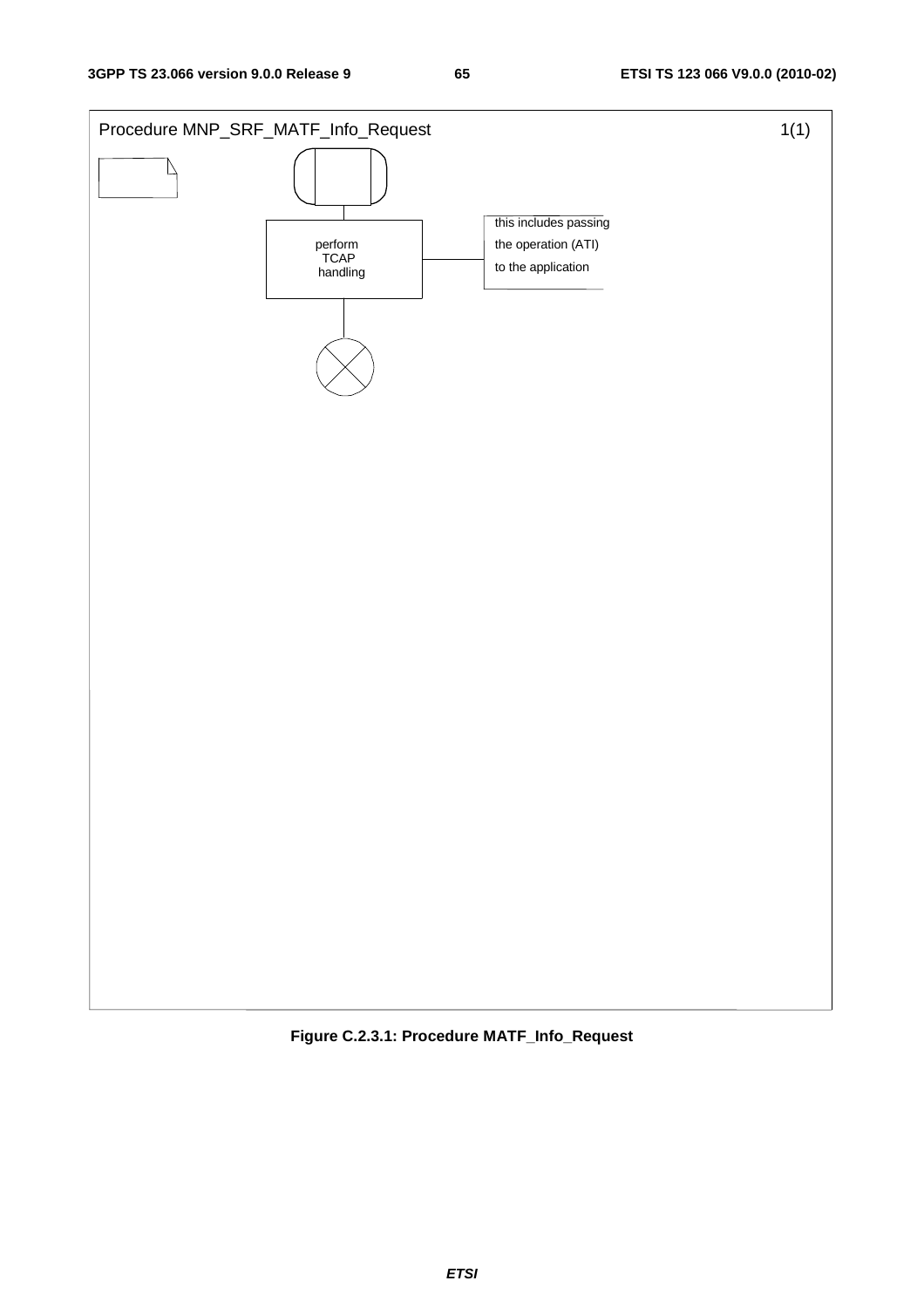

**Figure C.2.3.2: Process ATI\_NPLR** 

# C.3 Call Scenarios

The notation TT=SRI in diagrams in this section assumes that SRI=CRMNP for ETSI and SRI = Translation Type 14 for ANSI. The use of other translation types is for further study. The message flows for the following scenarios are based on the use of an SCCP relay function in MNP-SRF(s). The message flows for the higher level relay function (e.g.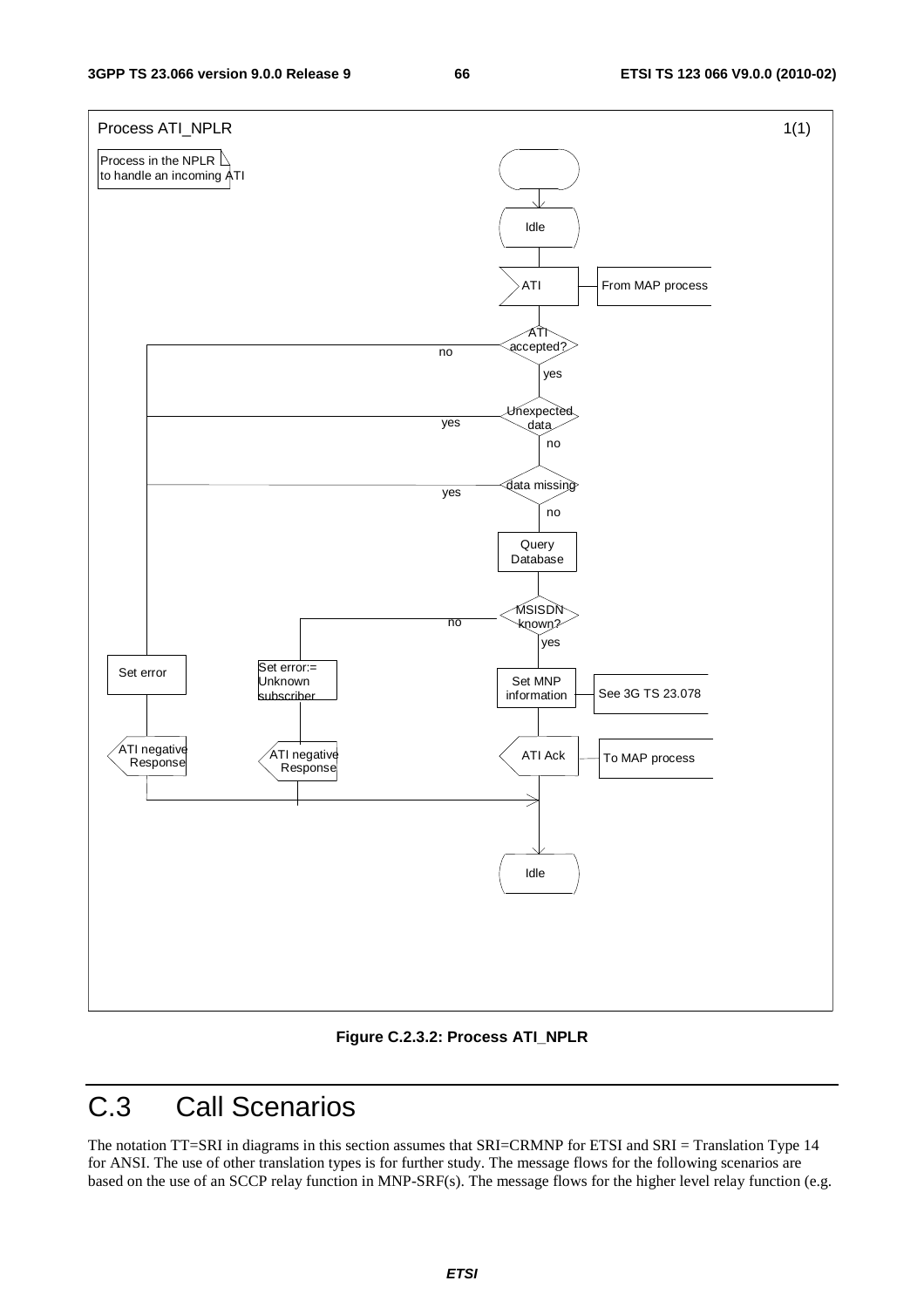TC relay) in MNP-SRF are not covered here, but the principle can be found in B.4.2. For further details of the signalling relay function, the reader is referred to [7].

### C.3.1 Call to a Non-Ported Number or Number Ported into the Network

Figure C.3.1 shows the signalling involved for a call to a non-ported number or number ported into the network (see 3G TS 23.018 [3]).



### **Figure C.3.1: Call to a non-ported number**

- 1. From an Originating Exchange a call is set up to MSISDN. The call is routed to the subscription network being the number range holder network, if the number is non-ported.
- 2. When GMSCB receives the ISUP IAM, it requests routeing information by submitting a MAP SRI to the MNP\_SRF/MATF. The TT on SCCP may be set to "SRI".
- 3. When the MNP\_SRF/MATF receives the message, the MNP\_SRF/MATF analyses the MSISDN in the CdPA and identifies the MSISDN as being non-ported. The MNP\_SRF/MATF function then replaces the CdPA by an HLRB address. After modifying the CdPA, the message is routed to HLRB.
- 4. When HLRB receives the SRI, it responds to the GMSCB by sending an SRI ack with an MSRN that identifies the MSB in the VMSCB.
- 5. GMSCB uses the MSRN to route the call to VMSCB.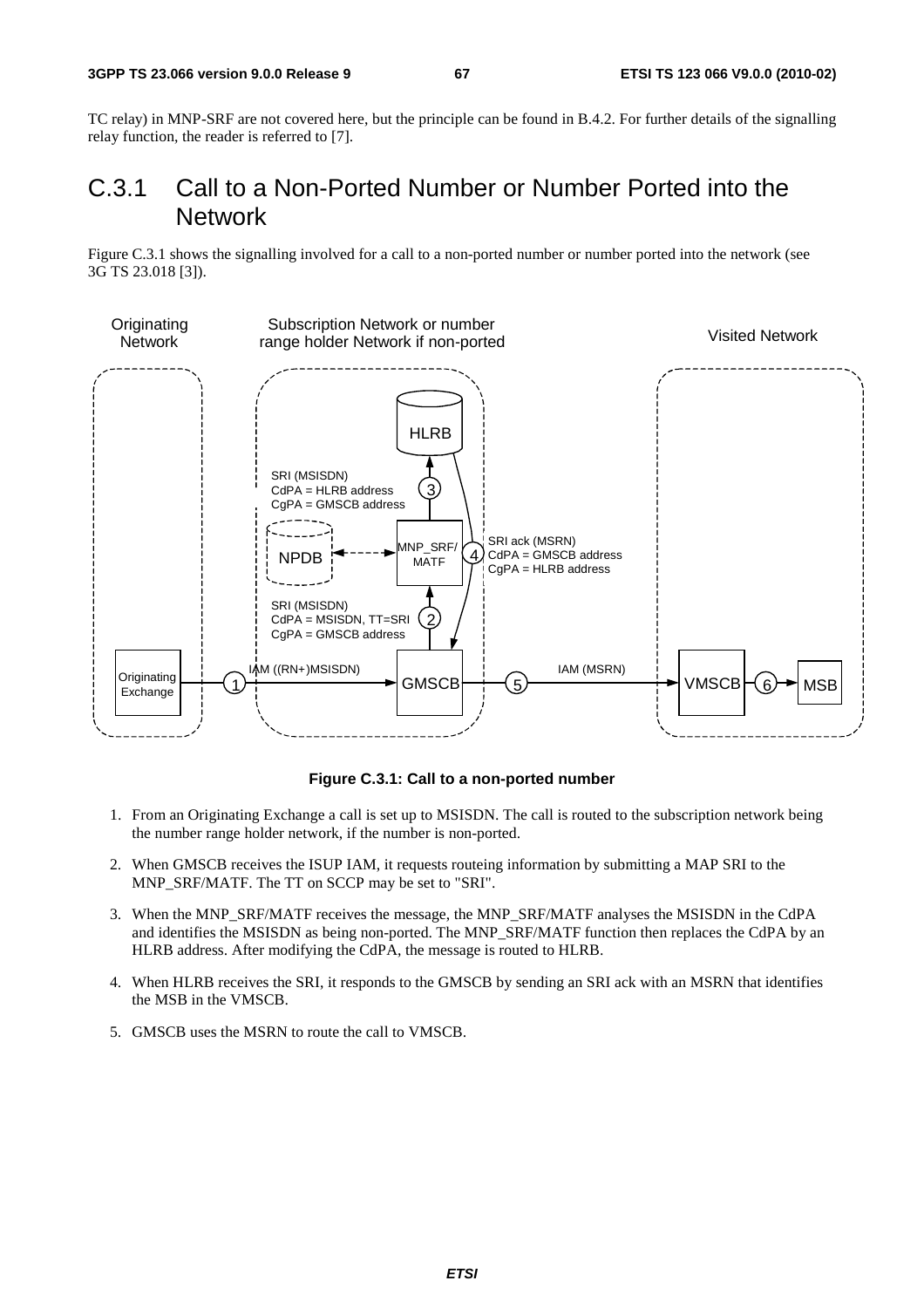# C.3.2 Call to a Ported Number – Originating Network = Subscription Network – Direct Routeing

Figure C.3.2 shows the signalling involved for a call to a ported number via direct routeing where the call is originated in the subscription network.



**Figure C.3.2: Call to a ported number via direct routeing where the call is originated in the subscription network** 

- 1. MSA originates a call to MSISDN.
- 2. VMSCA routes the call to the network"s GMSCA.
- 3. When GMSCA receives the ISUP IAM, it requests routeing information by submitting a MAP SRI to the MNP\_SRF/MATF. The TT on SCCP may be set to "SRI".
- 4. When the MNP\_SRF/MATF receives the message, it analyses the MSISDN in the CdPA and identifies the MSISDN as being ported into the network. The MNP\_SRF/MATF function then replaces the CdPA by an HLRA address. After modifying the CdPA, the message is routed to HLRA.
- 5. When HLRA receives the SRI, it responds to the GMSCA by sending an SRI ack with an MSRN that identifies the MSB in the VMSCB.
- 6. GMSCA uses the MSRN to route the call to VMSCB.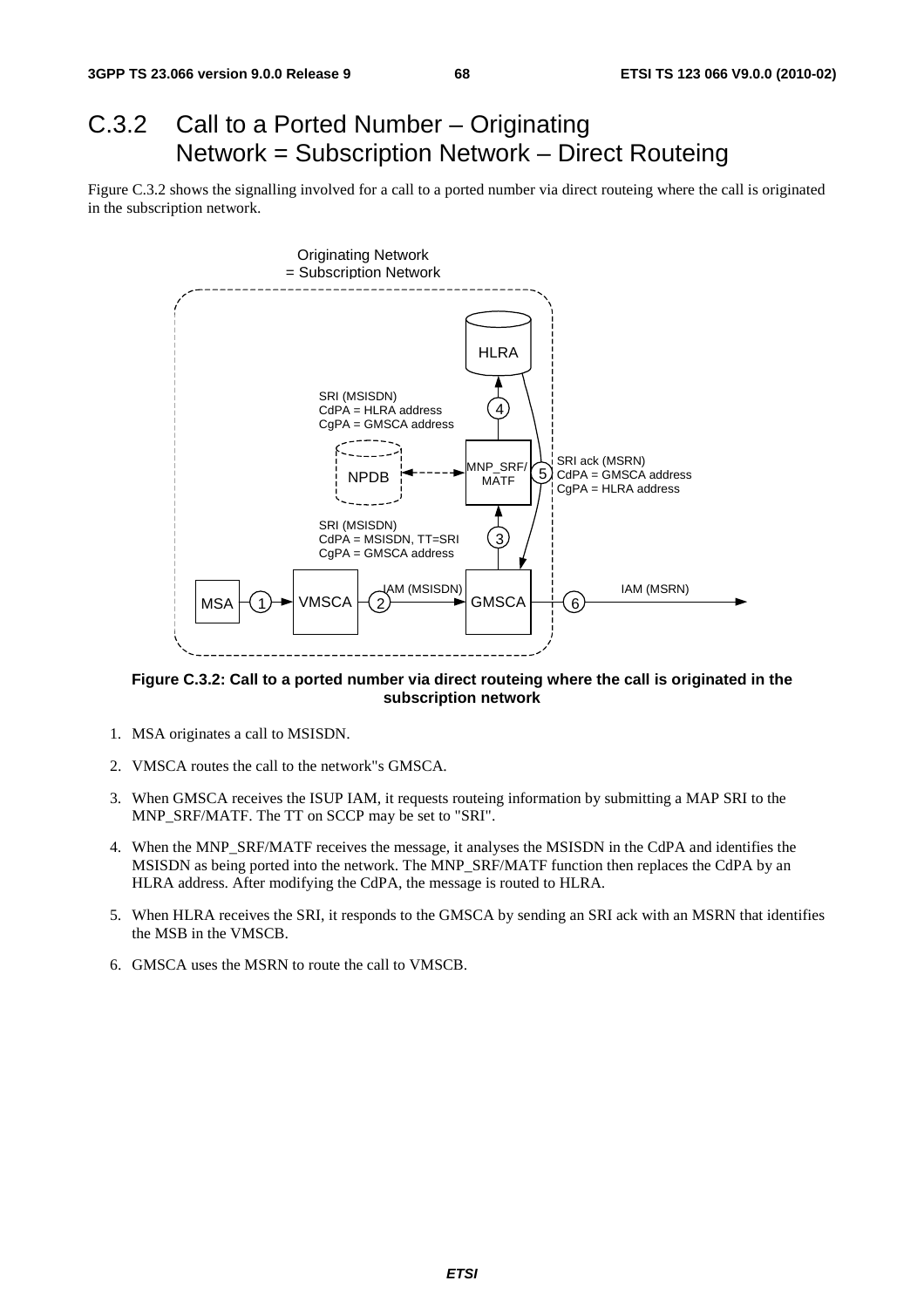# C.3.3 Mobile Originated Call to a Ported or not known to be Ported Number – Originating Network ≠Subscription Network– Direct Routeing

Figure C.3.3 shows the signalling involved for a national mobile originated call to a number not Subscribed in the originating network via direct routeing. The scenario describes signalling in the originating network using direct routeing in the cases when an own number is ported out, a foreign number is not known to be ported or a foreign number is ported to other foreign network.



**Figure C.3.3: National mobile originated call to a ported number via direct routeing** 

- 1. MSA originates a call to MSISDN.
- 2. VMSCA routes the call to the network"s GMSCA.
- 3. When GMSCA receives the ISUP IAM, it requests routeing information by submitting a MAP SRI to the MNP\_SRF/MATF. The TT on SCCP may be set to "SRI".
- 4. When the MNP\_SRF/MATF receives the message, it analyses the MSISDN in the CdPA and identifies the MSISDN as not known to be ported or being ported to another network. As the message is a SRI message, the MNP\_SRF/MATF responds to the GMSCA by sending an SRI ack with a RN + MSISDN; For the case the number is not known to be ported the routeing number may be omitted.
- 5. GMSCA uses the (RN +) MSISDN to route the call to GMSCB in the subscription network. Depending on the interconnect agreement, the RN will be added in the IAM or not.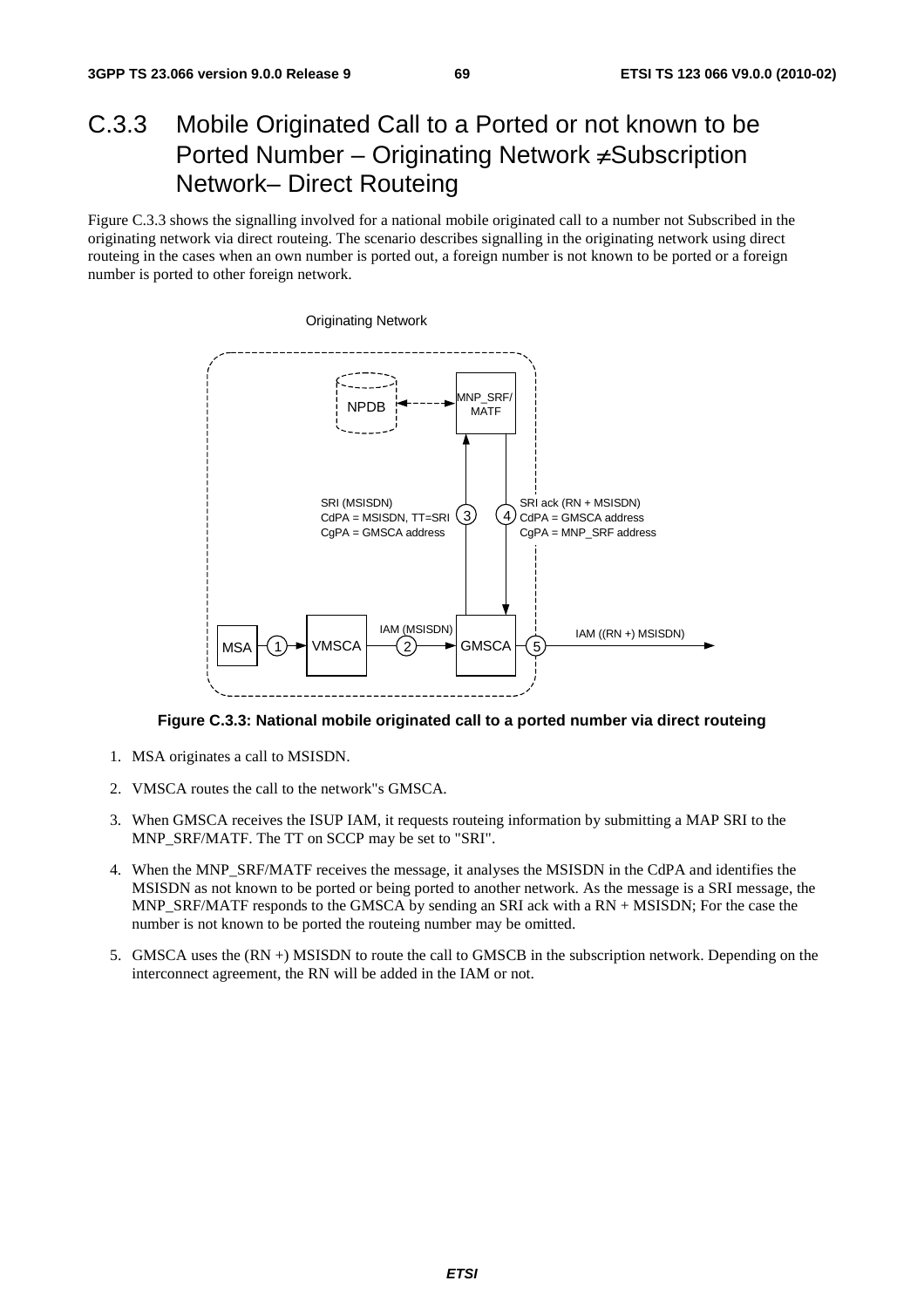### C.3.4 Call to a Ported Number – Indirect Routeing

Figure C.3.4 shows the signalling involved for a call to a ported number via indirect routeing.



**Figure C.3.4: Call to a ported number via indirect routeing** 

- 1. From an Originating Exchange a call is set up to MSISDN. The call is routed to the number range holder network.
- 2. When GMSCA in the number range holder network receives the ISUP IAM, it requests routeing information by submitting a MAP SRI to MNP\_SRF/MATF. The TT on SCCP may be set to "SRI".
- 3. When the MNP\_SRF/MATF receives the message, it analyses the MSISDN in the CdPA and identifies the MSISDN as being ported to another network. As the message is an SRI message, the MNP\_SRF/MATF responds to the GMSCA by sending an SRI ack with a RN + MSISDN.
- 4. GMSCA uses the RN + MSISDN to route the call to GMSCB in the subscription network. Depending on the interconnect agreement, the RN will be added in the IAM or not.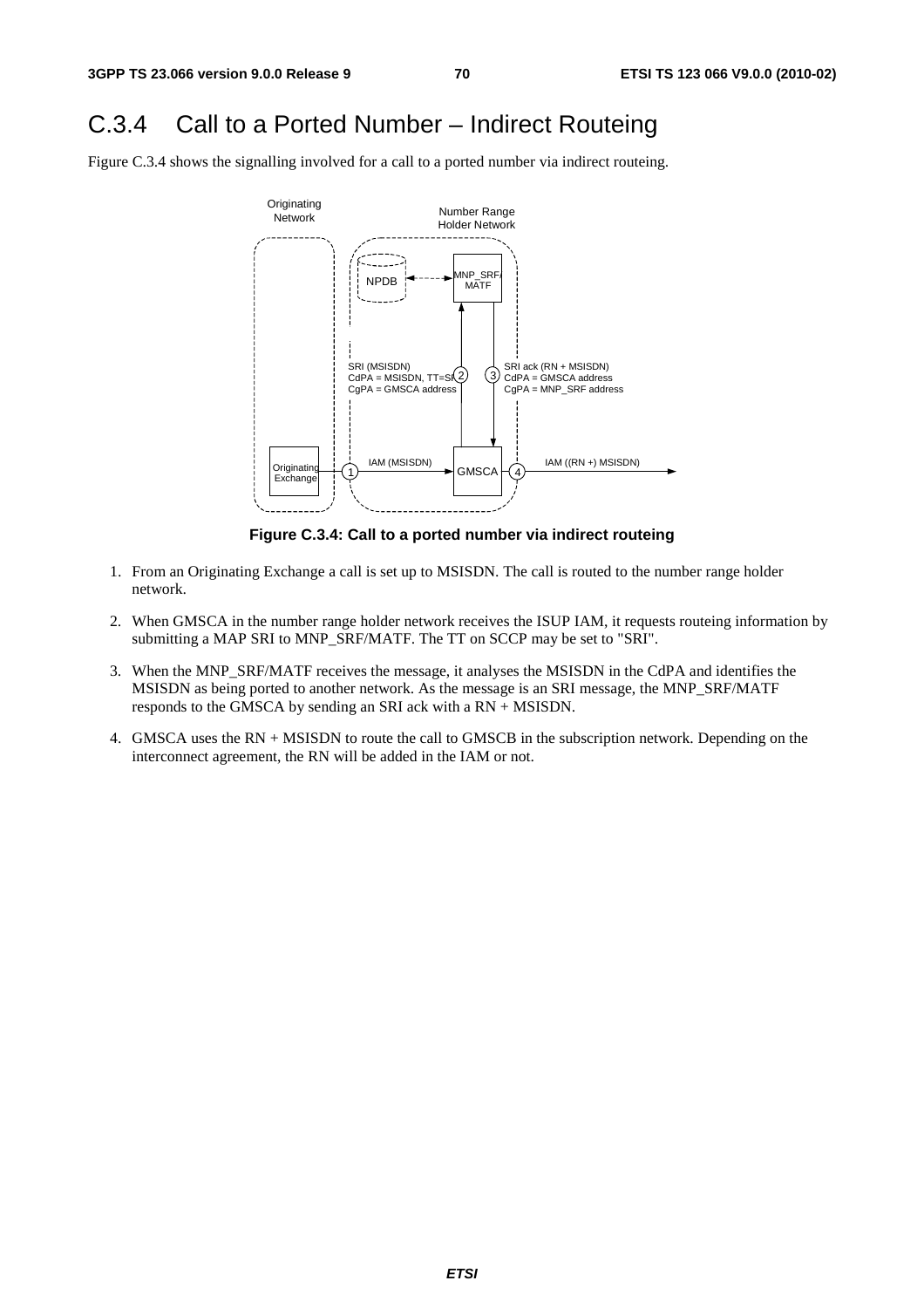### C.3.5 Call to a Ported Number – Indirect Routeing with Reference to Subscription Network

Figure C.3.5 shows the signalling involved for a call to a ported number where indirect routeing with reference to the subscription network is used.



**Figure C.3.5: National or international originated call to a ported number where indirect routeing with reference to the subscription network is used** 

- 1. From an Originating Exchange a call is set up to MSISDN. The call is routed to the number range holder network.
- 2. When GMSCA in the number range holder network receives the ISUP IAM, it requests routeing information by submitting a MAP SRI to the MNP\_SRF/MATF. The TT on SCCP may be set to "SRI".
- 3. When MNP\_SRF/MATF receives the message, MNP\_SRF/MATF operation is triggered. The MNP\_SRF/MATF functionality analyses the MSISDN in the CdPA and identifies the MSISDN as being ported to another network. As the message is a SRI message, the MNP\_SRF/MATF function relays the message to the subscription network by adding a routeing number to the CdPA which information may be retrieved from a database. After modifying the CdPA, the message is routed to the subscription network.
- 4. When MNP\_SRF/MATF in the subscription network receives the SRI, it responds to the GMSCA in the number range holder network by sending a SRI ack with a RN + MSISDN.
- 5. GMSCA uses the (RN +) MSISDN to route the call to GMSCB in the subscription network; Depending on the interconnect agreement, the RN will be added in the IAM or not.
- 6. When GMSCB in the subscription network receives the ISUP IAM, it requests routeing information by submitting a MAP SRI to MNP\_SRF/MATF. The TT on SCCP may be set to "SRI".
- 7. When MNP\_SRF/MATF receives the message, MNP\_SRF/MATF operation is triggered. The MNP\_SRF/MATF functionality analyses the MSISDN in the CdPA and identifies the MSISDN as being ported into the network. The MNP\_SRF/MATF function then replaces the CdPA by an HLRB address which information may be retrieved from a database. After modifying the CdPA, the message is routed to HLRB.
- 8. When HLRB receives the SRI, it responds to the GMSCB by sending an SRI ack with an MSRN that identifies the MSB in the VMSCB.
- 9. GMSCB uses the MSRN to route the call to VMSCB.
- NOTE: The MNP\_SRF/MATF in this scenario has only information about all ported numbers to one subscription network, except those for which subscription information is held in the subscription networks HLR. In this scenario the routeing depends always on the number range holder and the subscription network.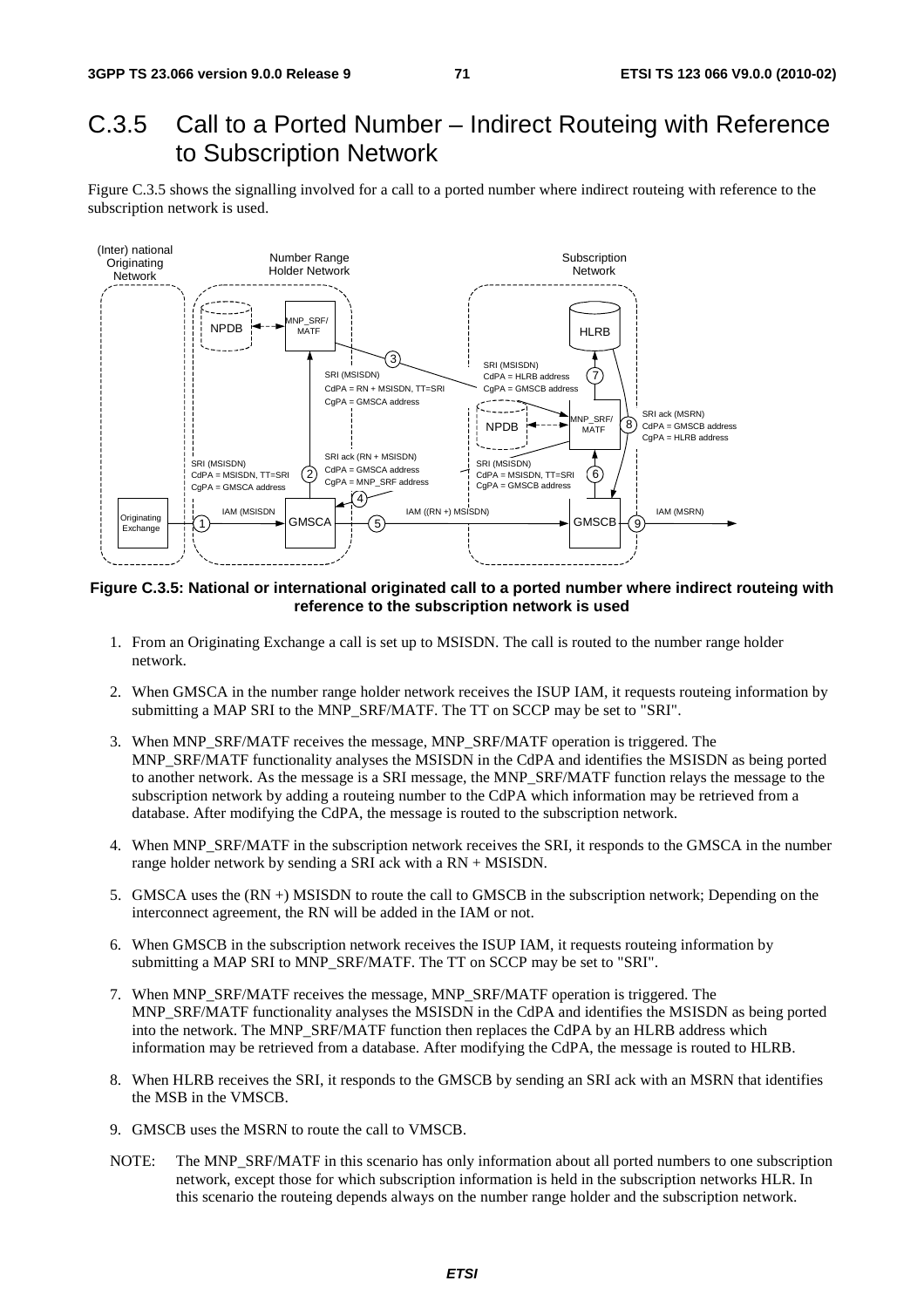# C.3.6 MNP Info Query - Direct Routeing



#### **Figure C.3.6: MNP-SRF operation for providing MNP Information where direct routeing applies**

In a PLMN using a MNP-SRF based MNP solution supporting direct routeing, the INE always sends the MNP information request, containing the CdPA, to the MNP-SRF in that network.

The INE may query the MNP information for the called party number or the calling party number.

The INE requesting MNP information may be a gsmSCF for prepaid services (see 3GPP TS 23.078 [18]).

In order to provide enough information for a CAMEL SCP to charge correctly for CAMEL Pre-Paid Calls and SMS to national MSISDNs originated in the HPLMN, operators should ensure that the NPDB contains, at least, MNP information for "own numbers ported out" and "foreign numbers ported in".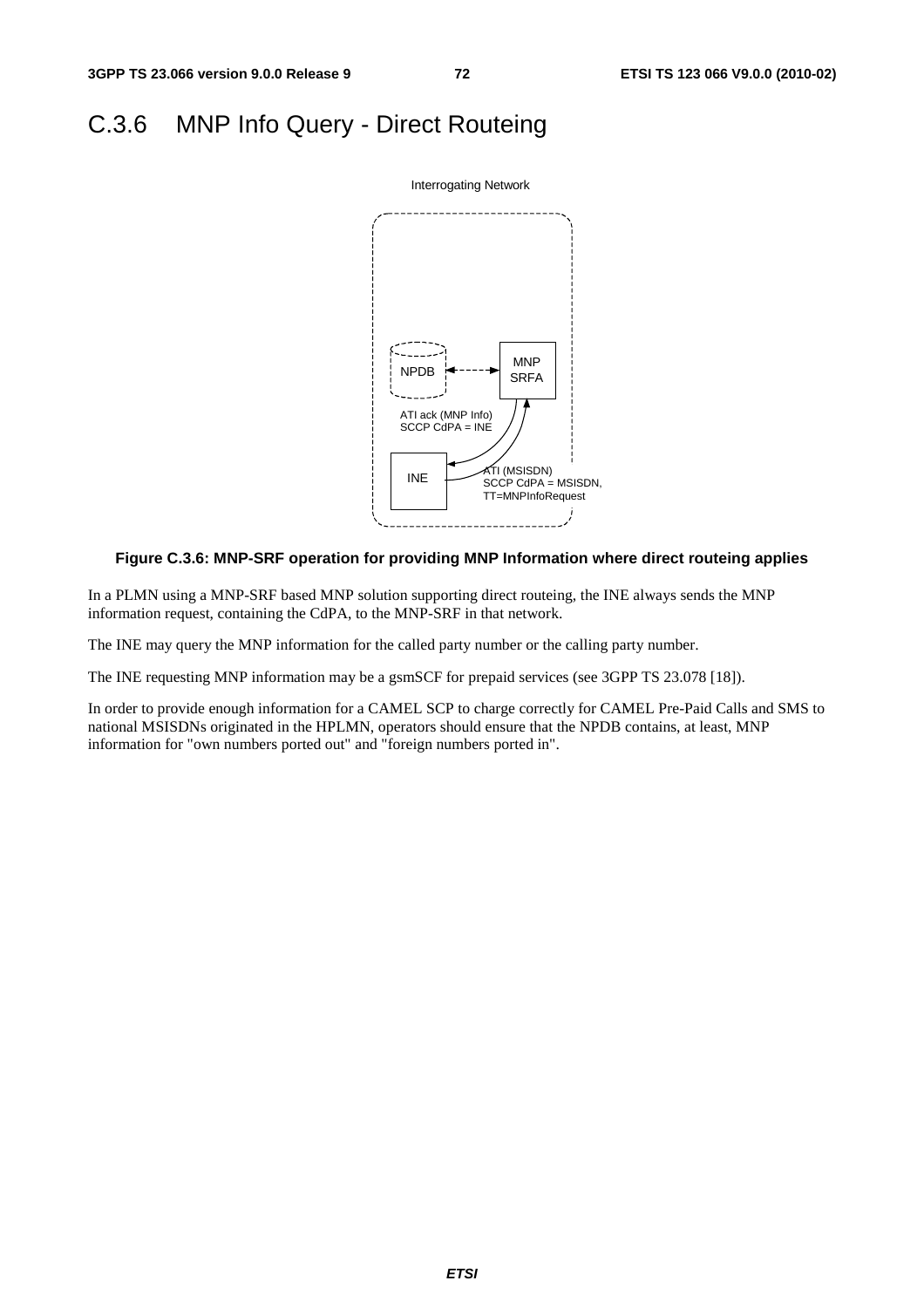### C.3.7 MNP Info Query - Indirect Routeing



#### **Figure C.3.7: MNP-SRF operation for Providing MNP information where indirect routeing applies**

The Interrogating Network Entity (INE) submits a MNP Information request message to the MNP-SRFB, which triggers MNP-SRF operation. The MNP-SRF functionality analyses the MSISDN in the application level and queries an MNP database to get the MNP information. The INE may query the MNP information for the called party number or the calling party number.

The INE requesting MNP information may be a gsmSCF for prepaid services (see 3GPP TS 23.078 [18]).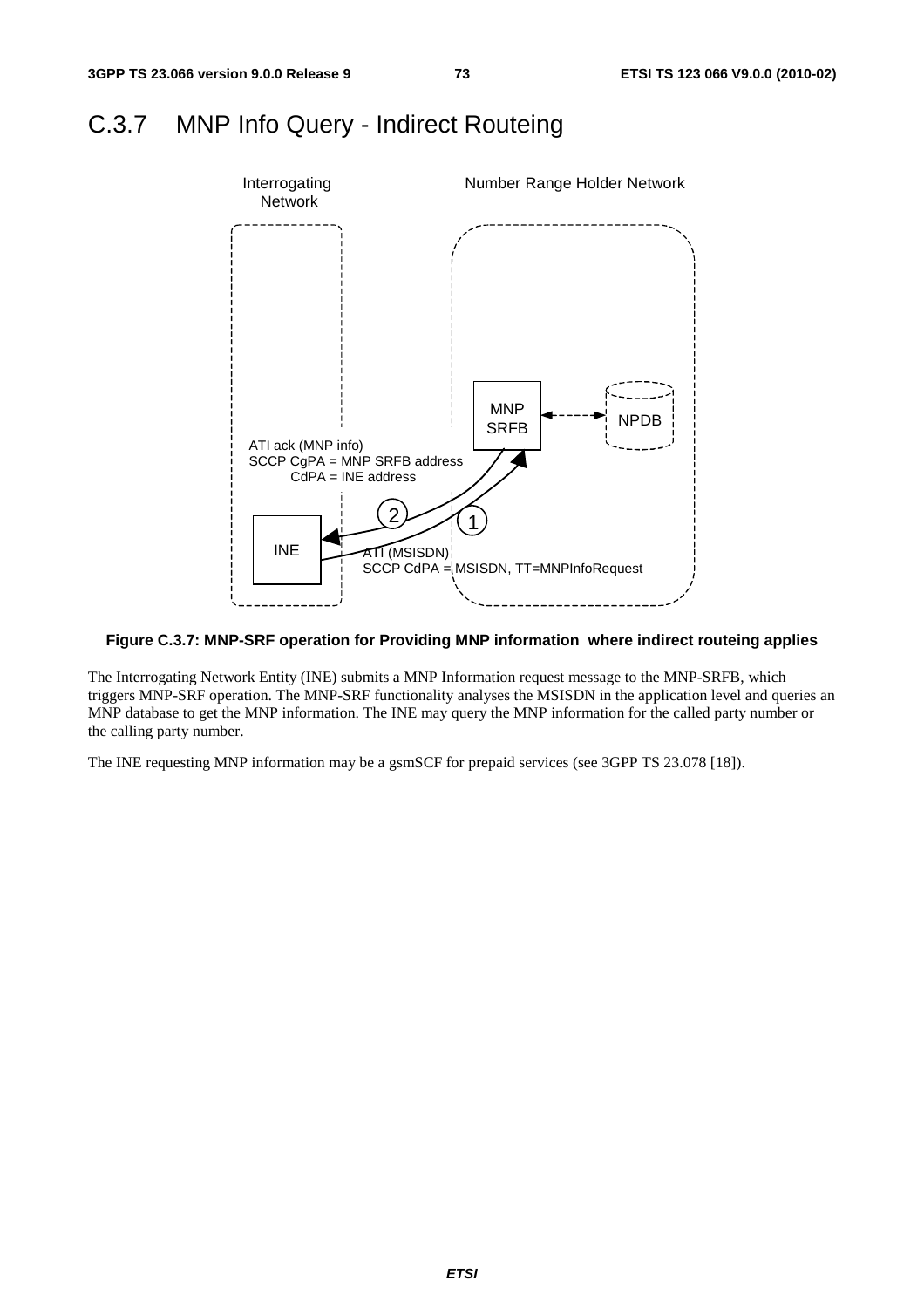# C.4 Information Flows

Figure C.4.1 shows the information flow for a successful delivery of a call to a non-ported number or number ported into the network. The figure is related to figure C.3.1.



**Figure C.4.1: Successful delivery of a call to a non-ported subscriber or number ported into the network**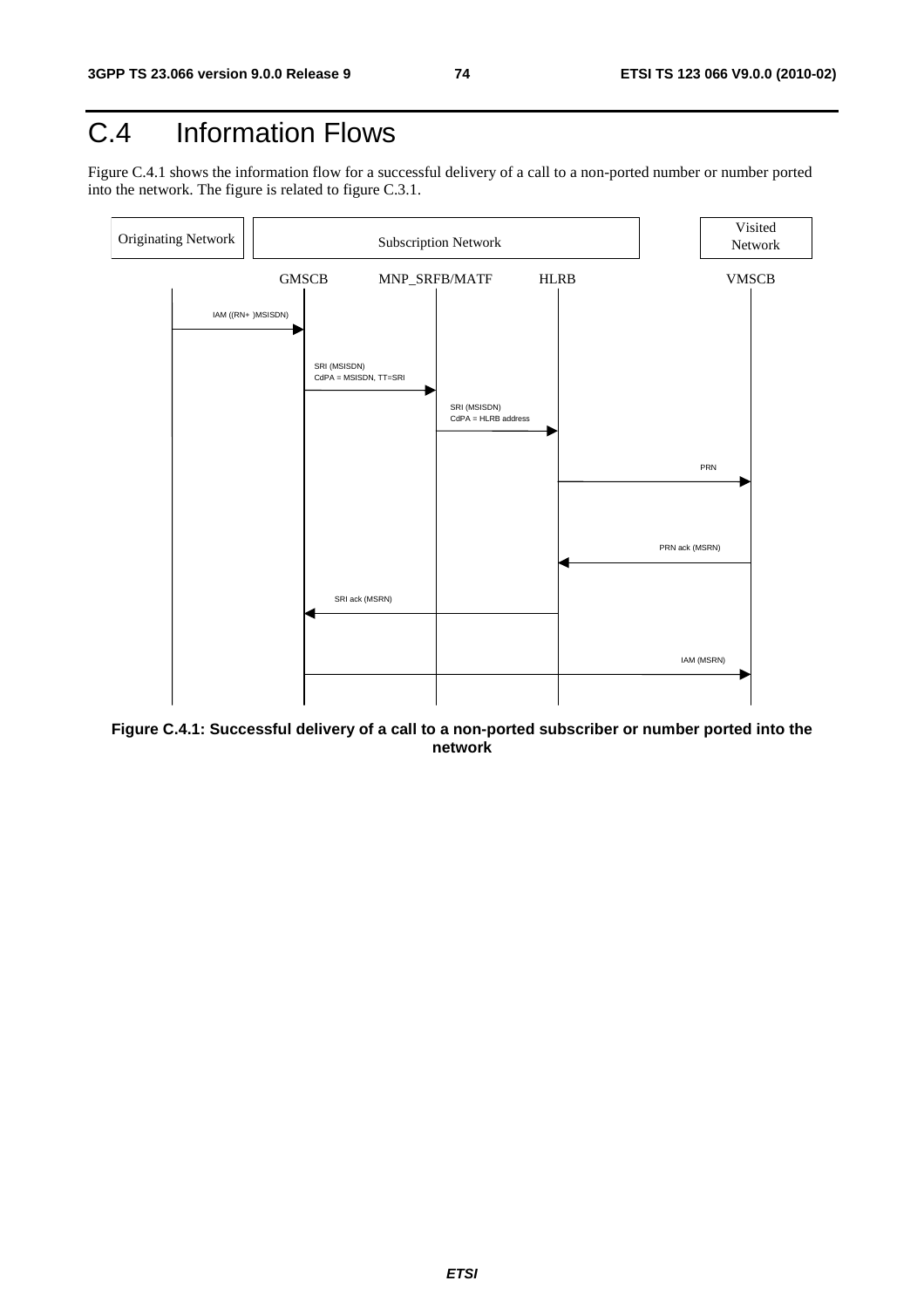Figure C.4.2 shows the signalling involved for a call to a ported number via direct routeing where the call is originated in the subscription network. The figure is related to figure C.3.2.



**Figure C.4.2: Successful delivery of a call to a ported number via direct routeing where the call is originated in the subscription network**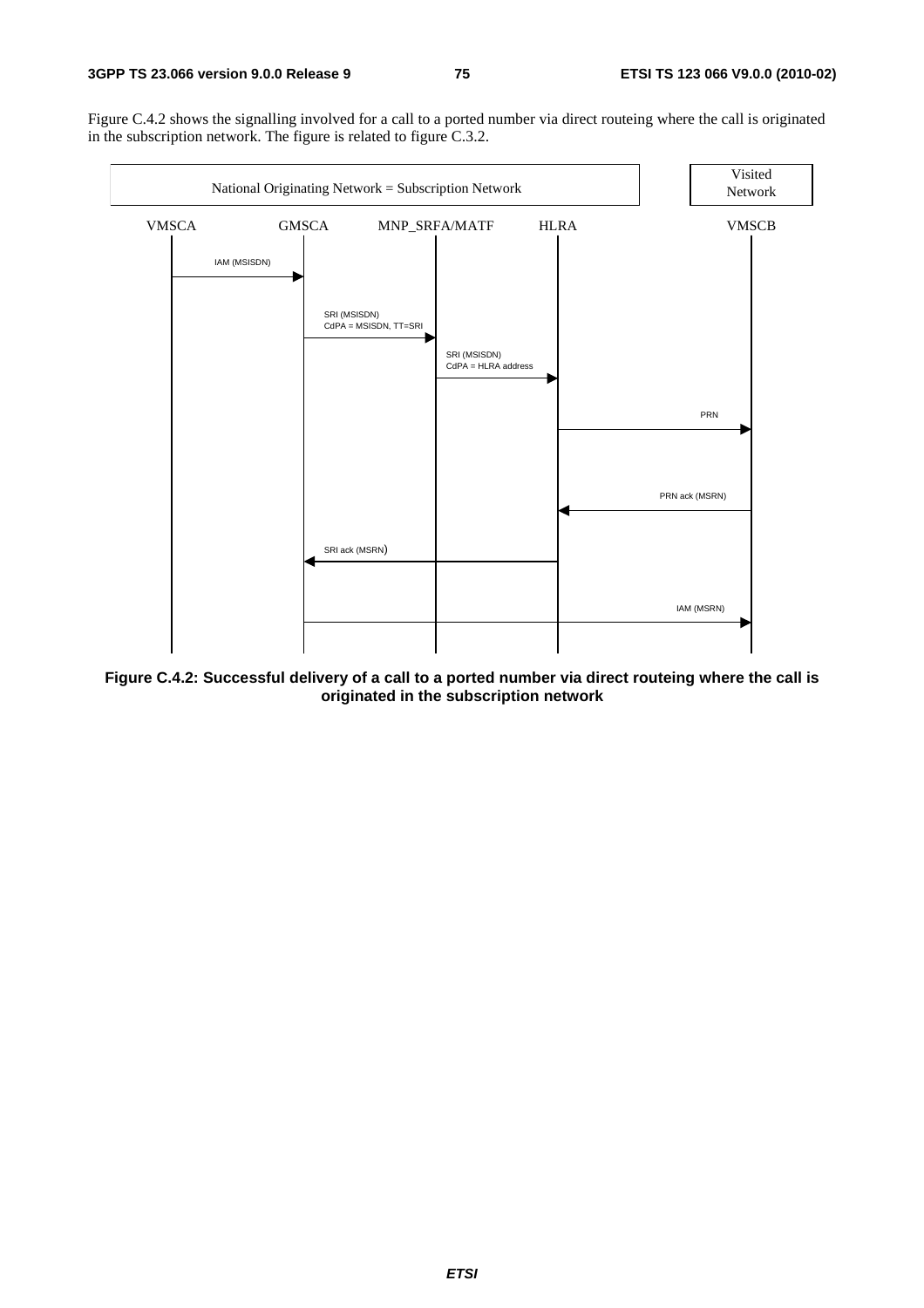#### **3GPP TS 23.066 version 9.0.0 Release 9 76 ETSI TS 123 066 V9.0.0 (2010-02)**

Figure C.4.3 shows the signalling involved for a national mobile originated call to a ported number via direct routeing. The figure is related to figure C.3.3.



**Figure C.4.3: Successful delivery of a national mobile originated call to a ported number via direct routeing**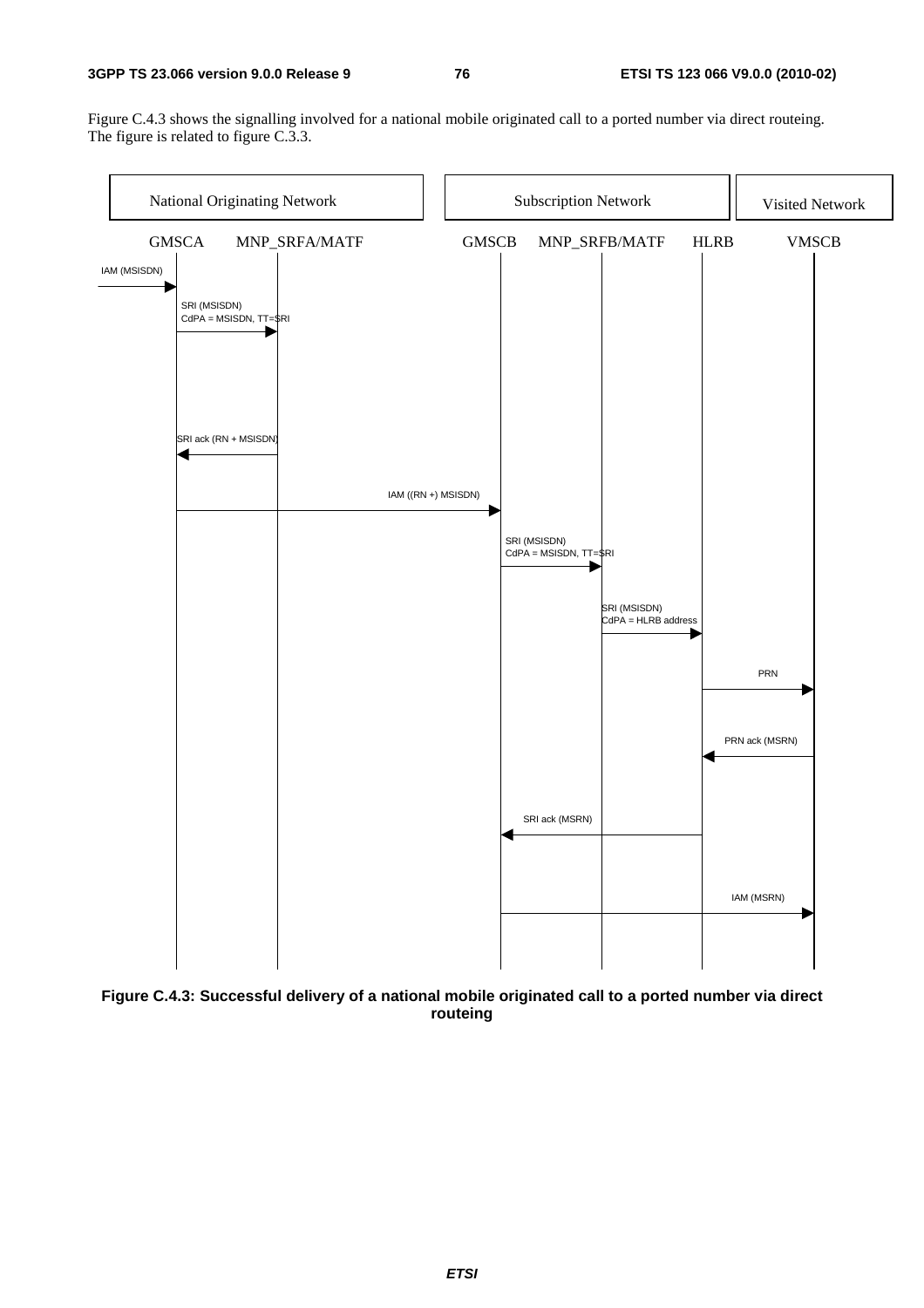Figure C.4.4 shows the signalling involved for a national mobile originated call to a not known to be ported number via direct routeing. The figure is related to figure C.3.3.



**Figure C.4.4: Successful delivery of a national mobile originated call to a not known to be ported number via direct routeing**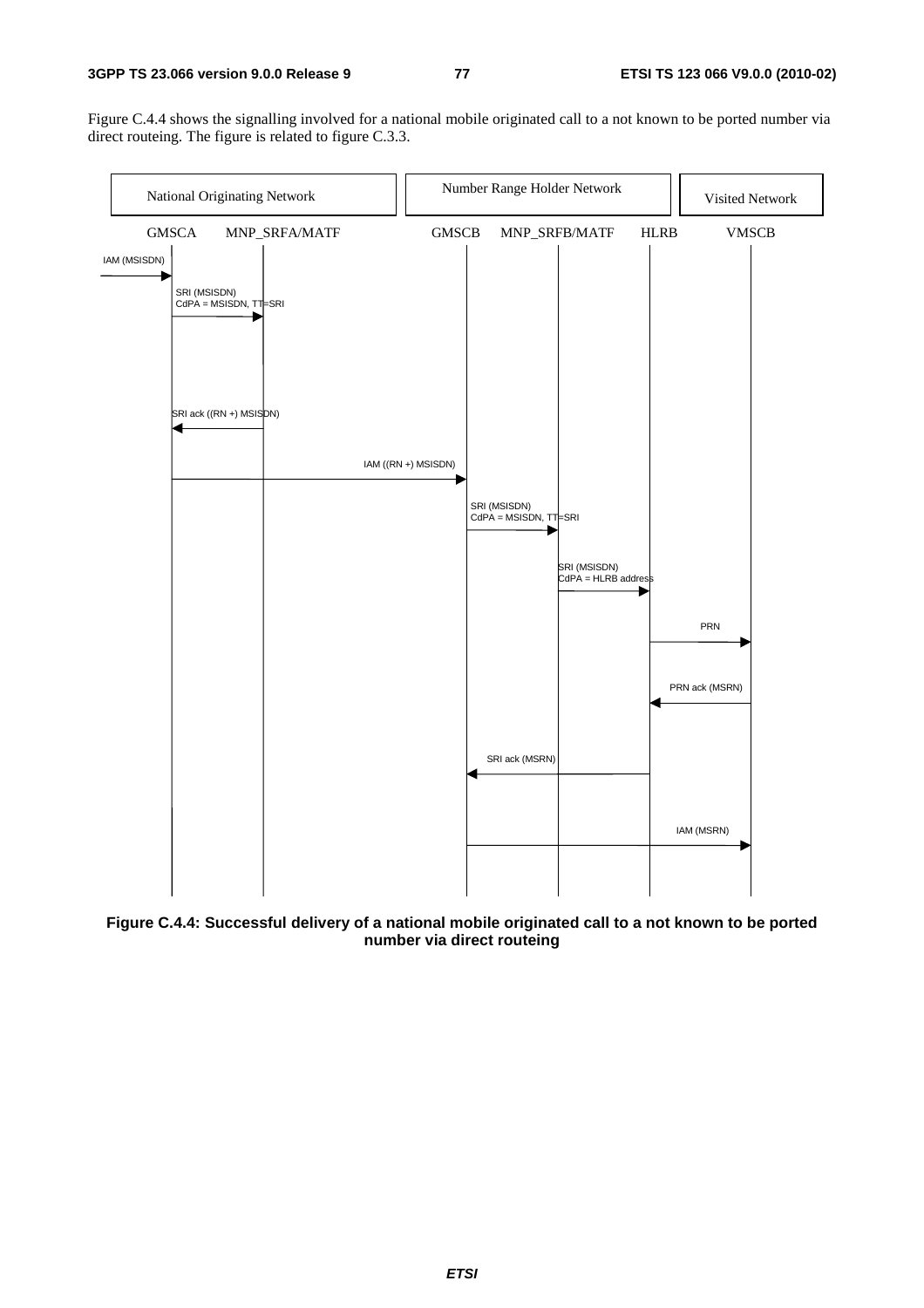Figure C.4.5 shows the signalling involved for a call to a ported number via indirect routeing. The figure is related to figure C.3.4.



**Figure C.4.5: Successful delivery of a call to a ported number via indirect routeing**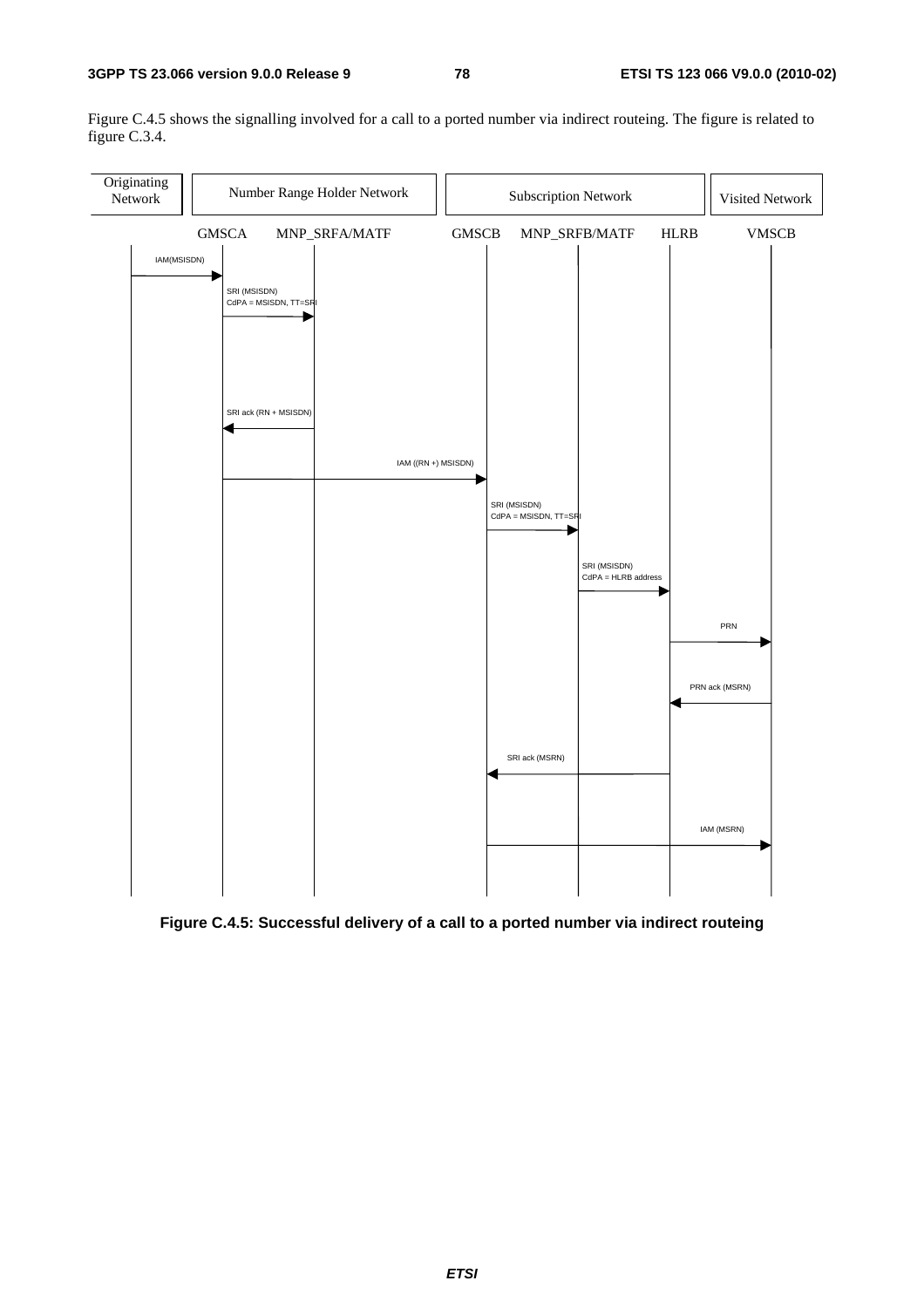Figure C.4.6 shows the signalling involved for a call to a ported number where indirect routeing with reference to the subscription network is used. The figure is related to figure C.3.5.





# C.5 Contents of the messages

This clause contains detailed description of the messages shown in this part B of the specification.

The contents of the messages used on the gsmSCF – MNP-SRF interface are specified in 3G TS 23.078 [19]. When the message is sent from the NPLR to the gsmSCF, the MNP specific information are defined as in clause C.5.2. The gsmSCF may transit the information received from NPLR to the gateway MSC with the CAP Connect message in order to avoid a subsequent SRI message.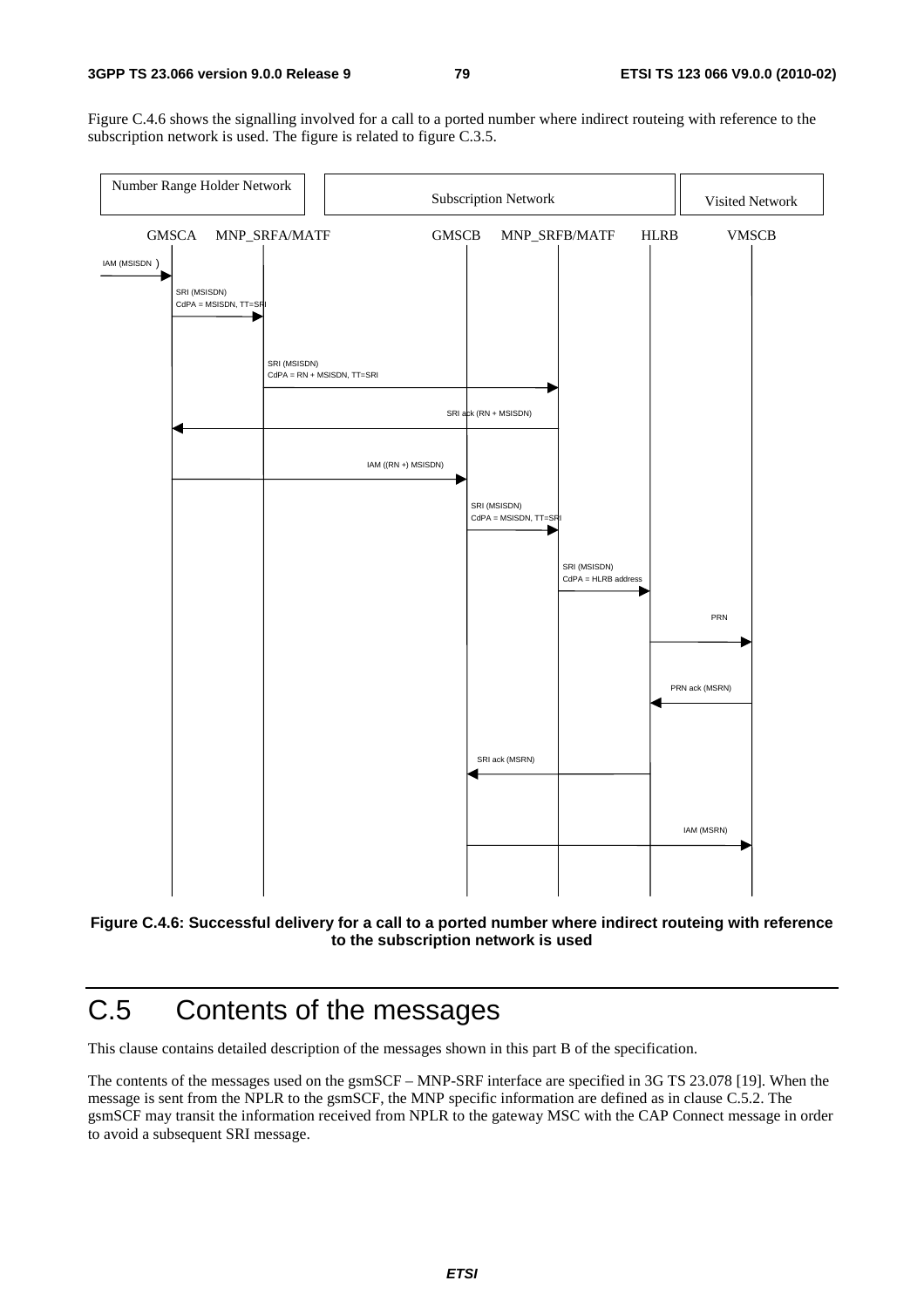# C.5.1 Send Routeing Info

The contents of this message are specified in 3G TS 23.018 [3].

### C.5.2 Send Routeing Info ack

#### **The contents of this message are specified in 3G TS 23.018 [3]. In the case that the message is sent from the NPLR to the GMSC, the following MNP specific information is defined:**

| Information element name | <b>Required</b> | <b>Description</b>                                               |
|--------------------------|-----------------|------------------------------------------------------------------|
| Imsi                     | м               | The IMSI returned by an NPLR is a generic IMSI, i.e. it is not   |
|                          |                 | tied necessarily to the Subscriber. MCC and MNC values in this   |
|                          |                 | IMSI shall point to the Subscription Network of the B Subscriber |
| Msrn                     | C               | When returned from the NPLR, this parameter contains a           |
|                          |                 | Routeing Number that points to Subscription Network. If          |
|                          |                 | concatenate addressing is used, it also contains the MSISDN in   |
|                          |                 | addition to the Routeing Number. In the case of a number which   |
|                          |                 | is not known to be ported, the Routeing Number may be omitted    |
|                          |                 | as an operator option. If the routeing number is omitted, this   |
|                          |                 | parameter contains only the MSISDN.                              |
| Msisdn                   | C               | MSISDN of the B subscriber. This information element shall be    |
|                          |                 | present if MSRN contains the routeing number to reach the        |
|                          |                 | subscription network for B subscriber and the MSISDN is not      |
|                          |                 | contained in the MSRN information element.                       |
| <b>MNP</b> Indicator     |                 | Indicates the number portability status of the subscriber.       |

# C.6 Handling of MAP to ISUP mapping (informative)

Different configurations can be possible within a portability domain depending on the versions of MAP and ISUP protocols being used. The following sections describe possible interworking scenarios.

### C.6.1 ETSI Mapping direction: ISUP to MAP

The GMSC always constructs the Send Routeing Info message using the MSISDN. If the incoming IAM corresponds to a ported number the GMSC shall retrieve the MSISDN from the corresponding parameter in the IAM.

### C.6.2 ETSI Mapping direction: MAP to ISUP

In MAP SRIack messages from NPLR, MAP versions 1 and 2 only support concatenate addressing for MNP. If MSISDN parameter is present in the SRIack, this means that separate addressing is used in MAP; this is only possible if MAP version 3 is used. MAP version 3 can also support concatenate addressing. In all cases, when a Routeing Number is returned, it is included in the MSRN parameter of the SRIack.

Regardless of how MAP is established, the possible mappings of the parameters in ISUP IAM message is one of these 4 options (see also [6]):

- 1. CdPN parameter includes only the MSISDN.
- 2. CdPN parameter includes both RN and MSISDN concatenated.
- 3. CdPN parameter includes the MSISDN and NRN parameter includes the Routeing Number.
- 4. CdPN parameter includes the Routeing Number and CDN parameter includes the MSISDN.

In all cases, the method to transport the routeing number in the IAM depends on the interfaces agreed by the operators in the portability domain.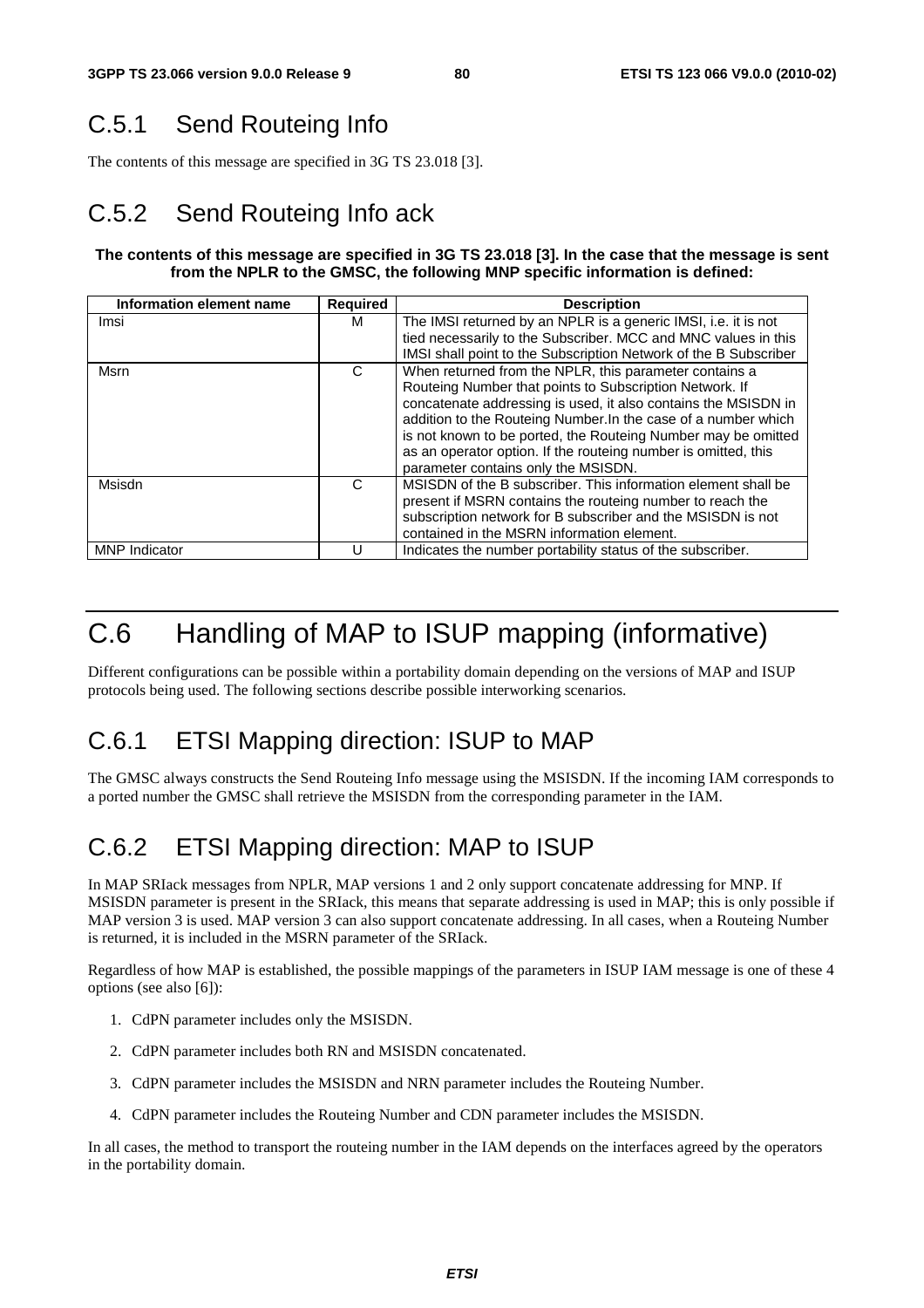# C.6.3 ANSI Mapping direction: ISUP to MAP

The GMSC always constructs the Send Routeing Info message using the MSISDN. If the incoming IAM corresponds to a ported number the GMSC shall retrieve the MSISDN from the corresponding parameter in the IAM.

The IAM message is specified for ANSI ISUP implementation in [8] and [9].

### C.6.4 ANSI Mapping direction: MAP to ISUP

In MAP SRIack messages from NPLR, MAP versions 1 and 2 only support concatenate addressing for MNP. If MSISDN parameter is present in the SRI Ack, this means that separate addressing is used in MAP; this is only possible if MAP version 3 is used. MAP version 3 can also support concatenate addressing. In all cases, when a Routeing Number is returned, it is included in the MSRN parameter of the SRI Ack.

#### **Regardless of how MAP is established, the possible mappings of the parameters in ISUP IAM message is one of these 4 options (see also [8] and [9]):**

| <b>MAP Parameters</b> | <b>SRI Ack</b>  |                | <b>ISUP Parameters</b>     | IAM         |
|-----------------------|-----------------|----------------|----------------------------|-------------|
| <b>IMSI</b>           | Subscriber IMSI |                | CdPN                       | <b>MSRN</b> |
| <b>MSRN</b>           | <b>MSRN</b>     | <b>MAPS TO</b> | GAP                        | N/A         |
| <b>MSISDN</b>         | Not Present     |                | <b>FCI Bit M Indicator</b> |             |
| <b>MNP</b> Indicator  | Not Present     |                |                            |             |

| <b>MAP Parameters</b> | <b>SRI Ack</b>         |                | <b>ISUP Parameters</b>     | <b>IAM</b> |
|-----------------------|------------------------|----------------|----------------------------|------------|
| <b>IMSI</b>           | Default IMSI           |                | CdPN                       | Dialled DN |
| <b>MSRN</b>           | Dialled DN             | <b>MAPS TO</b> | <b>GAP</b>                 | N/A        |
| <b>MSISDN</b>         | Not Present            |                | <b>FCI Bit M Indicator</b> |            |
| <b>MNP</b> Indicator  | NotKnownToBePorte<br>a |                |                            |            |

| <b>MAP Parameters</b> | <b>SRI Ack</b>         |                | <b>ISUP Parameters</b>     | IAM        |
|-----------------------|------------------------|----------------|----------------------------|------------|
| <b>IMSI</b>           | Default IMSI           |                | CdPN                       | <b>RN</b>  |
| <b>MSRN</b>           | <b>RN</b>              | <b>MAPS TO</b> | <b>GAP</b>                 | Dialled DN |
| <b>MSISDN</b>         | Dialled DN             |                | <b>FCI Bit M Indicator</b> |            |
| <b>MNP</b> Indicator  | OwnNumber<br>PortedOut |                |                            |            |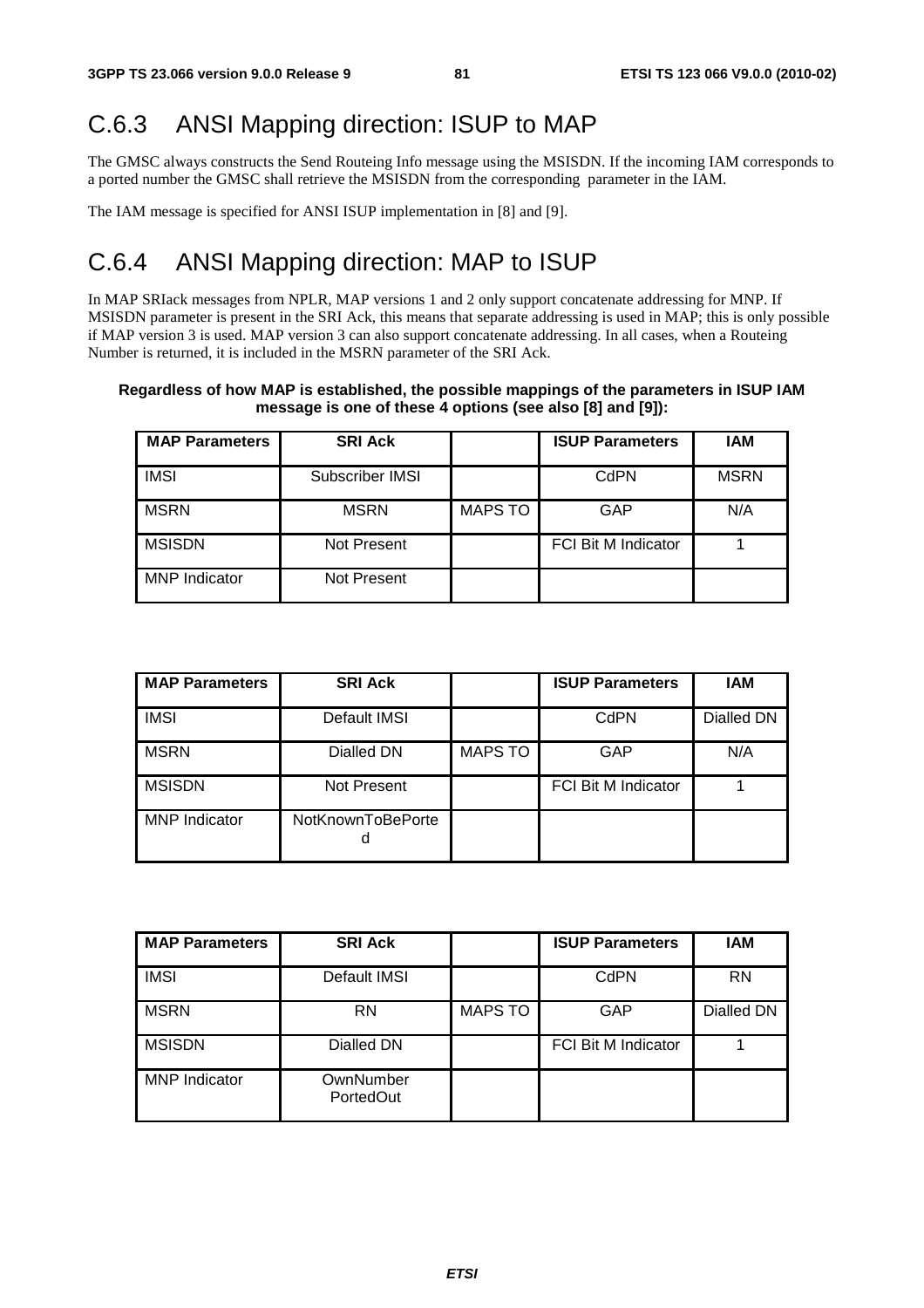| <b>MAP Parameters</b> | <b>SRI Ack</b>                                      |                | <b>ISUP Parameters</b>     | IAM        |
|-----------------------|-----------------------------------------------------|----------------|----------------------------|------------|
| <b>IMSI</b>           | Default IMSI                                        |                | CdPN                       | <b>RN</b>  |
| <b>MSRN</b>           | <b>RN</b>                                           | <b>MAPS TO</b> | <b>GAP</b>                 | Dialled DN |
| <b>MSISDN</b>         | Dialled DN                                          |                | <b>FCI Bit M Indicator</b> |            |
| <b>MNP</b> Indicator  | Foreign Number<br>PortedToForeign<br><b>Network</b> |                |                            |            |

In all cases, the method to transport the routing number in the IAM depends on the interfaces agreed by the operators in the portability domain.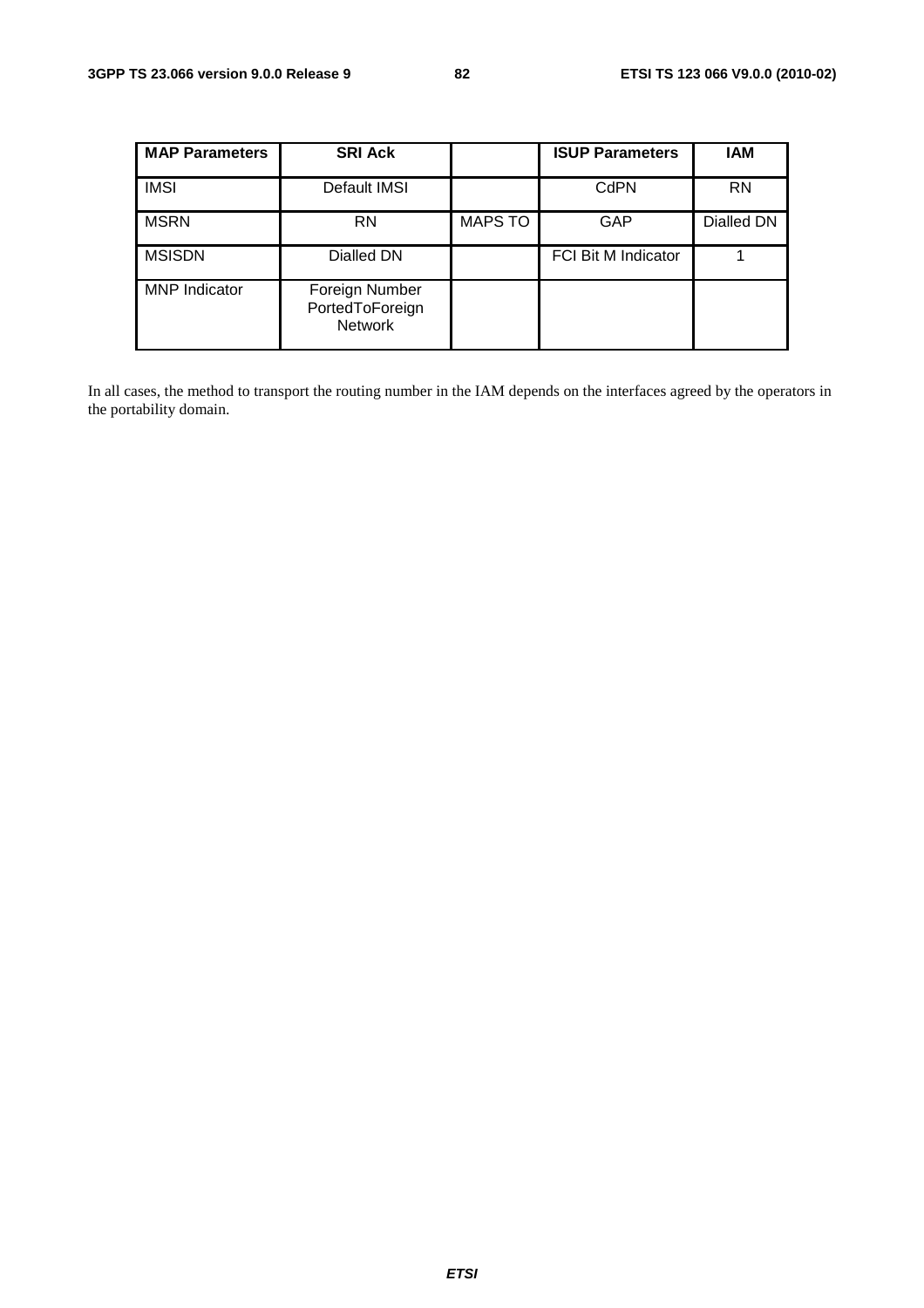# Annex D: Void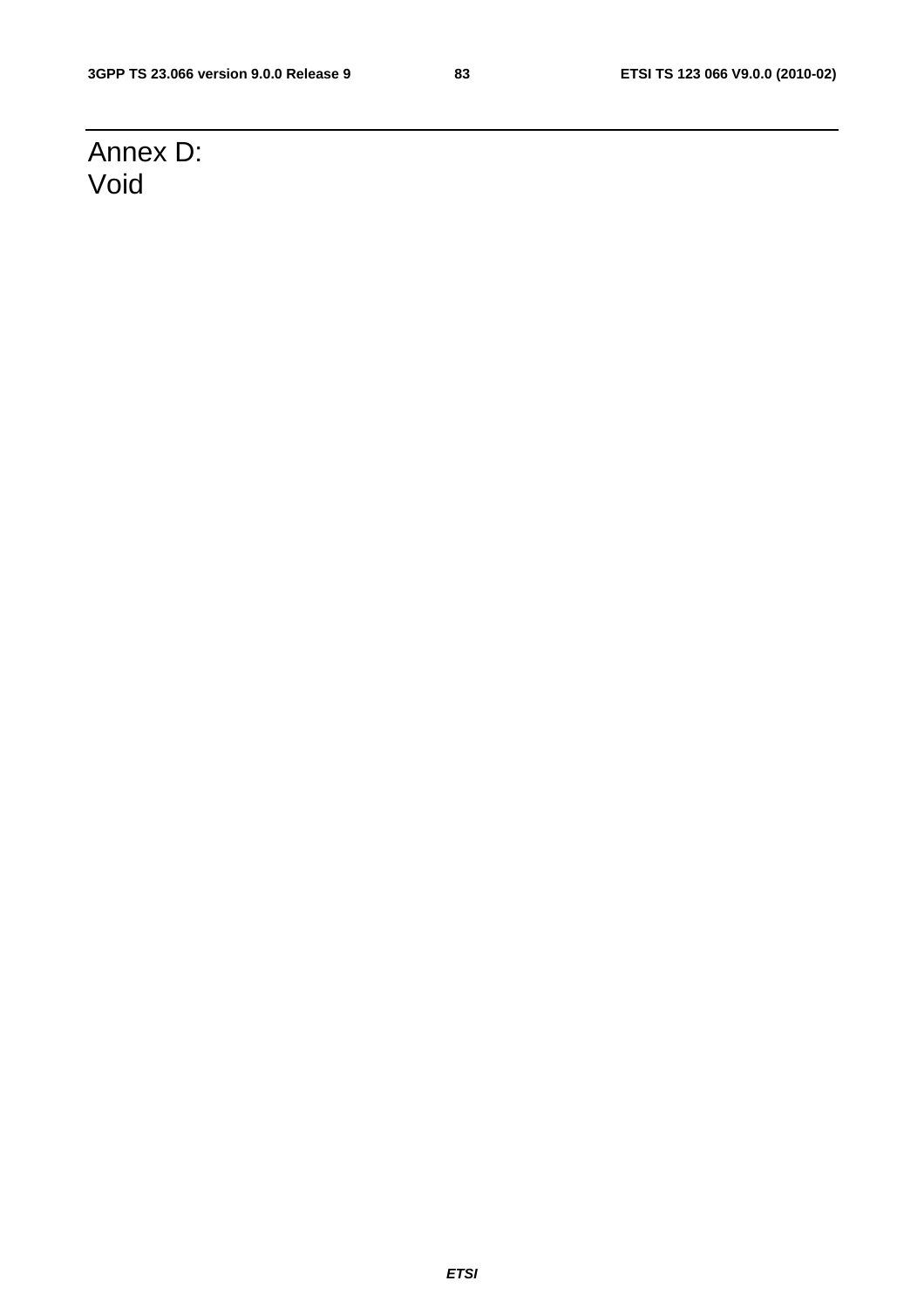# Annex E (informative): Change history

| <b>TSG CN#</b>           | <b>Spec</b> | <b>Version</b> | <b>CR</b> | <phase></phase> | <b>New Version</b> | <b>Subject/Comment</b>                                                                                                         |
|--------------------------|-------------|----------------|-----------|-----------------|--------------------|--------------------------------------------------------------------------------------------------------------------------------|
| #03                      | GSM 03.66   | 7.1.0          |           |                 |                    | Transferred to 3GPP CN2                                                                                                        |
| Aug 1999                 | 23.066      |                |           |                 | 3.0.0              |                                                                                                                                |
| #05<br>Oct 1999          | 23.066      | 3.0.0          | 001       |                 | 3.1.0              | Harmonisation of terminology interrogating                                                                                     |
| #05<br>Oct 1999          | 23.066      | 3.0.0          | 002       |                 | 3.1.0              | Proposed changes to B.4.2 Delivery of SMS to a<br>Non-ported Number - Direct Routeing - MNP-<br>SRF acts as Higher-level Relay |
| #05<br>Oct 1999          | 23.066      | 3.0.0          | 003       |                 | 3.1.0              | Clarification of NPLR functionality in not known to<br>be ported case                                                          |
| #07<br>Mar 2000          | 23.066      | 3.1.0          | 007r1     | <b>R99</b>      | 3.2.0              | Editorial cleanup                                                                                                              |
| #07<br>Mar 2000          | 23.066      | 3.1.0          | 008r4     | R99             | 3.2.0              | Alignment of IN interface with Fixed Networks                                                                                  |
| #07<br>Mar 2000          | 23.066      | 3.1.0          | 009r3     | <b>R99</b>      | 3.2.0              | Detection of database synchronisation errors in<br><b>SRF</b>                                                                  |
| #07<br>Mar 2000          | 23.066      | 3.1.0          | 012r2     | <b>R99</b>      | 3.2.0              | Result of Public Enquiry 9953                                                                                                  |
| #07<br>Mar 2000          | 23.066      | 3.1.0          | 015r1     | <b>R99</b>      | 3.2.0              | Clarification of NPDB error detection and MNP<br>specific call handling                                                        |
| #08<br><b>Jun 2000</b>   | 23.066      | 3.2.0          | 019r2     | <b>R99</b>      | 3.3.0              | North American Service Provider Number<br>Portability impacts for Mobile Number Portability                                    |
| #11<br>Mar 2001          | 23.066      | 3.3.0          |           | Rel-4           | 4.0.0              | Release 4 after CN#11                                                                                                          |
| #16<br>Mar 2002          | 23.066      | 4.0.0          |           | Rel-4           | 4.0.1              | References updated                                                                                                             |
| #16<br>Jun 2002          | 23.066      | 4.0.1          |           | Rel-5           | 5.0.0              | Release 5 after CN#16                                                                                                          |
| #20<br>Jun 2003          | 23.066      | 5.0.0          | 023r1     | Rel-5           | 5.1.0              | IN-based solution for correct charging of calls to<br>ported or non-ported subscribers originated by<br>pre-paid subscribers   |
| #21<br>Sep 2003          | 23.066      | 5.1.0          | 026r1     | Rel-5           | 5.2.0              | Incorrect CAMEL pre-paid charging in MNP<br>networks                                                                           |
| <b>CN#22</b><br>Dec 2003 | 23.066      | 5.2.0          | 027       | Rel-5           | 5.3.0              | Incorrect implementation of CR 023r1                                                                                           |
| <b>CN#22</b><br>Dec 2003 | 23.066      | 5.2.0          | 028r1     | Rel-5           | 5.3.0              | MNP correction for prepaid charging                                                                                            |
| <b>CN#26</b>             | 23.066      | 5.3.0          |           | Rel-6           | 6.0.0              | Release 6 after CN#26                                                                                                          |
| CT#36                    | 23.066      | 6.0.0          |           | $ReI-7$         | 7.0.0              | Upgraded unchanged from Rel-6                                                                                                  |
| CT#42                    | 23.066      | 7.0.0          |           | Rel-8           | 8.0.0              | Upgraded unchanged from Rel-7                                                                                                  |
| CT#46                    |             | 8.0.0          |           | $ReI-9$         | 9.0.0              | Update to Rel-9 version (MCC)                                                                                                  |